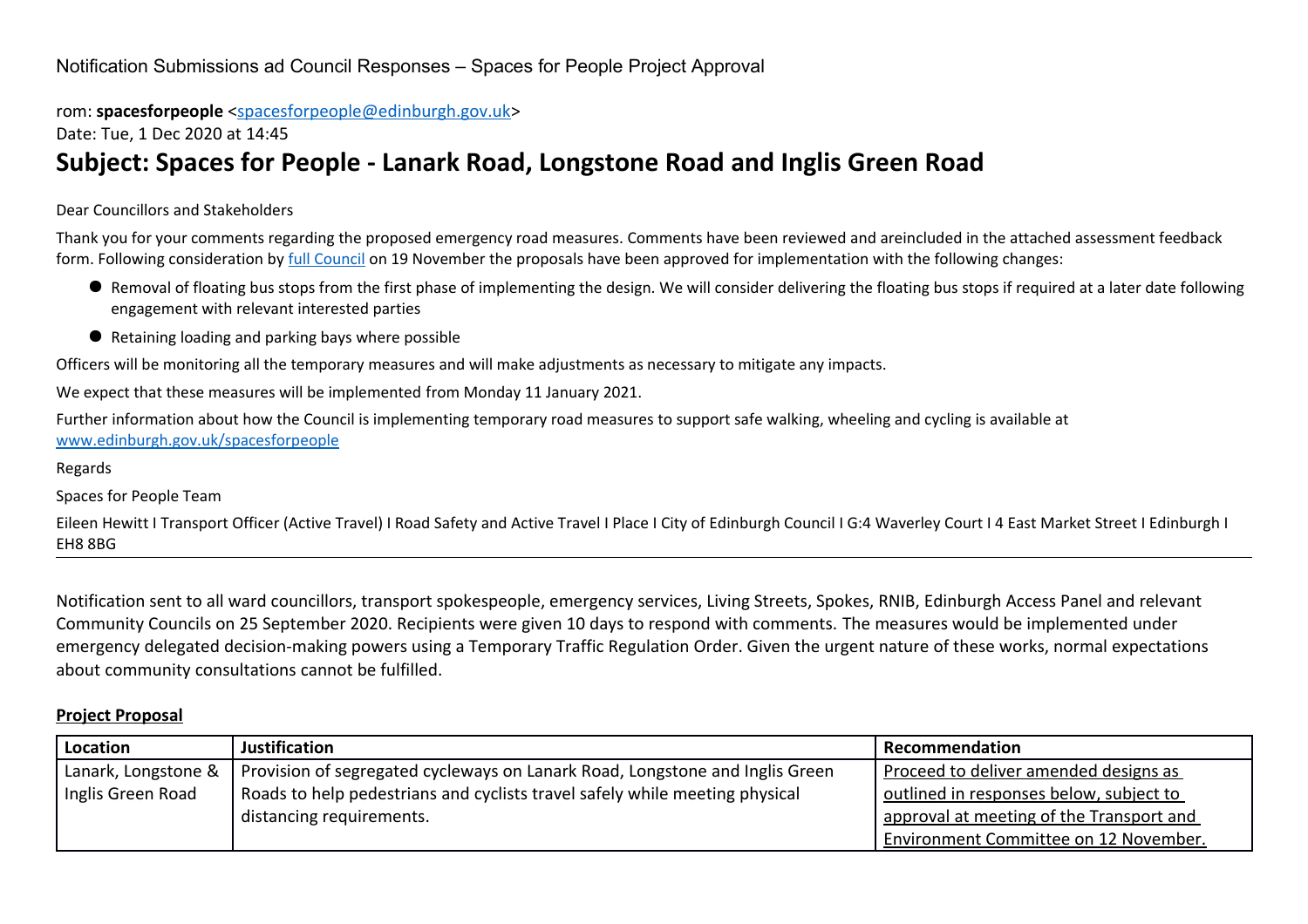#### **Feedback**

| <b>Comment</b> | <b>Comment</b>                                                                                                                                                                                                                                                                                                                                                                                                                                                                                                                                                                                                                                              | Response                                                                                                                                                                                                                                                                                                                                                                                                                                                                                                                                                                                                                                                                  |
|----------------|-------------------------------------------------------------------------------------------------------------------------------------------------------------------------------------------------------------------------------------------------------------------------------------------------------------------------------------------------------------------------------------------------------------------------------------------------------------------------------------------------------------------------------------------------------------------------------------------------------------------------------------------------------------|---------------------------------------------------------------------------------------------------------------------------------------------------------------------------------------------------------------------------------------------------------------------------------------------------------------------------------------------------------------------------------------------------------------------------------------------------------------------------------------------------------------------------------------------------------------------------------------------------------------------------------------------------------------------------|
| from           |                                                                                                                                                                                                                                                                                                                                                                                                                                                                                                                                                                                                                                                             |                                                                                                                                                                                                                                                                                                                                                                                                                                                                                                                                                                                                                                                                           |
| Cllr Webber    | It my understanding that the SfP initiatives are designed to help with<br>social distancing and to make more space available for people to use local<br>businesses whilst ensuring the main arteries in and out of the city remain<br>open. They are also intended on making it easier for people to exercise.<br>These plans do the opposite of this in that<br>. Pedestrians and those living on Lanark Rd will now have increased risk,<br>either accessing their own homes or having to cross cycle lanes to access<br>public transport<br>• Access to exercise will now be hampered and made more challenging<br>for those golfing or playing football | The Spaces for People - Travelling Safely initiatives are also<br>designed to:<br>Enable the large number of people who have taken up<br>$\bullet$<br>cycling during Covid-19 to continue to do so safely, and;<br>To provide a sustainable alternative to public transport<br>$\bullet$<br>while physical distancing is required - especially for those<br>who do not have access to a car, and;<br>Where possible, to relieve pressure on existing pressure<br>$\bullet$<br>points on the network of shared use paths to make it easier<br>for users to maintain physical distancing on these routes.<br>In addition to those mentioned, this proposal will meet all of |
|                | . People wanting to use any of the businesses along Lanark Road / Inglis                                                                                                                                                                                                                                                                                                                                                                                                                                                                                                                                                                                    | the above aims.                                                                                                                                                                                                                                                                                                                                                                                                                                                                                                                                                                                                                                                           |
|                | Green Road will now find this significantly more challenging                                                                                                                                                                                                                                                                                                                                                                                                                                                                                                                                                                                                | This specific route, alongside other interventions on Slateford<br>Road and Dundee Street/Fountainbridge, has been designed as                                                                                                                                                                                                                                                                                                                                                                                                                                                                                                                                            |
|                | • Those using the nurseries will now face increased danger and<br>challenges and put their very young children at unnecessary risk                                                                                                                                                                                                                                                                                                                                                                                                                                                                                                                          | part of an alternative route to the Water of Leith (WoL) and the<br>Union Canal in order to relieve congestion and conflict on these<br>shared-use paths - especially the narrower parts of the canal                                                                                                                                                                                                                                                                                                                                                                                                                                                                     |
|                | . The likely negative impact on the reliability of public transport                                                                                                                                                                                                                                                                                                                                                                                                                                                                                                                                                                                         | towpath – in order to enable physical distancing for people<br>walking and cycling.                                                                                                                                                                                                                                                                                                                                                                                                                                                                                                                                                                                       |
|                | • Additional congestion and traffic queues on this main route in and out<br>of the city can be anticipated given there are often issues along this route<br>at present • Those living in adjacent streets will be impacted from the<br>displaced parked cars and as such will likely also not be satisfied with<br>these schemes                                                                                                                                                                                                                                                                                                                            | The risks associated with crossing a cycle lane to access one's<br>home are very low, and the designs have been carefully set out<br>to minimise this risk by providing a buffer between parking<br>areas and the cycle lanes. These interventions will make it far<br>easier and safer for residents to come and go from their homes<br>by bike.                                                                                                                                                                                                                                                                                                                         |
|                |                                                                                                                                                                                                                                                                                                                                                                                                                                                                                                                                                                                                                                                             | During the first phase of delivery there will be no change to the                                                                                                                                                                                                                                                                                                                                                                                                                                                                                                                                                                                                         |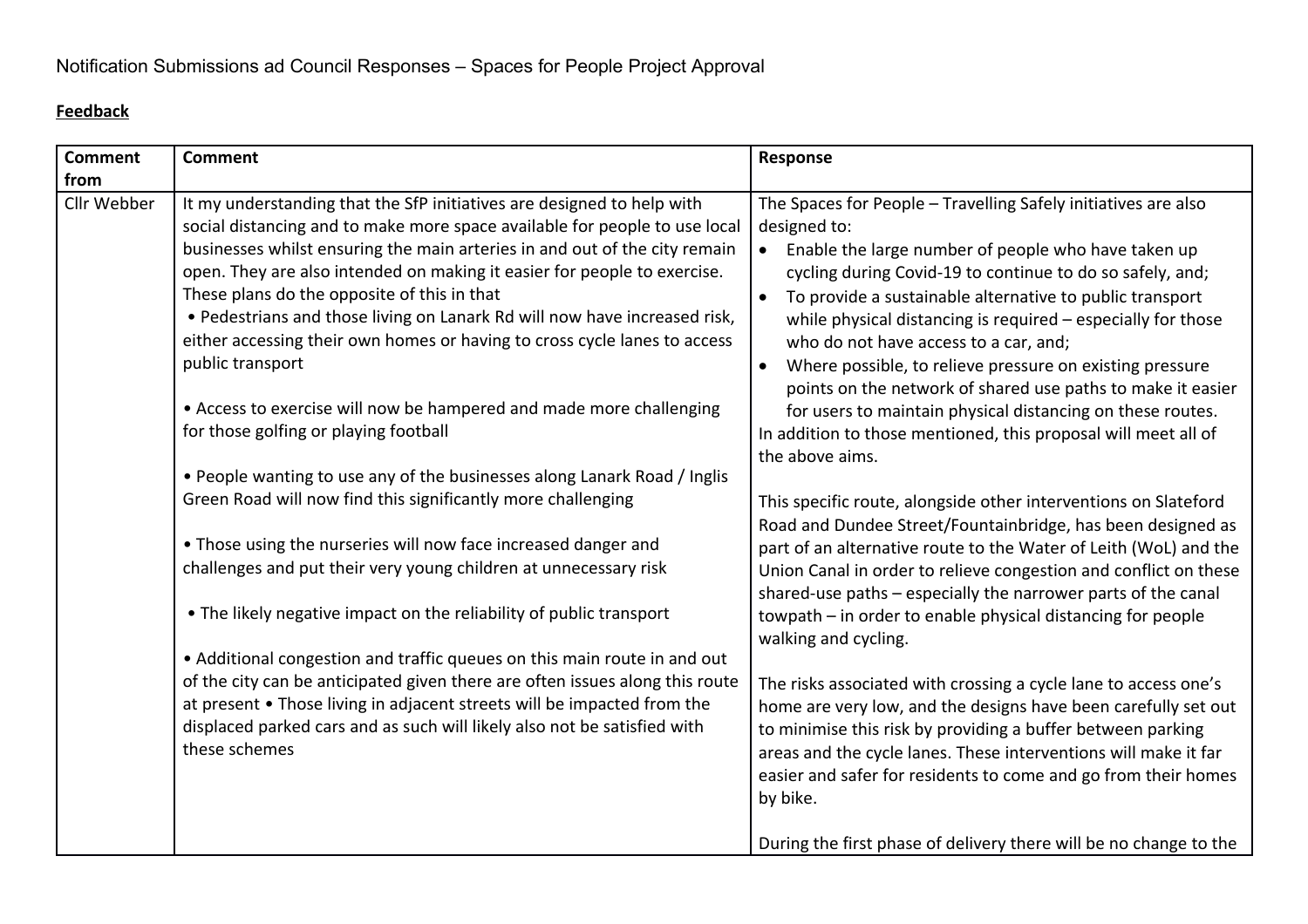|             |                                                                               | bus stops. The proposed 'Bus Stop Bypasses' (BSBs) will only be<br>delivered along this route following the development of a<br>technical factsheet on temporary BSBs, which will include input<br>from concerned organisations, and a pre-construction Road<br>Safety Audit. |
|-------------|-------------------------------------------------------------------------------|-------------------------------------------------------------------------------------------------------------------------------------------------------------------------------------------------------------------------------------------------------------------------------|
|             |                                                                               | The designs have been revised in order to maximise parking<br>availability at key locations - including at access to sports<br>facilities. These interventions will also enhance access to<br>exercise by providing safe cycling connections to these<br>locations.           |
|             |                                                                               | There are relatively few businesses immediately affected by this<br>route. The designs aim to minimise impact on those businesses<br>there are by maximising the amount of remaining parking and<br>loading.                                                                  |
|             |                                                                               | The designs have been revised in order to ensure available<br>drop-off space for parents at nurseries.                                                                                                                                                                        |
|             |                                                                               | There is no predicted negative impact on public transport. We<br>have engaged closely with Lothian Buses in developing these<br>designs and they have confirmed that they are happy with<br>these proposals.                                                                  |
|             |                                                                               | There are no predicted impacts on traffic/congestion as a result<br>of these proposals.                                                                                                                                                                                       |
|             |                                                                               | Lanark Road is relatively lightly parked at most hours. These<br>designs have maximised the retention of parking availability.                                                                                                                                                |
| Cllr Webber | These schemes may look great on paper from the design teams'                  | The designs have been developed in close co-operation with                                                                                                                                                                                                                    |
|             | perspective, but they fall far short of demonstrating any understanding of    | various council departments and Lothian Buses and careful                                                                                                                                                                                                                     |
|             | Lanark Road, those that live here, those that have businesses here and        | consideration has been given to their suitability for Lanark                                                                                                                                                                                                                  |
|             | those that access the leisure facilities available along the entire length of | Road.                                                                                                                                                                                                                                                                         |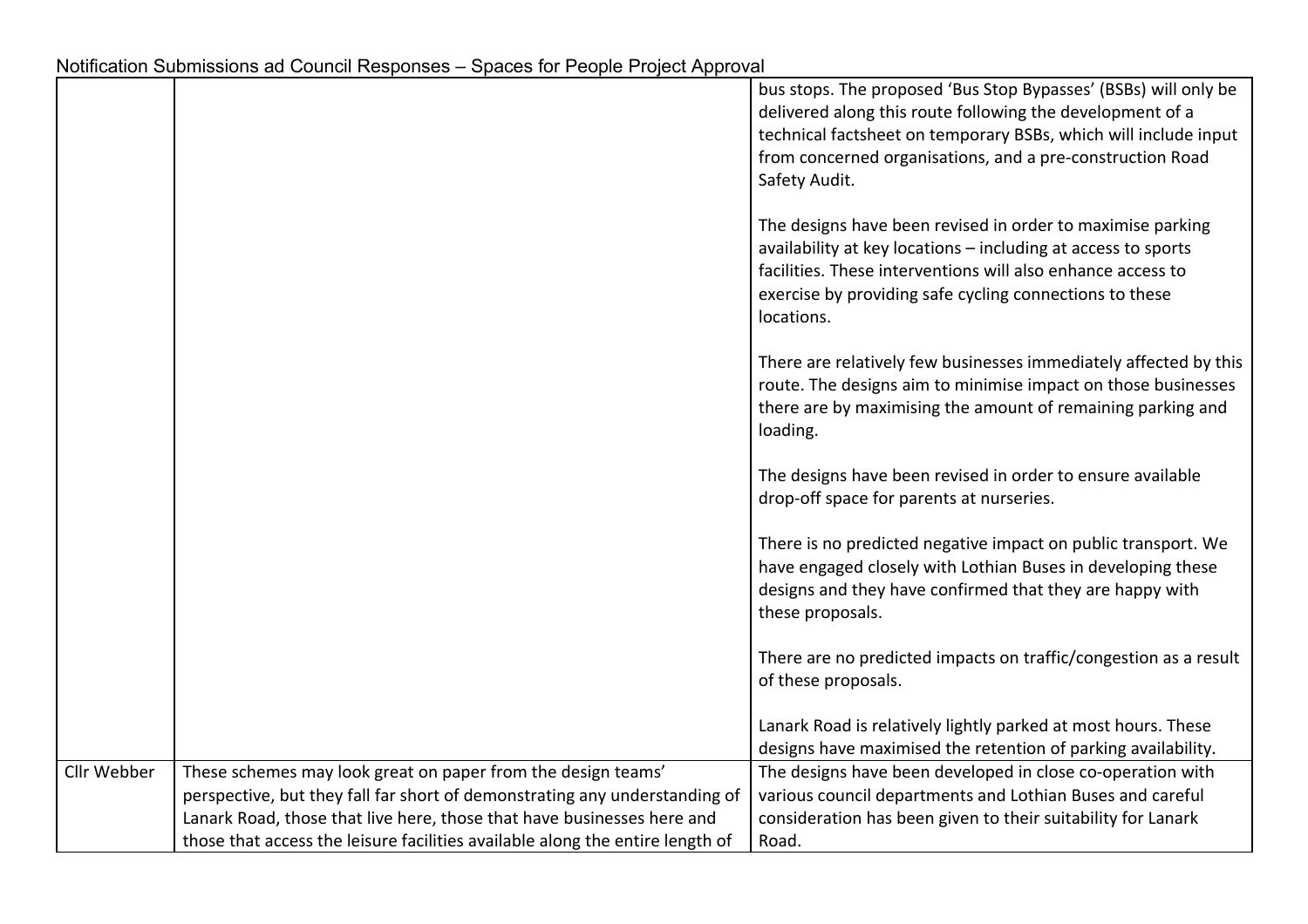|             | this road.                                                                                                                                                                                                                                                                                                                                                                        |                                                                                                                                                                                                                                                                                                                            |
|-------------|-----------------------------------------------------------------------------------------------------------------------------------------------------------------------------------------------------------------------------------------------------------------------------------------------------------------------------------------------------------------------------------|----------------------------------------------------------------------------------------------------------------------------------------------------------------------------------------------------------------------------------------------------------------------------------------------------------------------------|
| Cllr Webber | I use this route, regularly. In a car, on a bus, on foot and occasionally as a<br>cyclist. As a cyclist these measures will never positively influence my<br>decision to choose this route. There are two adjacent options that are far<br>more pleasant and require far less physical strength and exertion                                                                      | While some cyclists may continue to use and prefer the WoL<br>and Towpath routes, these routes are shared with pedestrians<br>and at certain points - especially on the towpath - are very<br>congested. Part of the benefit of this scheme is it's potential to<br>reduce conflict on parallel routes.                    |
|             |                                                                                                                                                                                                                                                                                                                                                                                   | Furthermore, where similar interventions have been introduced<br>elsewhere (eg: Comiston Road) we have seen a notable<br>increase in cycle use immediately after implementation,<br>suggesting that such infrastructure does encourage greater use<br>by bike.                                                             |
| Cllr Webber | My overall impression of the schemes is that only one group will benefit<br>from their implementation and that is the experienced athletic cyclist. All<br>other current users will see increased risk and yet again, despite clear<br>feedback from communities elsewhere across the city that have faced<br>similar plans to be forced upon them, the Council is pressing ahead | Experienced athletic cyclists are likely to be comfortable cycling<br>on Lanark Road as it is now. This intervention will enable a<br>greater number of people to cycle on this route, including less<br>confident cyclists.                                                                                               |
|             | without any impact assessment or proving any evidence of the issue that<br>this scheme is to address.                                                                                                                                                                                                                                                                             | As traffic increases it is important to provide sustainable<br>options to avoid a significant increase in car trave - and ensuing<br>impact on traffic and congestion.                                                                                                                                                     |
|             | The volume of traffic is less with many workers from the feeder<br>communities (JG, BM, Currie, Balerno) continuing to work from home.<br>• Pedestrians can already use these wide pavements and have no issues<br>socially distancing                                                                                                                                            | The SfP programme is not solely focussed on providing<br>additional space for pedestrians to physically distance.                                                                                                                                                                                                          |
|             | • Those visiting the area to take part in exercise can do so safely<br>• Many of the car journeys are to access retail, including supermarkets<br>and therefore alternatives are not viable options                                                                                                                                                                               | Those visiting the area for exercise will now be able to choose<br>to do so by bike, thus gaining more exercise.                                                                                                                                                                                                           |
|             |                                                                                                                                                                                                                                                                                                                                                                                   | Car journeys to the shops will still be possible. It is also possible<br>to carry out shopping trips by bike.                                                                                                                                                                                                              |
| Cllr Webber | Many disabled people have found the pandemic extremely stressful.<br>Changes to usual travel patterns, to public transport services, parking<br>arrangements all included in this scheme, can add to anxiety. By not<br>carrying out an appropriate community consultation, yet again, the<br>Council are not communicating with the public leaving many people                   | The SfP programme has carried out an Integrated Impact<br>Assessment considering the impact on all user groups especially<br>those with protected characteristics. Many disabled people are<br>unable to drive, and many find cycling, especially cycling on<br>adaptive bicycles, to be a significant mobility aid. These |

Notification Submissions ad Council Responses – Spaces for People Project Approval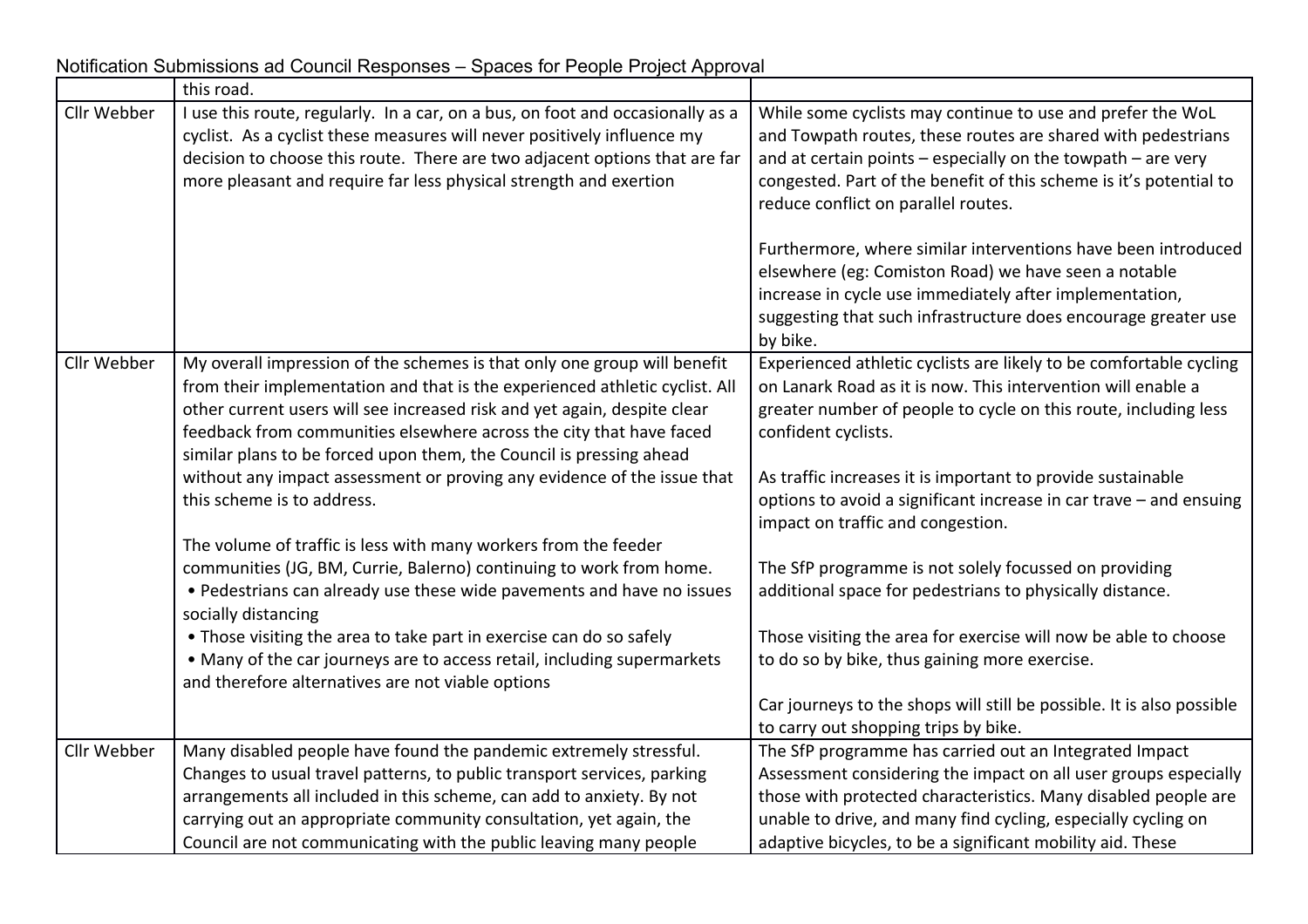Notification Submissions ad Council Responses – Spaces for People Project Approval

|                     | including disabled people ignorant of what is about to happen to the area  | interventions will aid disabled users by providing more safe    |
|---------------------|----------------------------------------------------------------------------|-----------------------------------------------------------------|
|                     | where they live                                                            | mobility options.                                               |
| Cllr Webber         | Speed Reduction from 40mph to 30mph While a reduction in the Lanark        | Noted.                                                          |
|                     | Road speed limit to 30 mph is welcomed by many it should be noted that     |                                                                 |
|                     | this is also being covered by a formal, current live TRO that will involve |                                                                 |
|                     | appropriate and a recognised formal consultation process.                  |                                                                 |
| Cllr                | I am generally supportive of measures that improve facilities and safety   | Noted.                                                          |
| Henderson           | for pedestrians and cyclists and in particular of the proposal to reduce   |                                                                 |
|                     | the speed limit on Lanark Road from 40 to 30mph. From the many emails      |                                                                 |
|                     | I have received from local residents there seems to be broad support for   |                                                                 |
|                     | this element                                                               |                                                                 |
| <b>Cllr Corbett</b> | The reduction in speed limit from 40 to 30 is very welcome and I           | Noted.                                                          |
|                     | understand that work is underway to promote this permanently through       |                                                                 |
|                     | a full TRO as well as being done immediately through the current TTRO      |                                                                 |
| Cllr Webber         | Kerbside Parking - removal / limited With more people working from         | The designs have been revised in order to provide additional    |
|                     | home there are more cars remaining at the kerbside for longer periods.     | parking at:                                                     |
|                     | The removal of unrestricted kerbside parking is inappropriate and the      | <b>Cranley Nursery</b><br>$\bullet$                             |
|                     | zones on the schemes for limited parking is insufficient. Residents will   | Lanark Road Nursery<br>$\bullet$                                |
|                     | have to park significant distances from their homes, often on the other    | <b>Dovecot Park</b><br>$\bullet$                                |
|                     | side of the street, and will be unlikely to find enough space in the zoned |                                                                 |
|                     | areas. Often these residents will be required to park their vehicles on    | We will review additional locations and the availability of     |
|                     | narrow side streets, most likely outside someone else's home with a        | parking along the route will be maximised as far as can safely  |
|                     | knock-on affect making it more challenging for everyone to park.           | be provided.                                                    |
|                     |                                                                            |                                                                 |
|                     | The removal of parking will provide significant challenges to the          | Most residential properties along this route have driveways and |
|                     | businesses along Lanark Road many of whom have contacted me directly       | we will aim to ensure that any properties who do not, have      |
|                     | with their specific plights. These include                                 | access to parking within a reasonable distance.                 |
|                     | • A hotel                                                                  |                                                                 |
|                     | • A barber shop                                                            |                                                                 |
|                     | • Two Nurseries                                                            |                                                                 |
|                     | • A business with links to construction                                    |                                                                 |
|                     | The removal of parking at two specific locations further indicates the     |                                                                 |
|                     | design team are unaware of the widespread use of Dovecot Park by           |                                                                 |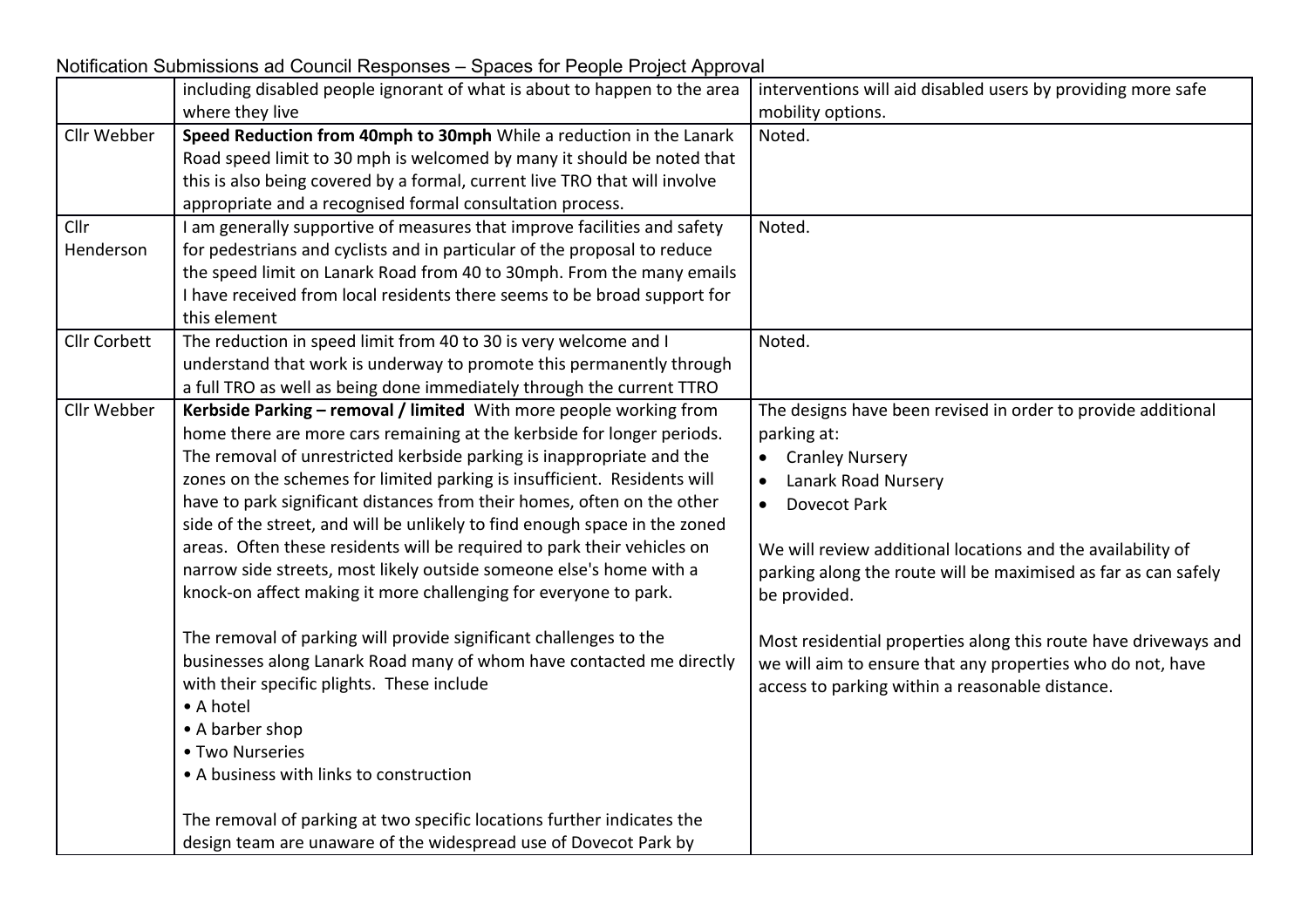|                      | Currie Star FC who have over 500 families and young players training<br>here up to 5 times per week and the requirement of the members of<br>Kingsknowe Golf Club to park on Lanark Road.<br>These measures make it directly more challenging and dangerous for<br>these people accessing exercise. I will anticipate that the counter<br>argument is that these very people should take public transport or cycle<br>to these destinations. Surely carrying golf clubs make the latter obviously<br>impossible but the very real added burden on young families as they<br>juggle family lives is not fair or inclusive in my opinion and has been<br>ignored completely. These people will now have to park their vehicles on<br>side streets, that are narrower and quieter and most likely outside<br>someone else's home, causing ill feeling and ironically create more<br>division |                                                                                                                                                                                                                                                                                                                                                                                                                                                                                                                    |
|----------------------|-------------------------------------------------------------------------------------------------------------------------------------------------------------------------------------------------------------------------------------------------------------------------------------------------------------------------------------------------------------------------------------------------------------------------------------------------------------------------------------------------------------------------------------------------------------------------------------------------------------------------------------------------------------------------------------------------------------------------------------------------------------------------------------------------------------------------------------------------------------------------------------------|--------------------------------------------------------------------------------------------------------------------------------------------------------------------------------------------------------------------------------------------------------------------------------------------------------------------------------------------------------------------------------------------------------------------------------------------------------------------------------------------------------------------|
| <b>Cllr Rust</b>     | Local businesses are struggling to survive and the measures, such as<br>parking restrictions will impact on business.<br>There will be an impact on the use of green space. Currie Star train three<br>times in the week and twice at weekends. The loss of on street parking<br>opposite Dovecot Park will detrimentally impact on residents.                                                                                                                                                                                                                                                                                                                                                                                                                                                                                                                                            | The designs have been revised in order to provide additional<br>parking at:<br><b>Cranley Nursery</b><br>$\bullet$<br>Lanark Road Nursery<br>$\bullet$<br><b>Dovecot Park</b><br>We will review additional locations and the availability of<br>parking along the route will be maximised as far as can safely<br>be provided.<br>Most residential properties along this route have driveways and<br>we will aim to ensure that any properties who do not, have<br>access to parking within a reasonable distance. |
| <b>Cllr Gardiner</b> | Drop off at the Lanark Rd Nursery and also parking provision at Dovecot<br>Park are issues which are repeated in a number of emails along with safe<br>pedestrian crossing points for example near to bus stops. Could these<br>please be fully considered.                                                                                                                                                                                                                                                                                                                                                                                                                                                                                                                                                                                                                               | The designs have been revised in order to provide additional<br>parking at:<br><b>Cranley Nursery</b><br>Lanark Road Nursery<br><b>Dovecot Park</b>                                                                                                                                                                                                                                                                                                                                                                |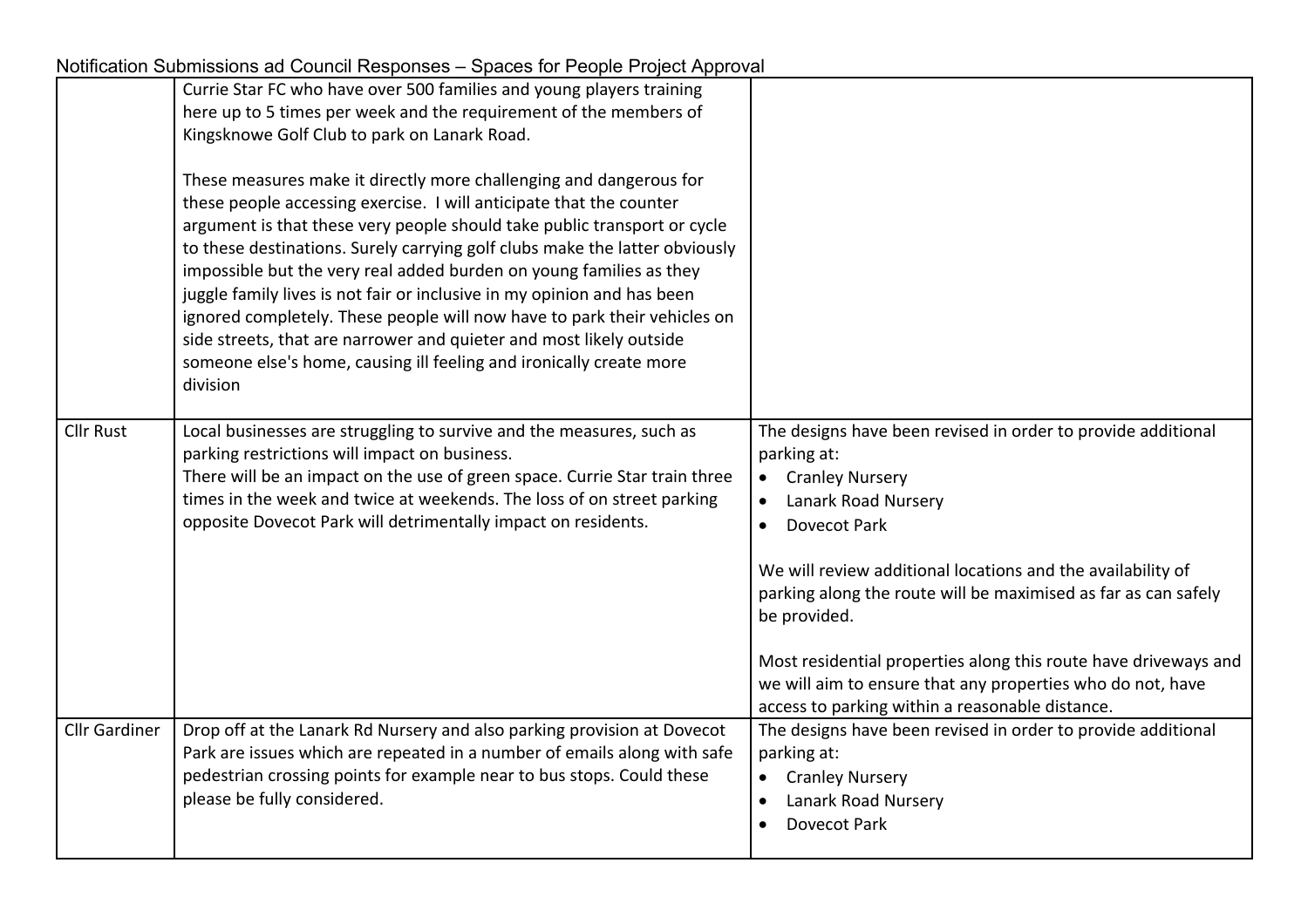|                     |                                                                            | We will review additional locations and the availability of          |
|---------------------|----------------------------------------------------------------------------|----------------------------------------------------------------------|
|                     |                                                                            | parking along the route will be maximised as far as can safely       |
|                     |                                                                            | be provided.                                                         |
|                     |                                                                            |                                                                      |
|                     |                                                                            | Most residential properties along this route have driveways and      |
|                     |                                                                            | we will aim to ensure that any properties who do not, have           |
|                     |                                                                            | access to parking within a reasonable distance.                      |
| <b>Cllr Corbett</b> | Residents on the main road have raised concerns about accessing drives.    | The designs have been revised in order to provide additional         |
|                     | On my walk-through I saw that some drives have wide turnaround areas       | parking at:                                                          |
|                     | which would allow front in / front out access (although some of the        | <b>Cranley Nursery</b><br>$\bullet$                                  |
|                     | drives had 3 or 4 vehicles which makes that more difficult). Other drives  | Lanark Road Nursery<br>$\bullet$                                     |
|                     | are of the straight in / straight out type which means that one of the     | Dovecot Park<br>$\bullet$                                            |
|                     | moves has to be in reverse. I agree that this will be have to be a more    |                                                                      |
|                     | careful manoeuvre, albeit sightlines should be better with fewer parked    | We will review additional locations and the availability of          |
|                     | cars. I do understand the concerns raised in the sense that this is a      | parking along the route will be maximised as far as can safely       |
|                     | change but the benefits of a continuous bike lane are significant too. I   | be provided.                                                         |
|                     | trust that very careful attention will be paid to placement of wands to    |                                                                      |
|                     | ensure that driveway access will be maintained. Equally, the placement     | Most residential properties along this route have driveways and      |
|                     | of bus stops WRT to drives: for example at 222 & 224 Lanark Road.          | we will aim to ensure that any properties who do not, have           |
|                     |                                                                            | access to parking within a reasonable distance.                      |
|                     | Another key issue raised has been access to on road parking to facilitate  |                                                                      |
|                     | deliveries etc. The scheme does provide for parking in various places; one | Deliveries will still be possible along the majority of the route as |
|                     | of the key issues for monitoring will be the extent to which places get    | this will constitute 'Loading' which is permitted on Single Yellow   |
|                     | taken up by park and ride commuters.                                       | and Double Yellow lines as long as there are no kerb markings.       |
|                     |                                                                            |                                                                      |
| Cllr Webber         | Floating Bus Stops There is no doubt now that the continued insistence     | During the first phase of delivery there will be no change to the    |
|                     | on installing these Floating Bus Stops indicates a total disregard for the | bus stops. The proposed 'Bus Stop Bypasses' (BSBs) will only be      |
|                     | safety of pedestrians and those with mobility and sensory impairments.     | delivered along this route following the development of a            |
|                     | Their inclusion in these plans is shameful and completely unnecessary.     | technical factsheet on temporary BSBs, which will include input      |
|                     |                                                                            | from concerned organisations, and a Pre-construction Road            |
|                     | In terms of process, it is essential that the impacts on disabled people   | Safety Audit.                                                        |
|                     | (including people who have difficulty walking, wheelchair users, people    |                                                                      |
|                     | with cognitive impairments, including dementia, blind and Deaf people)     |                                                                      |
|                     | are considered. The requirements of the 2010 Equality Act still apply, and |                                                                      |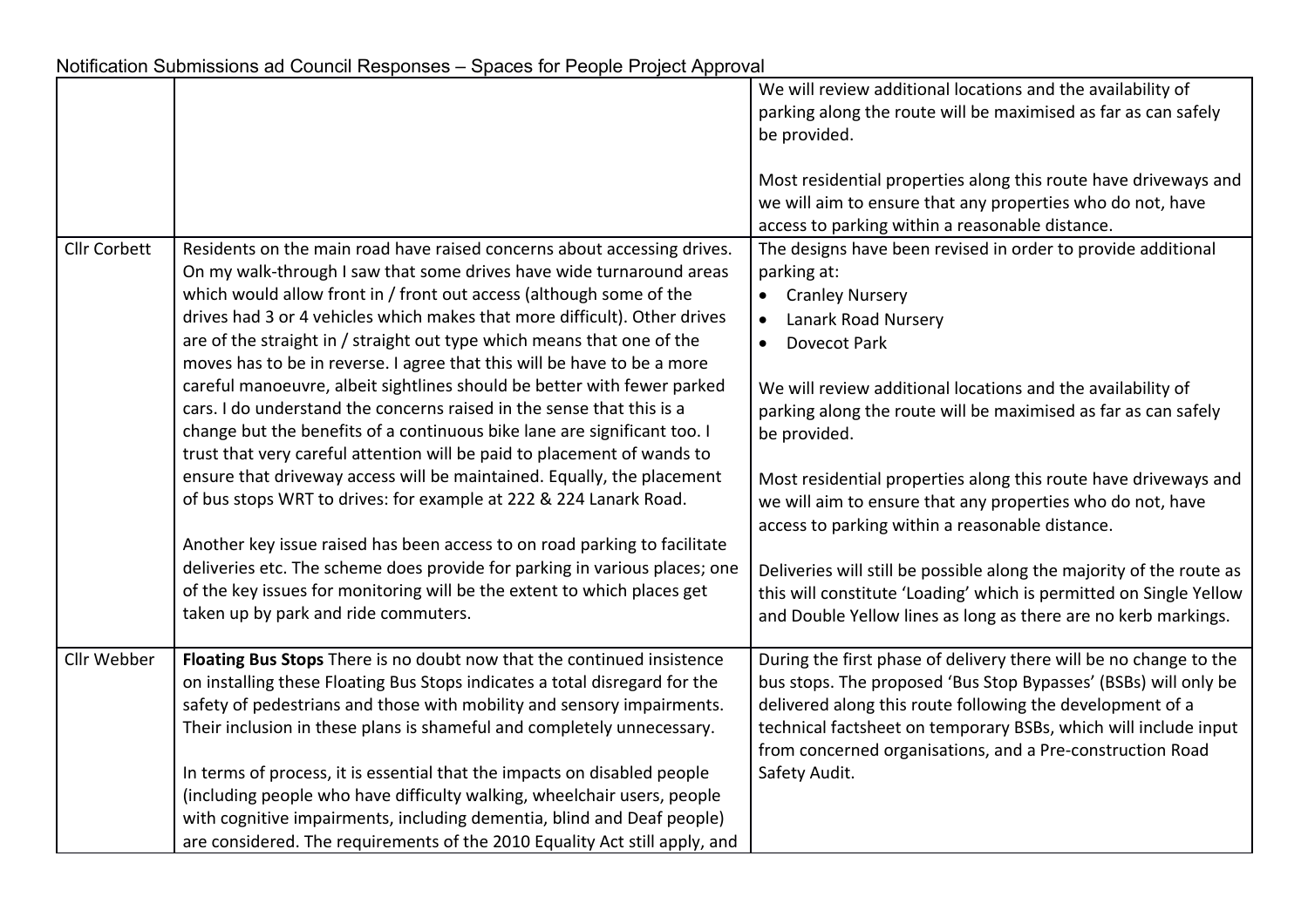| Notification Submissions ad Council Responses - Spaces for People Project Approval |                                                                                                                                                                                                                                                                                                                                                                                                                                                                                                                                                                                                          |                                                                                                                                                                                                                                                                                                                                                    |
|------------------------------------------------------------------------------------|----------------------------------------------------------------------------------------------------------------------------------------------------------------------------------------------------------------------------------------------------------------------------------------------------------------------------------------------------------------------------------------------------------------------------------------------------------------------------------------------------------------------------------------------------------------------------------------------------------|----------------------------------------------------------------------------------------------------------------------------------------------------------------------------------------------------------------------------------------------------------------------------------------------------------------------------------------------------|
|                                                                                    | an equality impact assessment must be carried out. The continued                                                                                                                                                                                                                                                                                                                                                                                                                                                                                                                                         |                                                                                                                                                                                                                                                                                                                                                    |
|                                                                                    | assurances that cyclists will stop are of continued concern to me,                                                                                                                                                                                                                                                                                                                                                                                                                                                                                                                                       |                                                                                                                                                                                                                                                                                                                                                    |
|                                                                                    | specifically with the city bound stops. The speed cyclists can reach here                                                                                                                                                                                                                                                                                                                                                                                                                                                                                                                                |                                                                                                                                                                                                                                                                                                                                                    |
|                                                                                    | on the downhill stretches will mean many will be unlikely to stop.                                                                                                                                                                                                                                                                                                                                                                                                                                                                                                                                       |                                                                                                                                                                                                                                                                                                                                                    |
|                                                                                    | It was welcome to note the inclusion of two additional spaces for the<br>Lothian Buses Van, recognising that driver changeover takes place at<br>these two locations. However, for those unfamiliar with the 44-bus<br>service, perhaps they need to be made aware that the buses are often<br>waiting for the replacement driver for quite some time. Leaving a<br>stationary bus, floating and preventing the free flow of traffic for quite<br>some time, even when all coordinated well, the time to change over is<br>often 3-5 minutes.                                                            |                                                                                                                                                                                                                                                                                                                                                    |
|                                                                                    | Further for those not so familiar with the 44 bus, it is also a regular<br>occurrence that more than one bus runs in convoy and this itself would<br>present many challenges along the route with floating bus stops. One<br>other specific floating bus stop will also likely initiate congestion, and that<br>is the west bound stop at the very bottom of Lanark Road. Knock on<br>impact along Inglis Green, Slateford Road and Craiglockhart Avenue. The<br>combined impact of floating bus stops and the reduction to one lane of<br>traffic will directly impact the safe flow of all road users. |                                                                                                                                                                                                                                                                                                                                                    |
| <b>Cllr Rust</b>                                                                   | Concerns regarding floating bus stops have been raised many times<br>before including by Living Streets Edinburgh and RNIB Scotland. There<br>has yet to be a proper assessment of potential conflict between<br>pedestrians boarding or alighting from public transport and cyclists.<br>There is no sign of the advance awareness campaign.                                                                                                                                                                                                                                                            | During the first phase of delivery there will be no change to the<br>bus stops. The proposed 'Bus Stop Bypasses' (BSBs) will only be<br>delivered along this route following the development of a<br>technical factsheet on temporary BSBs, which will include input<br>from concerned organisations, and a Pre-construction Road<br>Safety Audit. |
| Edinburgh<br><b>Access Panel</b>                                                   | Although your email alludes to "floating bus stops", it looks from the<br>plans as though you're proposing bus boarders. Having already objected<br>formally to bus boarders, we were pleased to see they were withdrawn<br>from your proposals for Pennywell Road, Causewayside and Buccleuch<br>Street. We are disappointed to see them now in the proposals for Lanark                                                                                                                                                                                                                                | During the first phase of delivery there will be no change to the<br>bus stops. The proposed 'Bus Stop Bypasses' (BSBs) will only be<br>delivered along this route following the development of a<br>technical factsheet on temporary BSBs, which will include input<br>from concerned organisations, and a Pre-construction Road                  |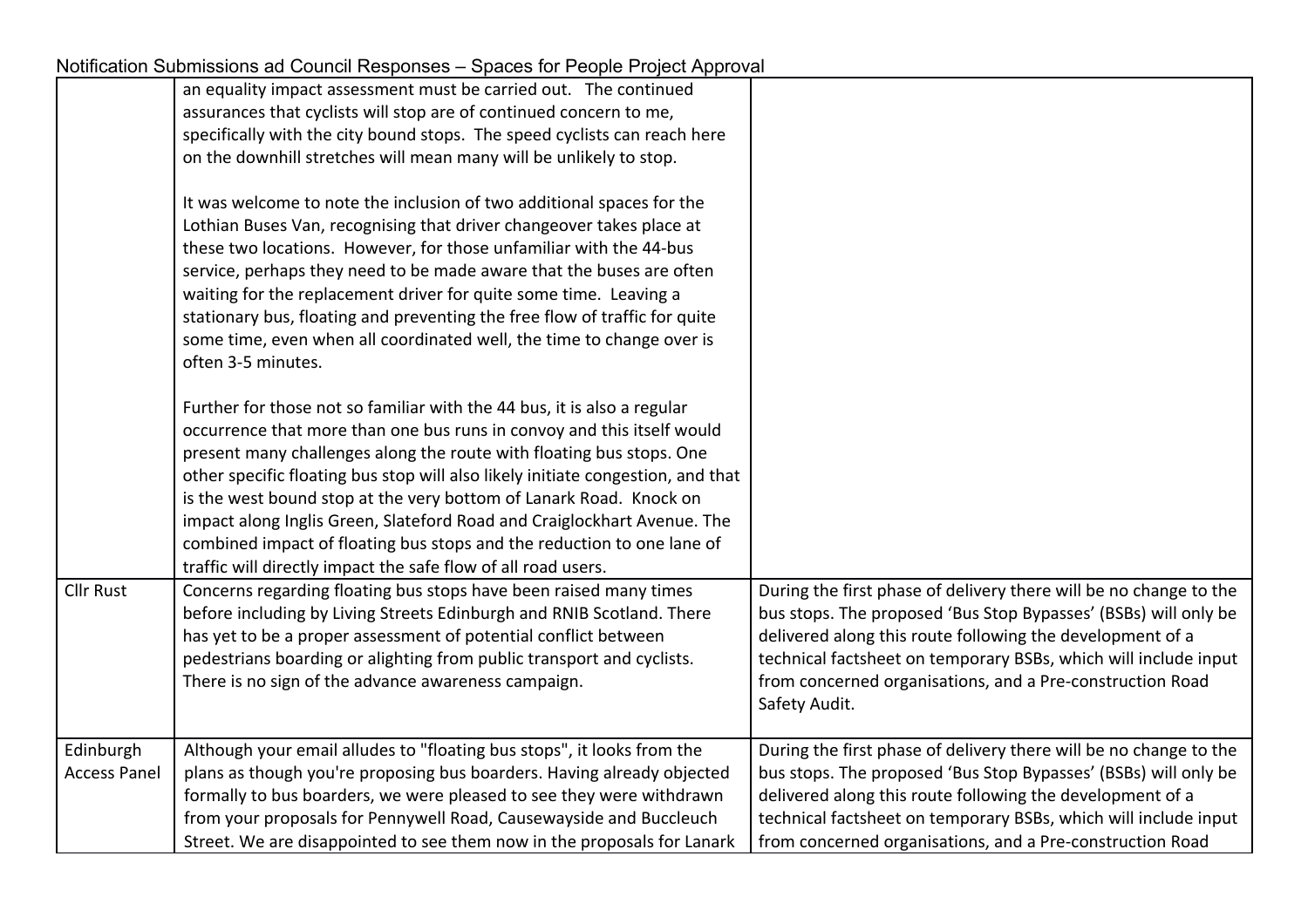|                                    | Road and are apprehensive about the risks for pedestrians as they cross<br>the cycle lane to get to and from their bus. Our objection still stands.                                                                                                                                                                                                                                                                                                                                                                                                                                                                                                                                                                                                                                                                                                                                                                                                                                                                                                                                                                                                                                                                                                                                                                                                                                                                                                                                   | Safety Audit.                                                                                                                                                                                                                                                                                                                                                                                                                                                                                                                                                                                                                                                                                                                                                                                                                                                                                                                                                                                                                                                                                                                                                                                                                                                                                                                     |
|------------------------------------|---------------------------------------------------------------------------------------------------------------------------------------------------------------------------------------------------------------------------------------------------------------------------------------------------------------------------------------------------------------------------------------------------------------------------------------------------------------------------------------------------------------------------------------------------------------------------------------------------------------------------------------------------------------------------------------------------------------------------------------------------------------------------------------------------------------------------------------------------------------------------------------------------------------------------------------------------------------------------------------------------------------------------------------------------------------------------------------------------------------------------------------------------------------------------------------------------------------------------------------------------------------------------------------------------------------------------------------------------------------------------------------------------------------------------------------------------------------------------------------|-----------------------------------------------------------------------------------------------------------------------------------------------------------------------------------------------------------------------------------------------------------------------------------------------------------------------------------------------------------------------------------------------------------------------------------------------------------------------------------------------------------------------------------------------------------------------------------------------------------------------------------------------------------------------------------------------------------------------------------------------------------------------------------------------------------------------------------------------------------------------------------------------------------------------------------------------------------------------------------------------------------------------------------------------------------------------------------------------------------------------------------------------------------------------------------------------------------------------------------------------------------------------------------------------------------------------------------|
| Edinburgh<br><b>Living Streets</b> | Having further looked at the bus stop proposals, we are concerned that<br>they are very exposed to traffic, and there may be a risk of motor<br>vehicles hitting the stops. There appears to be insufficient space to<br>classify them as 'islands' and they appear more like the 'boarder'<br>arrangements, on or immediately adjacent to the cycleway - which we<br>strongly oppose.                                                                                                                                                                                                                                                                                                                                                                                                                                                                                                                                                                                                                                                                                                                                                                                                                                                                                                                                                                                                                                                                                                | During the first phase of delivery there will be no change to the<br>bus stops. The proposed 'Bus Stop Bypasses' (BSBs) will only be<br>delivered along this route following the development of a<br>technical factsheet on temporary BSBs, which will include input<br>from concerned organisations, and a Pre-construction Road<br>Safety Audit.                                                                                                                                                                                                                                                                                                                                                                                                                                                                                                                                                                                                                                                                                                                                                                                                                                                                                                                                                                                |
| Cllr Webber                        | Segregated Cycle Lane I am led to believe that the justification for these<br>plans is to reduce congestion on the Water of Leith Walkway. I would<br>argue that these plans are unlikely to resolve this unless of course you<br>intend to ban cycling on the Water of Leith?<br>The number of cyclists using Lanark Road are limited and those that do<br>are experienced "strava-leisure" cyclists. These cyclists will be unlikely<br>to use the city bound segregated cycle lane due to the narrow width and<br>the limit this will place of their ability to cycle at speed There are two far<br>more pleasant cycle routes running adjacent to Lanark Road and one of<br>these has an outstanding plan to upgrade the surface at significant cost.<br>This has been delayed due to SW sewer works and COVID. This is the<br>route you are stating is overcrowded and these plans are meant to<br>address.<br>Bearing in mind, that these measures are intended to increase the<br>number of people cycling and are meant to support more people taking<br>up active travel and that these are intended to be aimed at people like<br>me or even far more novice cyclists than myself. We will not cycle on<br>Lanark Road. When there are two routes, both with kinder gradients,<br>these will always be the routes of choice, every time. It is only the<br>experienced athletic cyclists that will see these as positive as it is only<br>these cyclists that will use them | The Spaces for People - Travelling Safely initiatives are also<br>designed to:<br>Enable the large number of people who have taken up<br>cycling during Covid-19 to continue to do so safely, and;<br>To provide a sustainable alternative to public transport<br>$\bullet$<br>while physical distancing is required - especially for those<br>who do not have access to a car, and;<br>Where possible, to relieve pressure on existing pressure<br>$\bullet$<br>points on the network of shared use paths to make it easier<br>for users to maintain physical distancing on these routes.<br>This specific route, alongside other interventions on Slateford<br>Road and Dundee Street/Fountainbridge, has been designed as<br>part of an alternative route to the Water of Leith and the Union<br>Canal in order to relieve congestion and conflict on these<br>shared-use paths - especially the narrower parts of the canal<br>towpath – in order to enable physical distancing for people<br>walking and cycling.<br>While some cyclists may continue to use and prefer the WoL<br>and Towpath routes, these routes are shared with pedestrians<br>and at certain points - especially on the towpath - are very<br>congested. Part of the benefit of this scheme is it's potential to<br>reduce conflict on parallel routes. |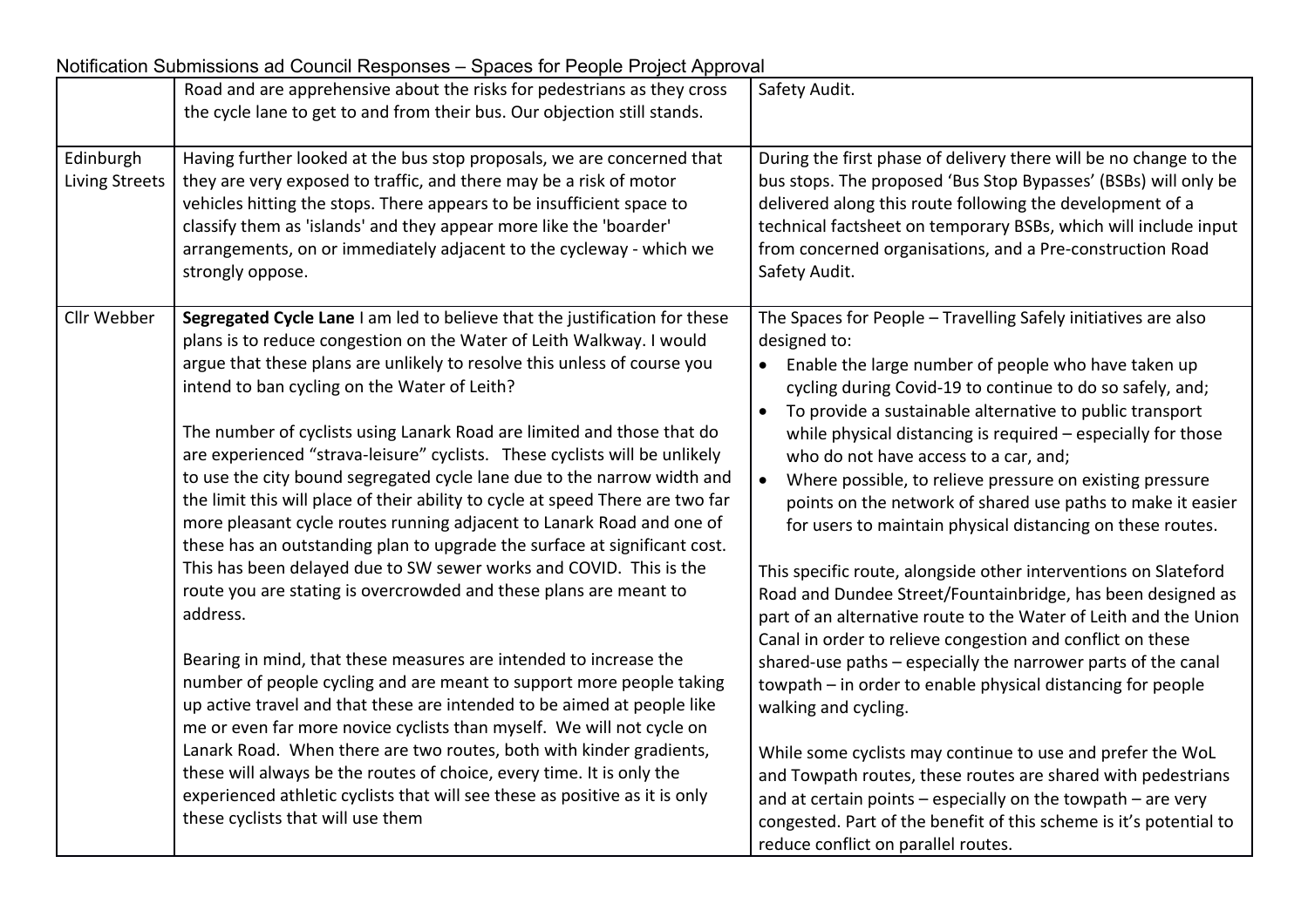|             |                                                                                                                                                                                                                                                                                                                                                                         | Furthermore, where similar interventions have been introduced<br>elsewhere (eg: Comiston Road) we have seen a notable<br>increase in cycle use immediately after implementation,<br>suggesting that such infrastructure does encourage greater use<br>by bike. |
|-------------|-------------------------------------------------------------------------------------------------------------------------------------------------------------------------------------------------------------------------------------------------------------------------------------------------------------------------------------------------------------------------|----------------------------------------------------------------------------------------------------------------------------------------------------------------------------------------------------------------------------------------------------------------|
| Cllr Webber | Reduction to one lane The current dual-lane nature of Lanark Road<br>makes kerbside parking low-risk and provides a safe way for delivery<br>drivers, carers and visitors to access each and any address. Ultimately                                                                                                                                                    | Space will be retained $-$ so far as possible $-$ for parking and<br>deliveries.                                                                                                                                                                               |
|             | reducing this to one lane will create congestion and additional road-<br>safety risks to all on Lanark Road where traffic is currently free flowing.                                                                                                                                                                                                                    | During Phase 1 there will be no change to Bus Stops.                                                                                                                                                                                                           |
|             | • Delivery drivers will have to stop in the one remaining lane • Buses will<br>stop in the one remaining lane . Those reverse parking into their<br>driveways will have to stop in the one remaining lane . Customers cannot<br>access local businesses Vehicles may have to cross the centre line now on                                                               | Accessing driveways from a running lane is not an unusual<br>arrangement. Passing vehicles will generally be able to<br>overtake.                                                                                                                              |
|             | Lanark Road, currently no traffic must do this and there are several<br>locations with limited visibility where the risk will be exacerbated further                                                                                                                                                                                                                    | Customers will still be able to access local businesses, though in<br>some cases they may need to stop their vehicle slightly further<br>from the premises.                                                                                                    |
|             |                                                                                                                                                                                                                                                                                                                                                                         | The remaining carriageway space will not be dissimilar to many<br>other carriageway alignments across the city.                                                                                                                                                |
| Cllr Webber | Junction Changes at Inglis Green Road (Sainsbury's) This junction is<br>susceptible to congestion at present and these changes will impact that<br>further. This will impact on customers accessing the grocery store and<br>will impact on the ability of the business to operate its online delivery<br>service which has been vital to many throughout the pandemic. | While there may be a minor impact on traffic at this location<br>the designs have been carefully considered so as to minimise<br>this. This should not significantly impact customers, or the<br>supermarket's ability to access/egress the store.             |
|             | The junction was installed to coincide with the opening of the Sainsbury's<br>store and it seems that these changes will have a very real impact on the<br>ability of the store to allow safe access for customers. They may choose<br>to shop elsewhere, there are currently xxxxx jobs in this store                                                                  | The proposed changes will not affect access to the builder's<br>merchant.                                                                                                                                                                                      |
|             | Access to the other businesses along this road will be impacted by the<br>increased levels of congestions and again it is unlikely that any customers                                                                                                                                                                                                                   |                                                                                                                                                                                                                                                                |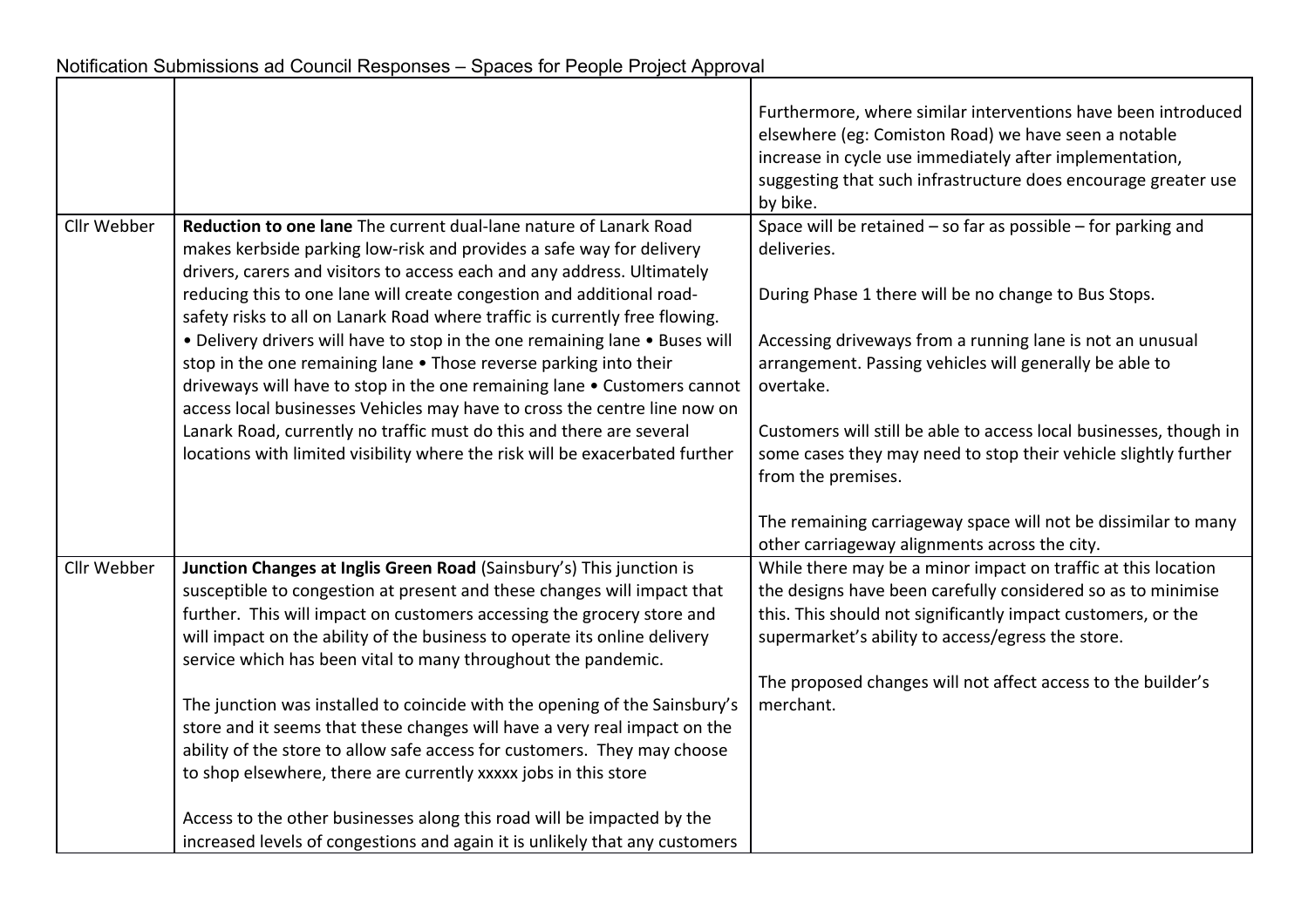|                   | visiting the builder's merchants can realistically be expected to do so by   |                                                                |
|-------------------|------------------------------------------------------------------------------|----------------------------------------------------------------|
|                   | bike or by public transport                                                  |                                                                |
| Cllr Webber       | Longstone Roundabout / Murrayburn Road Removal of the on-street              | We have engaged closely with Lothian Buses in developing       |
|                   | parking will be cause for concern for the employees of Lothian Buses         | these designs and they have confirmed that they are happy      |
|                   | where their Longstone depot is located. Drivers coming to work are           | with these proposals.                                          |
|                   | making their way there before the services start and leaving after the       |                                                                |
|                   | services end. I am also concerned with the reduction on active road          |                                                                |
|                   | space on the roundabout and at the junction used to access the bus           |                                                                |
|                   | depot. Can I have some evidence that Lothian Buses are supportive of         |                                                                |
|                   | these schemes.                                                               |                                                                |
| Cllr Webber       | Winter is Coming Is the design team aware of the challenges we face in       | The designs have been prepared in close collaboration with the |
|                   | the winter from snow and ice? The Lanark Road has a steep incline and        | street cleaning teams who deal with winter maintenance. We     |
|                   | as you progress west the climate literally changes. It is key that gritters  | are confident that we will be able to clear these streets      |
|                   | and snow ploughs can access and clear this route for the benefit of ALL      | adequately.                                                    |
|                   | road users and those that live across the south west. It will be likely that |                                                                |
|                   | cleared snow will be pushed into the cycle lanes making them impassable      |                                                                |
|                   | and we will have 10 angry cyclists emailing to say they cannot use the       |                                                                |
|                   | lanes I have serious concerns about the ability to carry out winter          |                                                                |
|                   | preparedness and maintenance along the roadway and footpath                  |                                                                |
| <b>Cllr Bruce</b> | I would like to object to these spaces for people initiatives for Lanark     | In response to Covid-19, the Council is introducing temporary  |
|                   | Road and Wester Hailes Road for the following reasons:                       | measures to make streets safe for walking, cycling and         |
|                   |                                                                              | wheeling while observing physical distancing guidance. We also |
|                   | 1. There has been absolutely no consultation with residents                  | want to enable essential journeys and access to open spaces,   |
|                   | 2. The diagrams have are unclear in their explanation of what is             | while supporting businesses and public transport services as   |
|                   | proposed                                                                     | they return.                                                   |
|                   | 3. Errors in the diagrams                                                    |                                                                |
|                   | 4. No evidence recorded that this will make any improvements but             | On 14 May, the Policy and Sustainability Committee<br>a.i.1.   |
|                   | only cause more congestion and more pollution                                | approved a package of suggested interventions to make it       |
|                   | 5. Floating bus stops are incredibly dangerous especially for the            | easier and safer for pedestrians and cyclists to move around   |
|                   | blind                                                                        | the Capital. As well as providing extra space, the proposals   |
|                   | 6. There is a cycle lane that runs parallel to the road $-$ it is called the | recognise a rise in active travel since lockdown began and     |
|                   | water of Leith - all you need to do is spend money widening and              | aim to facilitate this as the phased lifting of lockdown       |
|                   | making it safe for both pedestrians and cyclists                             | continues. These changes are being delivered as part of the    |
|                   | 7. It will have a hugely damaging effect to businesses where                 | Council's Spaces for People programme. In line with            |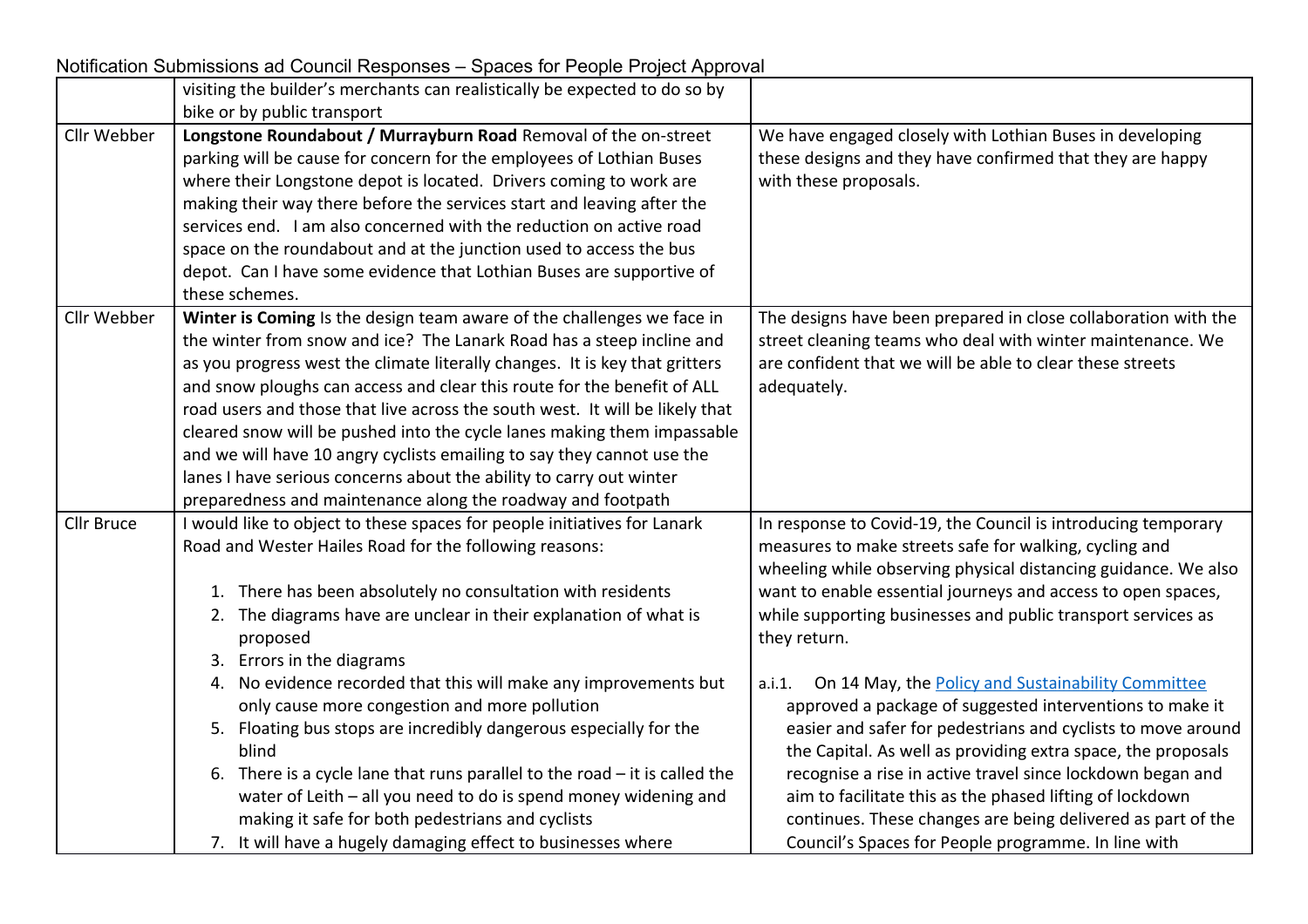| on oublinesions ad Oodnon Rosponsos — Opacos for Foopio Frojoci Approval |                                                                  |
|--------------------------------------------------------------------------|------------------------------------------------------------------|
| customers, especially the elderly will not be able to park               | guidance from the Scottish Government normal                     |
| 8. You will cause massive congestion and frustration among drivers       | consultation procedures are not being carried out due to         |
| who take their children for football training and matches at             | the need for expedient delivery.                                 |
| Kingsknowe park, who would have to park in side streets thus             | This proposal will be considered at the meeting of the           |
| causing an absolute riot with local households                           | Transport and Environment Committee on 12 November.              |
| 9. Parents would not be allowed to drop their child off at nursery       | a.i.2. From the responses received it appears that the           |
| causing yet more havoc with local residents and wasting huge             | proposals have been understood. However, clarification on        |
| time for parents                                                         | plans will be supplied upon request.                             |
| 10. Huge tailbacks on Lanark Road heading west will ensue causing        | a.i.3. Some minor errors regarding driveway locations were       |
| even more pollution                                                      | noted. These do not materially affect the proposals. These       |
| 11. Residents will now find it very dangerous to park their cars when    | have been corrected in the updated drawings.                     |
| they have to use the outside lane - has the potential to cause           | a.i.4. The proposals aim to enable people to safely travel by    |
| major accidents                                                          | bike. Similar proposals elsewhere have resulted in up-turn       |
| 12. Makes it impossible for trades people to do work to residents        | in cycle use $-$ eg: Comiston Road.                              |
| properties                                                               | a.i.5. During the first phase of delivery there will be no       |
|                                                                          | change to the bus stops. The proposed 'Bus Stop Bypasses'        |
|                                                                          | (BSBs) will only be delivered along this route following the     |
|                                                                          | development of a technical factsheet on temporary BSBs,          |
|                                                                          | which will include input from concerned organisations, and       |
|                                                                          | a Pre-construction Road Safety Audit.                            |
|                                                                          | a.i.6. The Spaces for People - Travelling Safely initiatives are |
|                                                                          | also designed to:                                                |
|                                                                          | a. Enable the large number of people who have taken up           |
|                                                                          | cycling during Covid-19 to continue to do so safely, and;        |
|                                                                          | b. To provide a sustainable alternative to public transport      |
|                                                                          | while physical distancing is required - especially for           |
|                                                                          | those who do not have access to a car, and;                      |
|                                                                          | c. Where possible, to relieve pressure on existing pressure      |
|                                                                          | points on the network of shared use paths to make it             |
|                                                                          | easier for users to maintain physical distancing on these        |
|                                                                          | routes.                                                          |
|                                                                          | This specific route, alongside other interventions on            |
|                                                                          | Slateford Road and Dundee Street/Fountainbridge, has             |
|                                                                          | been designed as part of an alternative route to the WoL         |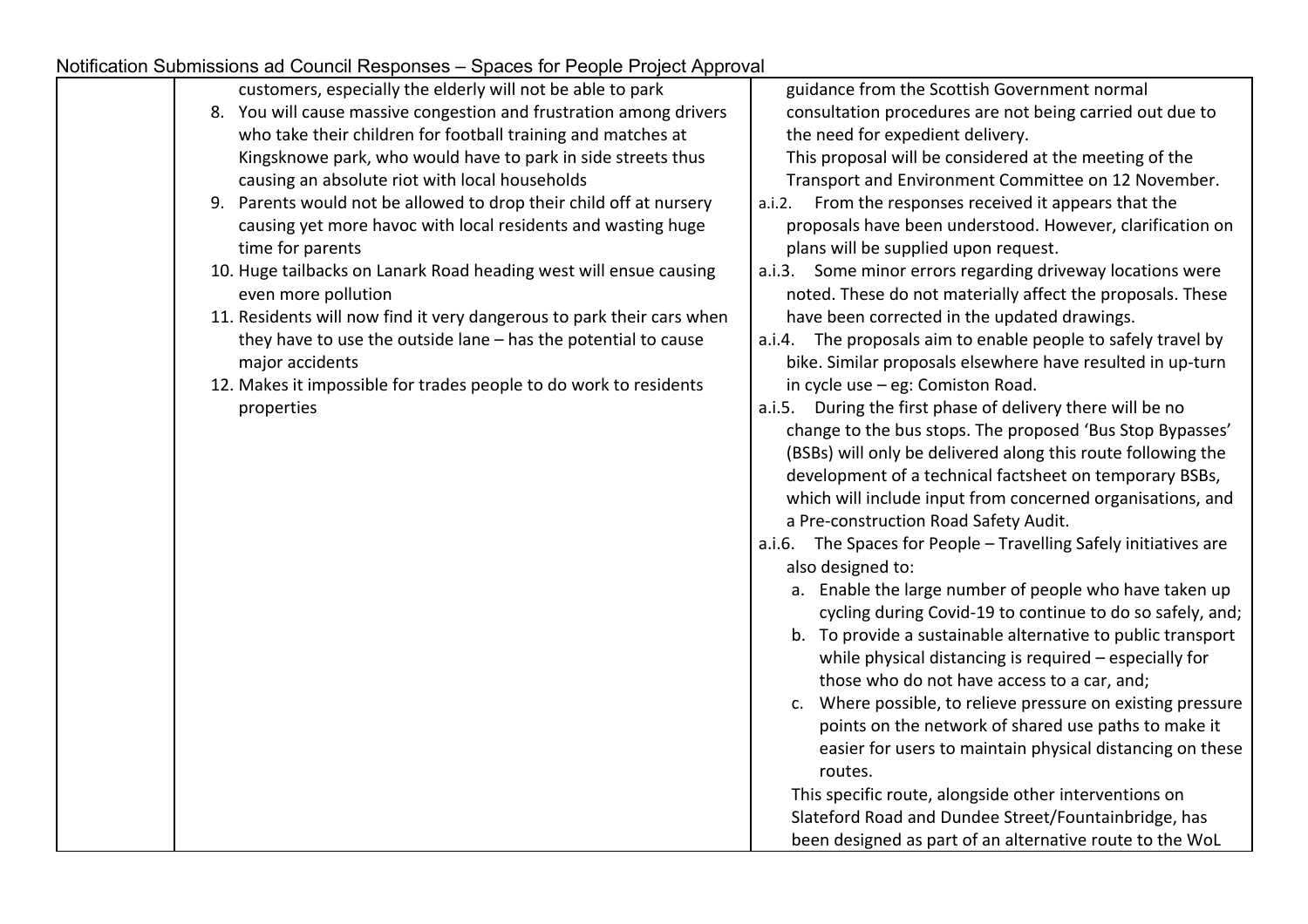|                      |                                                                                                                                                                                                                                                                                                                                                                                                                                                                                                                                                   | and the Union Canal in order to relieve congestion and<br>conflict on these shared-use paths - especially the<br>narrower parts of the canal towpath - in order to enable<br>physical distancing for people walking and cycling<br>While some cyclists may continue to use and prefer the<br>WoL and Towpath routes, these routes are shared with<br>pedestrians and at certain points - especially on the<br>towpath - are very congested. Part of the benefit of this<br>scheme is it's potential to reduce conflict on parallel routes.<br>a.i.7. Parking has been maintained as far as possible along the<br>route.<br>a.i.8. There are no expected impacts on Traffic/Congestion.<br>Parking will be retained as far as possible at Dovecot Park.<br>a.i.9. Designs have been revised to provide parking for drop-<br>off at Cranley and Lanark Road Nurseries<br>a.i.10. There are no expected impacts on Traffic/Congestion<br>and thus, on queuing.<br>a.i.11. Areas where parking is permitted will be clearly marked<br>and protected by reflective bollards.<br>a.i.12. Tradespeople will still be able to access properties,<br>though they may sometimes need to leave their vehicles<br>slightly further away. |
|----------------------|---------------------------------------------------------------------------------------------------------------------------------------------------------------------------------------------------------------------------------------------------------------------------------------------------------------------------------------------------------------------------------------------------------------------------------------------------------------------------------------------------------------------------------------------------|------------------------------------------------------------------------------------------------------------------------------------------------------------------------------------------------------------------------------------------------------------------------------------------------------------------------------------------------------------------------------------------------------------------------------------------------------------------------------------------------------------------------------------------------------------------------------------------------------------------------------------------------------------------------------------------------------------------------------------------------------------------------------------------------------------------------------------------------------------------------------------------------------------------------------------------------------------------------------------------------------------------------------------------------------------------------------------------------------------------------------------------------------------------------------------------------------------------------------|
| <b>Cllr Bruce</b>    | You have already had my comments for Wester Hailes road - the main<br>factor being huge tailbacks for residents wanting to turn right at Gillespie<br>Crossroads towards Juniper Green, Currie & Balerno that will stretch back<br>to by-pass (increasing the possibility of major incidents on the by-pass).<br>Remember, Wester Hailes Road is a backup when the by-pass is closed<br>due to serious accident. Put this down to one lane and you will cause<br>even greater disruption to travel plans should these unforeseen events<br>occur. | These proposals are not related to Wester Hailes Road.                                                                                                                                                                                                                                                                                                                                                                                                                                                                                                                                                                                                                                                                                                                                                                                                                                                                                                                                                                                                                                                                                                                                                                       |
| <b>Cllr Gardiner</b> | A critical issue for the Water of Leith villages is the Gillespie Crossroads                                                                                                                                                                                                                                                                                                                                                                                                                                                                      | There is no predicted impact on flow at Gillespie Crossroads.                                                                                                                                                                                                                                                                                                                                                                                                                                                                                                                                                                                                                                                                                                                                                                                                                                                                                                                                                                                                                                                                                                                                                                |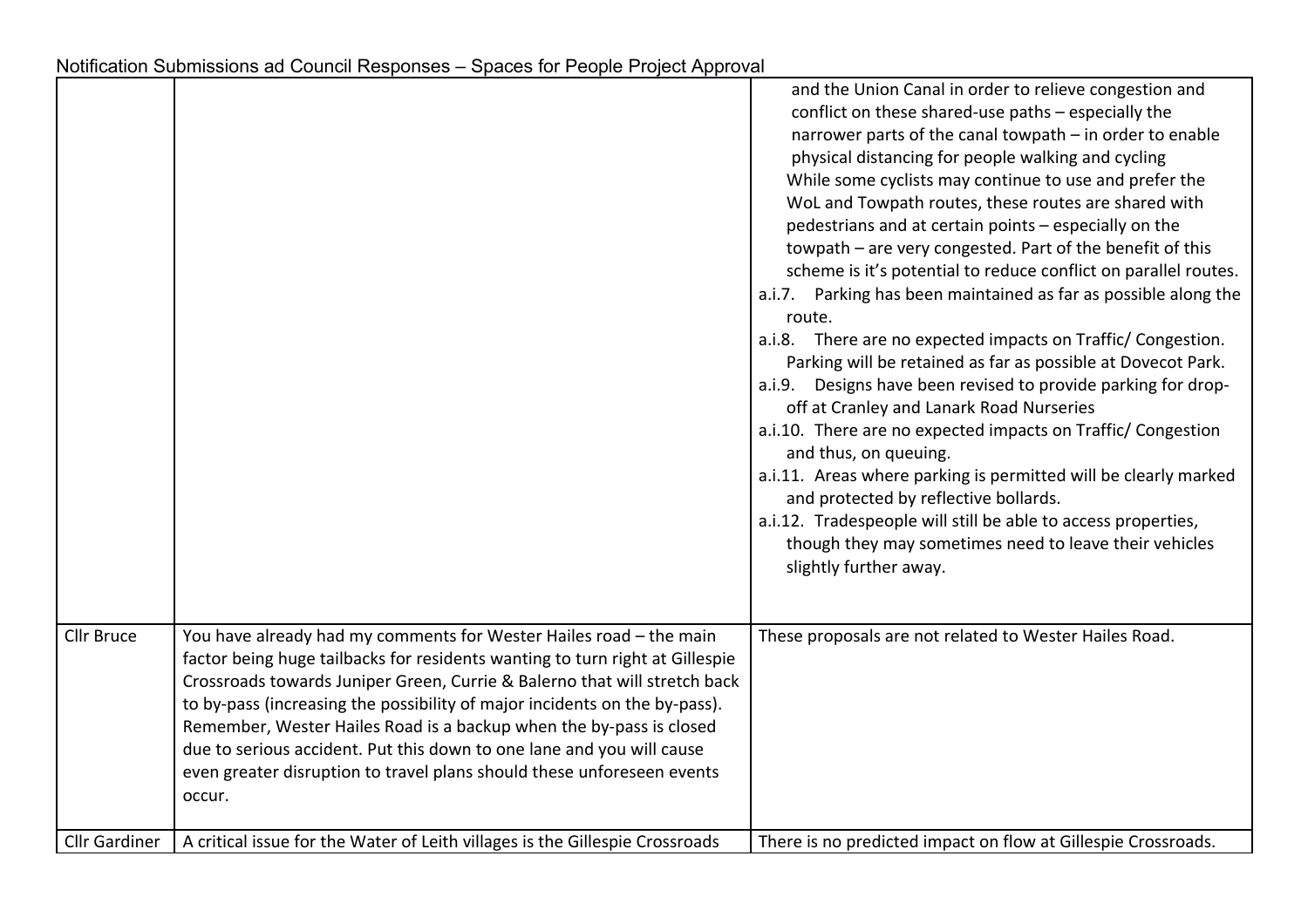|                  | Uniformation Capithopions ad Ocanom Rosponses - Opaces for Feople Froject Apple var                                                                                                                                                                                                                                                                                                                                                                                                                                                                                                                                             |                                                                                                                                                                                                                                                                                                                                                                                                                                                                                                                                                                                                                                                                                                                                                            |
|------------------|---------------------------------------------------------------------------------------------------------------------------------------------------------------------------------------------------------------------------------------------------------------------------------------------------------------------------------------------------------------------------------------------------------------------------------------------------------------------------------------------------------------------------------------------------------------------------------------------------------------------------------|------------------------------------------------------------------------------------------------------------------------------------------------------------------------------------------------------------------------------------------------------------------------------------------------------------------------------------------------------------------------------------------------------------------------------------------------------------------------------------------------------------------------------------------------------------------------------------------------------------------------------------------------------------------------------------------------------------------------------------------------------------|
|                  | junction and ensuring vehicles can flow, with traffic either continuing up /<br>down Lanark Rd / Lanark Rd west or heading to the aA720 bypass.                                                                                                                                                                                                                                                                                                                                                                                                                                                                                 |                                                                                                                                                                                                                                                                                                                                                                                                                                                                                                                                                                                                                                                                                                                                                            |
|                  | This is the only major arterial Rd which doesn't directly connect to the<br>bypass, which is a quirk of its construction in two stages in the 70s / 80s.<br>Retro fitting obviously isn't in the agenda right now but ensuring that<br>flow isn't impaired through proposals will provide reassurance. (This was<br>something I brought up also in relation to Wester Hailes Rd proposal<br>between the crossroads and Clovenstone Roundabout where traffic is<br>able to access the A720.                                                                                                                                      |                                                                                                                                                                                                                                                                                                                                                                                                                                                                                                                                                                                                                                                                                                                                                            |
| <b>Cllr Rust</b> | I write to object to the measures proposed for Lanark Road. There<br>requires to be a robust consultation process with local residents and<br>businesses, rather than the hurried limited engagement to date. It is<br>extremely undemocratic the way in which the scheme has been brought<br>forward. There is something deeply unsatisfactory that this Council<br>Administration is using Covid as a screen to justify substantial changes to<br>the infrastructure of a major residential and arterial route.<br>A more thorough consultation is required as per my motion at September<br>Full Council, including meeting. | On 14 May, the Policy and Sustainability Committee approved a<br>package of suggested interventions to make it easier and safer<br>for pedestrians and cyclists to move around the Capital. As well<br>as providing extra space, the proposals recognise a rise in active<br>travel since lockdown began and aim to facilitate this as the<br>phased lifting of lockdown continues. These changes are being<br>delivered as part of the Council's Spaces for People programme.<br>In line with guidance from the Scottish Government normal<br>consultation procedures are not being carried out due to the<br>need for expedient delivery.<br>This scheme will be considered at the meeting of the Transport<br>and Environment Committee on 12 November. |
| <b>Cllr Rust</b> | A road safety audit is also required in advance of any works. The planned<br>works make it very difficult for those accessing / exiting driveways.                                                                                                                                                                                                                                                                                                                                                                                                                                                                              | As has been carried out on all the SfP schemes, a detailed<br>Designer's Risk Assessment will be carried out in advance of<br>implementation, with a Stage 3 Road Safety Audit carried out<br>immediately following implementation.                                                                                                                                                                                                                                                                                                                                                                                                                                                                                                                        |
| <b>Cllr Rust</b> | What study has been undertaken in relation to volume of cyclists using<br>Lanark Road and demand for a segregated cycle lane? As I understand it<br>there is a plan already in place to upgrade the Water of Leith surface and<br>approved by Sustrans, delayed due to Scottish Water sewer upgrades and                                                                                                                                                                                                                                                                                                                        | While no specific studies have been carried out for this project<br>similar interventions elsewhere have resulted in increased cycle<br>use (eg: Comiston Road).                                                                                                                                                                                                                                                                                                                                                                                                                                                                                                                                                                                           |
|                  | then Covid. This does not have the same steep gradient as Lanark Road.                                                                                                                                                                                                                                                                                                                                                                                                                                                                                                                                                          | This specific route, alongside other interventions on Slateford<br>Road and Dundee Street/Fountainbridge, has been designed as                                                                                                                                                                                                                                                                                                                                                                                                                                                                                                                                                                                                                             |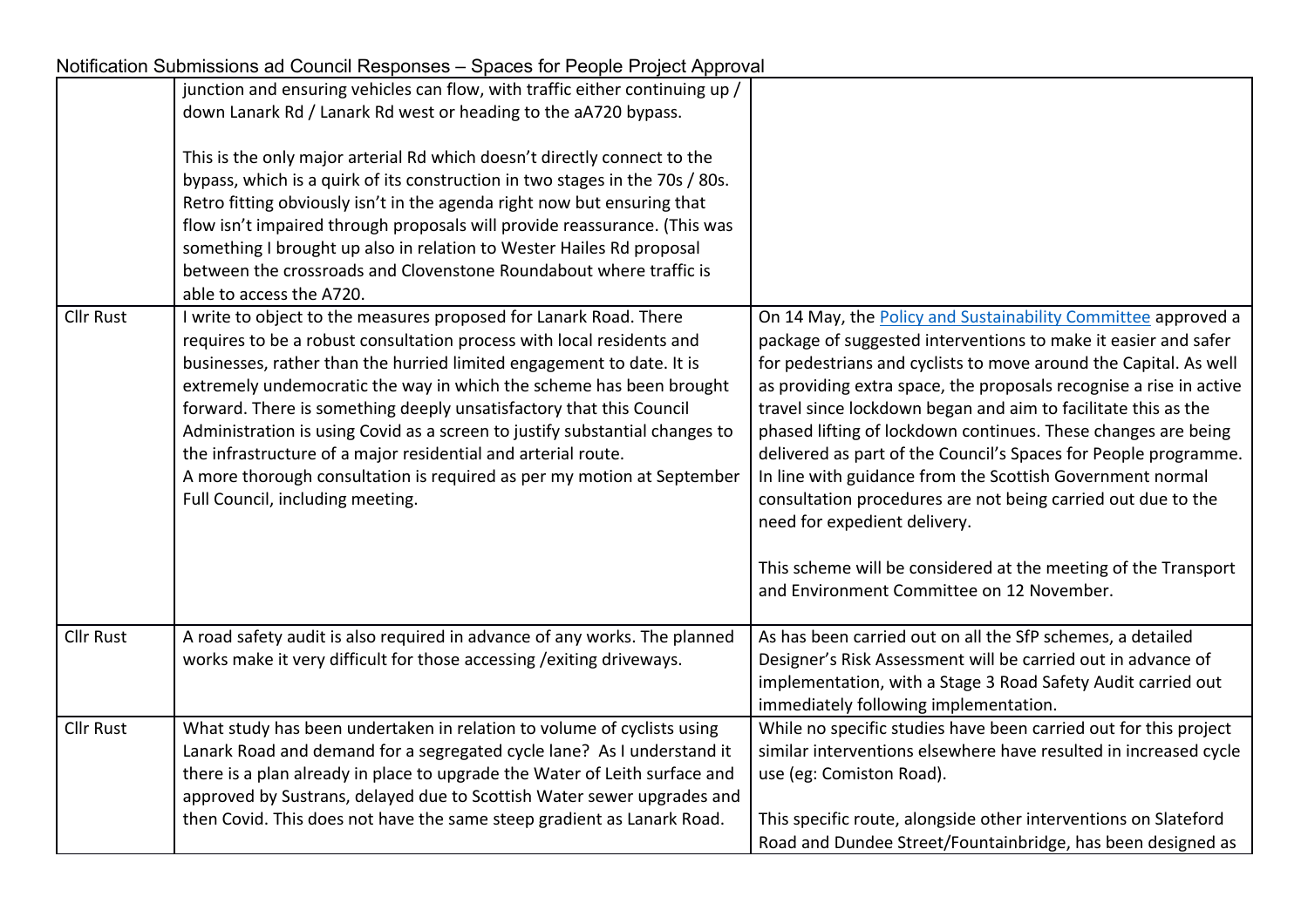|           | Narrowing circulating capacity of the roundabout at Longstone bus depot       | part of an alternative route to the WoL and the Union Canal in                                                                         |
|-----------|-------------------------------------------------------------------------------|----------------------------------------------------------------------------------------------------------------------------------------|
|           | - have the swept paths been undertaken with Lothians Buses in mind?           | order to relieve congestion and conflict on these shared-use                                                                           |
|           |                                                                               | paths - especially the narrower parts of the canal towpath - in                                                                        |
|           | The measures are deeply unpopular locally and a waste of taxpayers            | order to enable physical distancing for people walking and                                                                             |
|           | money. This scheme should not be progressed.                                  | cycling.                                                                                                                               |
|           |                                                                               |                                                                                                                                        |
|           |                                                                               | While some cyclists may continue to use and prefer the WoL                                                                             |
|           |                                                                               | and Towpath routes, these routes are shared with pedestrians                                                                           |
|           |                                                                               | and at certain points $-$ especially on the towpath $-$ are very<br>congested. Part of the benefit of this scheme is it's potential to |
|           |                                                                               | reduce conflict on parallel routes.                                                                                                    |
|           |                                                                               |                                                                                                                                        |
|           |                                                                               | We have engaged closely with Lothian Buses in developing                                                                               |
|           |                                                                               | these designs and they have confirmed that they are happy                                                                              |
|           |                                                                               | with these proposals.                                                                                                                  |
|           |                                                                               |                                                                                                                                        |
|           |                                                                               | We have received a mixture of positive and negative responses                                                                          |
|           |                                                                               | to these proposals, which will be fully funded by the Scottish                                                                         |
|           |                                                                               | Government.                                                                                                                            |
| Cllr      | As temporary, pandemic response measures I understand that the                | Noted.                                                                                                                                 |
| Henderson | Council are obliged to use the Scottish Government funding and quickly        |                                                                                                                                        |
|           | implement SfP projects.                                                       |                                                                                                                                        |
|           | The level of consultation is far from perfect and I would expect that         | Noted. This is correct, a full Traffic Regulation Order process,                                                                       |
|           | should a proposal be made that any temporary measures become                  | including statutory consultation would be required before                                                                              |
|           | permanent they would be subject to a full Traffic Regulation Order (TRO)      | these changes could be made permanent.                                                                                                 |
|           | process.                                                                      |                                                                                                                                        |
|           |                                                                               | Noted.                                                                                                                                 |
|           | I should also make it clear that the Lanark Road, east of Gillespie           |                                                                                                                                        |
|           | crossroads and Inglis Green Road / Longstone Road are not within my           |                                                                                                                                        |
|           | ward but as the Lanark Road leads directly into the Pentland Hills ward       |                                                                                                                                        |
|           | and I live in the area and am very familiar with all the locations affected I |                                                                                                                                        |
|           | would offer the following points that I submit for consideration by the SfP   |                                                                                                                                        |
|           | team.                                                                         |                                                                                                                                        |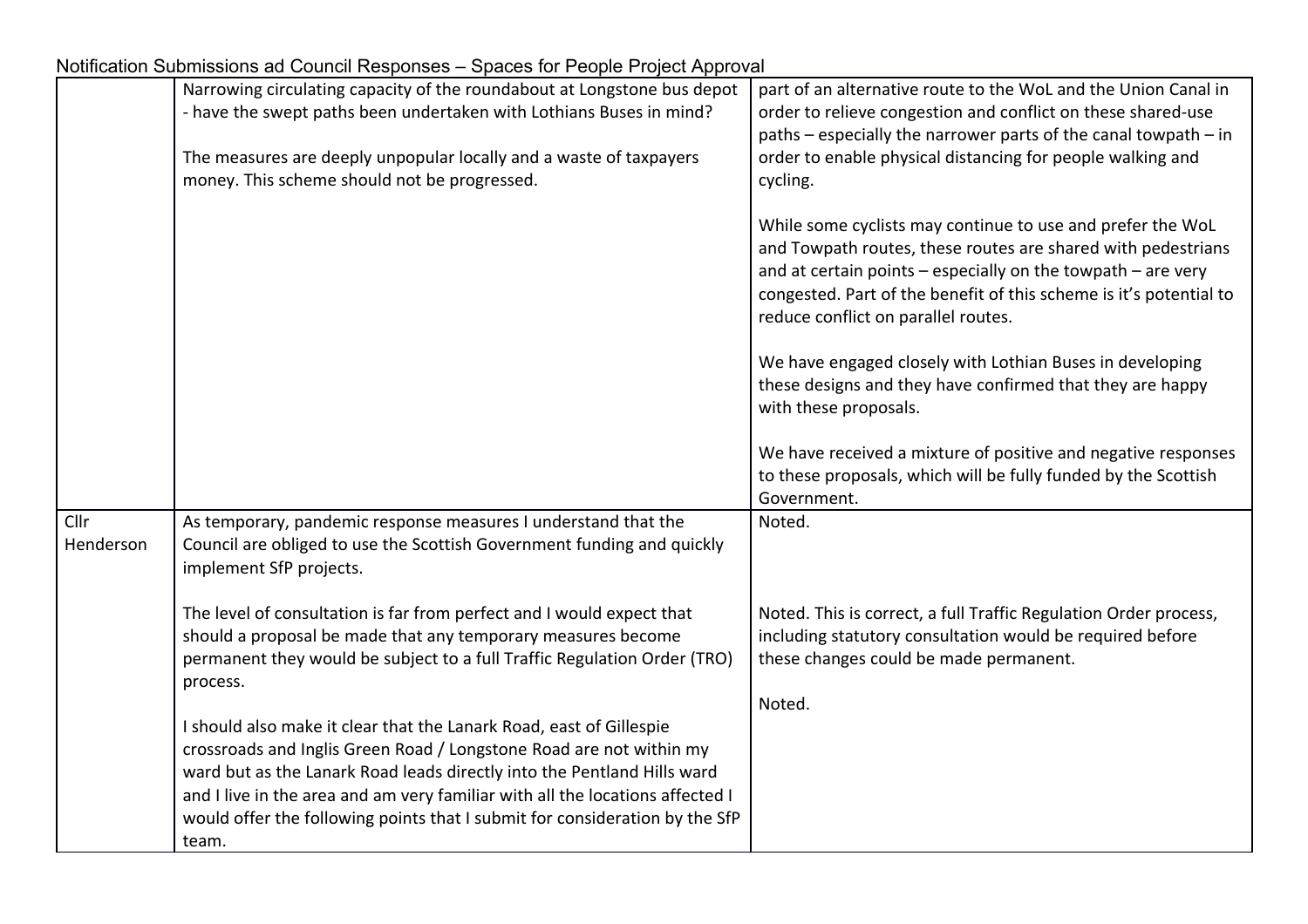| Cllr<br>Henderson | The reduction of Lanark Road from four to two lanes should also reduce<br>speeds and reduce safety risks. However, the creation of segregated cycle<br>ways and the removal of parking will inevitably have consequences for<br>residents and others and I would request that these are properly<br>considered before final decisions are taken. | It is expected that the changes to the layout will help establish<br>the reduced speed limit. The considerations you have<br>highlighted are being fully considered and parking will be<br>maximised as far as can be safely provided. |
|-------------------|--------------------------------------------------------------------------------------------------------------------------------------------------------------------------------------------------------------------------------------------------------------------------------------------------------------------------------------------------|----------------------------------------------------------------------------------------------------------------------------------------------------------------------------------------------------------------------------------------|
|                   | In particular, I am aware of at least two nurseries on Lanark Road that<br>will be impacted regarding the drop off and collection of small children.<br>The businesses at the junction of Lanark Road and Inglis Green Road<br>could also see a detrimental impact on footfall.                                                                  | Availability for drop-off / pick-up will be provided adjacent to<br>both nurseries and Dovecot Park.                                                                                                                                   |
|                   | Dovecot Park is well used for junior football (Currie Star FC) with most<br>weekends and summer evenings seeing large amounts of youngsters<br>playing and training, inevitably taken there and collected by car.                                                                                                                                | Parking availability will be maximised as far as can be safely<br>provided.                                                                                                                                                            |
|                   | As well as inconveniencing those mentioned above, it is likely that<br>parking will be displaced, rather than discouraged, into surrounding<br>residential streets.                                                                                                                                                                              |                                                                                                                                                                                                                                        |
| Cllr Corbett      | As the scheme is implemented I would encourage council staff to contact<br>Currie Star football club in relation to Dovecot Park and the nursery at<br>305 Lanark Road to offer support in developing active travel plans.                                                                                                                       | Noted.                                                                                                                                                                                                                                 |
| Cllr<br>Henderson | In addition, information would be welcome on what can / cannot be<br>done in relation to access for emergency vehicles, delivery vehicles,<br>carers and blue badge holders who wish / need to visit properties on the<br>roads where parking is to be removed                                                                                   | Emergency vehicles can stop anywhere they deem safe. Blue<br>Badge holders are able to park wherever Loading is Permitted<br>including on Double Yellow Lines.                                                                         |
| Cllr Key          | I fully support the proposals in the scheme but would raise the following<br>concerns:                                                                                                                                                                                                                                                           | 1. During the first phase of delivery there will be no<br>change to the bus stops. The proposed 'Bus Stop<br>Bypasses' (BSBs) will only be delivered along this route                                                                  |
|                   | 1. Suitable signage & hardware to ensure safe passage of cyclists and<br>pedestrians in the vicinity of the proposed floating bus stops,<br>especially on the downhill sections.                                                                                                                                                                 | following the development of a technical factsheet on<br>temporary BSBs, which will include input from<br>concerned organisations, and a Pre-construction Road                                                                         |

٦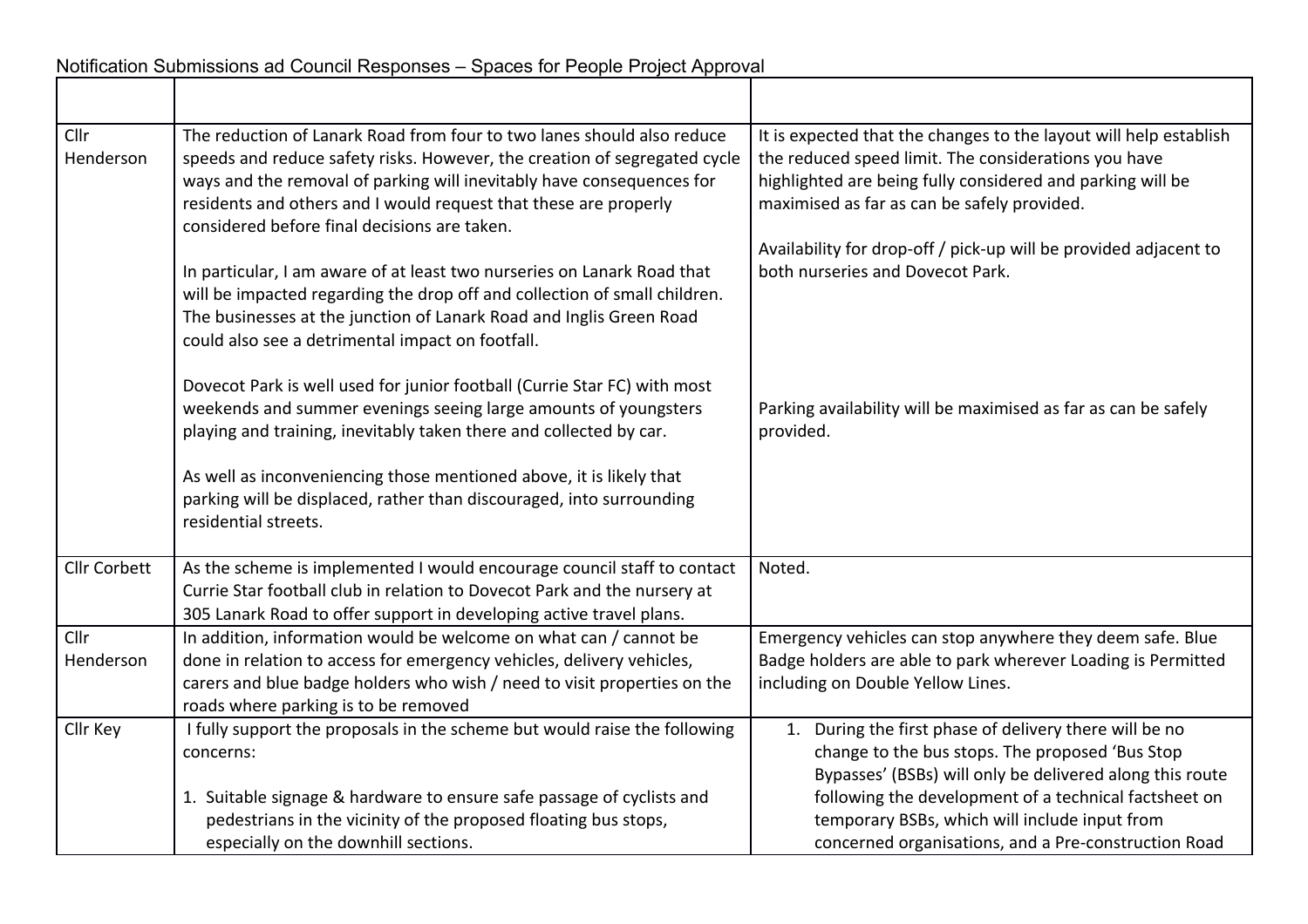|                     | 2. Ensuring suitable space between road hardware and the turning              | Safety Audit                                                        |
|---------------------|-------------------------------------------------------------------------------|---------------------------------------------------------------------|
|                     | geometry to allow drivers access to their house parking.                      | 2. Access to driveways will be retained.                            |
|                     |                                                                               |                                                                     |
|                     | I'd be grateful if you could consult further with the Lanark Road             | The designs have been revised in order to provide loading           |
|                     | Children's Nursery at 305 Lanark Road about how best to support them          | facilities at both nurseries.                                       |
|                     | during and after the change works.                                            |                                                                     |
|                     |                                                                               | It is not proposed to provide additional D-island crossings as      |
|                     | One of my constituents, has suggested to you a series of "simple"             | part of this project. This is difficult to delivery using temporary |
|                     | pedestrian crossings along the length of Lanark Road. I'd be interested to    | materials, however, narrowing the road will make crossing           |
|                     | know if this was a possibility either now or in the future - the benefits are | easier, and the reduction of turning radii at side roads will make  |
|                     | many, I believe. And very worthy of consideration in other projects too.      | crossing side roads significantly easier also. Were this project to |
|                     |                                                                               | be pursued on a permanent basis additional crossings could be       |
|                     |                                                                               | considered.                                                         |
| <b>Cllr Corbett</b> | I note that the bus stop design is type C and D. I'd welcome visuals of       | During the first phase of delivery there will be no change to the   |
|                     | these please, in particular measures to ensure cyclists coming downhill       | bus stops. The proposed 'Bus Stop Bypasses' (BSBs) will only be     |
|                     | are travelling slowly around the stops.                                       | delivered along this route following the development of a           |
|                     |                                                                               | technical factsheet on temporary BSBs, which will include input     |
|                     |                                                                               | from concerned organisations, and a Pre-construction Road           |
|                     |                                                                               | Safety Audit.                                                       |
|                     |                                                                               |                                                                     |
|                     |                                                                               | Full details will be provided at such a time that we propose to     |
|                     |                                                                               | deliver the bus stop bypasses.                                      |
|                     |                                                                               |                                                                     |
| Cllr Key            | We need to have a monitoring system in place from the outset to               | This scheme will be monitored as part of the spaces for people      |
|                     | consider if we have allocated enough space to allow deliveries to homes       | programme. We will also respond to specific concerns from           |
|                     | and enough residents' parking in the round,                                   | residents as an when they are raised.                               |
|                     |                                                                               |                                                                     |
| Cllr Johnston       | Similar proposals have already been introduced elsewhere in the Cityandl      | On 14 May, the Policy and Sustainability Committee approved a       |
|                     | think it is fair to say the responsehas been very mixed. The schemes in       | package of suggested interventions to make it easier and safer      |
|                     | Morningside, EastCraigsand theCity Centrehave been blighted by                | for pedestrians and cyclists to move around the Capital. As well    |
|                     | criticisms, including a lack of consultation and engagement with the local    | as providing extra space, the proposals recognise a rise in active  |
|                     | community.                                                                    | travel since lockdown began and aim to facilitate this as the       |
|                     |                                                                               | phased lifting of lockdown continues. These changes are being       |
|                     | I am afraid lessons have not been learnt and the Council has taken the        | delivered as part of the Council's Spaces for People programme.     |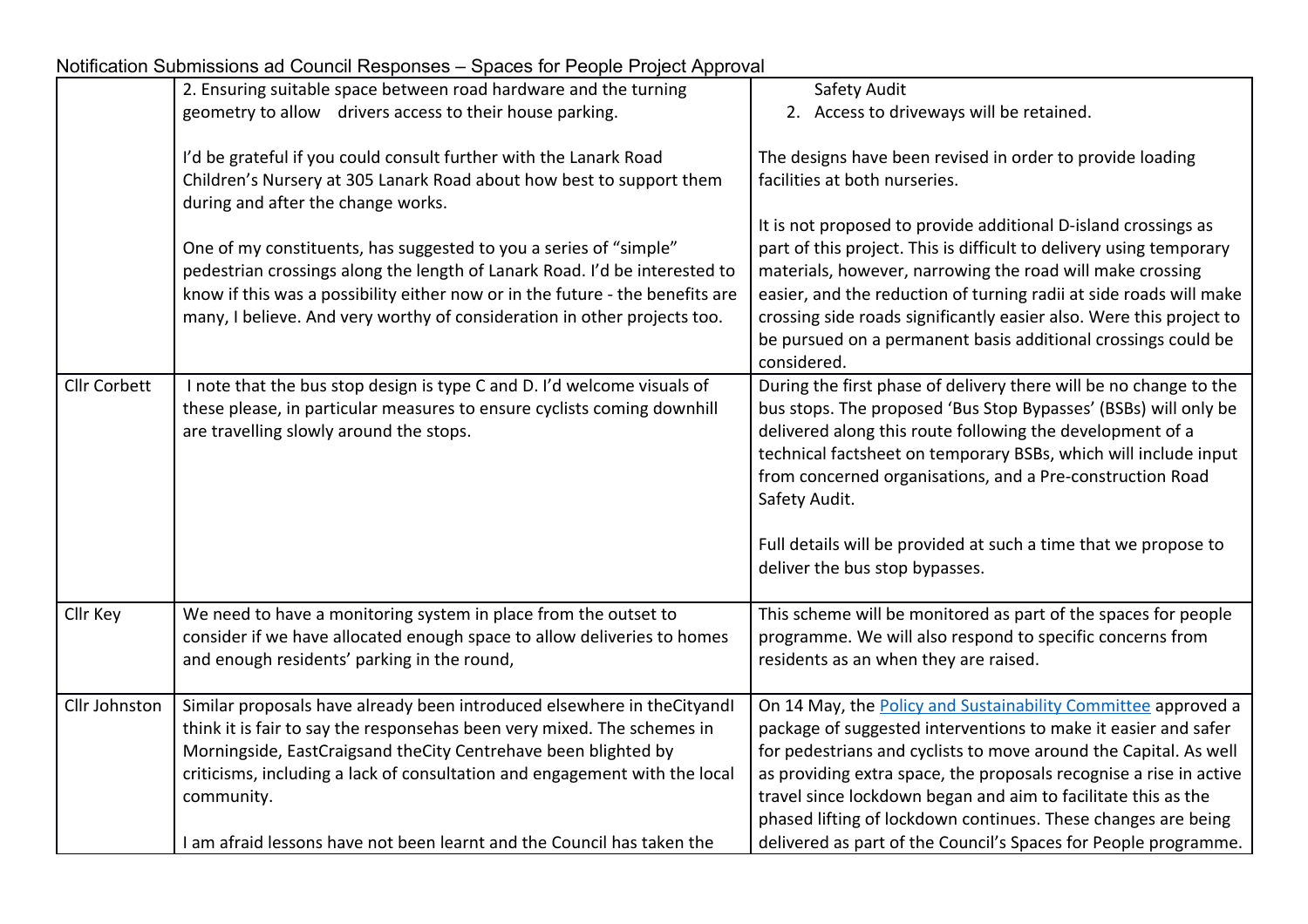|                                | ad Soditon Rooponses Topasse for Poopis Project Represent<br>same approach to Lanark Road. I do not regard putting 2 technical<br>drawings on the Council website and asking 'stakeholders' to comment<br>within 2 weeks, as in any wayapproximatingproper consultation.<br>Especially when there are 'errors' in the drawings.<br>Theoverwhelming majority of the responses I have received have been<br>negative. I think most people would be broadly supportive of the Council<br>improving infrastructurefor cycling and pedestrians but the complete lack<br>of engagement with local people has created an atmosphere of<br>frustration and distrust.<br>The Council should immediately pause these plans and conduct a proper,<br>meaningful and genuine consultation. | In line with guidance from the Scottish Government normal<br>consultation procedures are not being carried out due to the<br>need for expedient delivery.<br>This scheme will be considered at the meeting of the Transport<br>and Environment Committee on 12 November.<br>Unfortunately, some minor errors regarding driveway locations<br>were noted. These do not materially affect the proposals. These<br>have been corrected in the updated drawings.                                                                                                                                                                                                                                                                                                                                                                                                                                                                                                                                                                                                                                                                                                                                                                                       |
|--------------------------------|--------------------------------------------------------------------------------------------------------------------------------------------------------------------------------------------------------------------------------------------------------------------------------------------------------------------------------------------------------------------------------------------------------------------------------------------------------------------------------------------------------------------------------------------------------------------------------------------------------------------------------------------------------------------------------------------------------------------------------------------------------------------------------|----------------------------------------------------------------------------------------------------------------------------------------------------------------------------------------------------------------------------------------------------------------------------------------------------------------------------------------------------------------------------------------------------------------------------------------------------------------------------------------------------------------------------------------------------------------------------------------------------------------------------------------------------------------------------------------------------------------------------------------------------------------------------------------------------------------------------------------------------------------------------------------------------------------------------------------------------------------------------------------------------------------------------------------------------------------------------------------------------------------------------------------------------------------------------------------------------------------------------------------------------|
| Cllr Johnston<br>Cllr Johnston | Following an email from a constituent, I was made aware that there were<br>errors in thedrawings. What I would have expected was for the drawings<br>to be amended and re-published with an explanation and respondents<br>advised of the changes.<br>The justification for these plans that have been provided to me is to<br>reduce congestion on the Water of Leith path. There is a problem with<br>congestion on the path and there have been someunfortunate incidents.<br>However, if the solution (as suggested in these plans) is to introduce cycle<br>lanes on Lanark Road then locals deserve the right to be properly<br>consulted.                                                                                                                               | Unfortunately, some minor errors regarding driveway locations<br>were noted. These do not materially affect the proposals, as<br>such there was not considered to be a need to re-circulate the<br>plans. These have been corrected in the updated drawings.<br>The Spaces for People - Travelling Safely initiatives are also<br>designed to:<br>Enable the large number of people who have taken up<br>cycling during Covid-19 to continue to do so safely, and;<br>To provide a sustainable alternative to public transport<br>$\bullet$<br>while physical distancing is required - especially for those<br>who do not have access to a car, and;<br>Where possible, to relieve pressure on existing pressure<br>points on the network of shared use paths to make it easier<br>for users to maintain physical distancing on these routes.<br>This specific route, alongside other interventions on Slateford<br>Road and Dundee Street/Fountainbridge, has been designed as<br>part of an alternative route to the WoL and the Union Canal in<br>order to relieve congestion and conflict on these shared-use<br>paths - especially the narrower parts of the canal towpath - in<br>order to enable physical distancing for people walking and |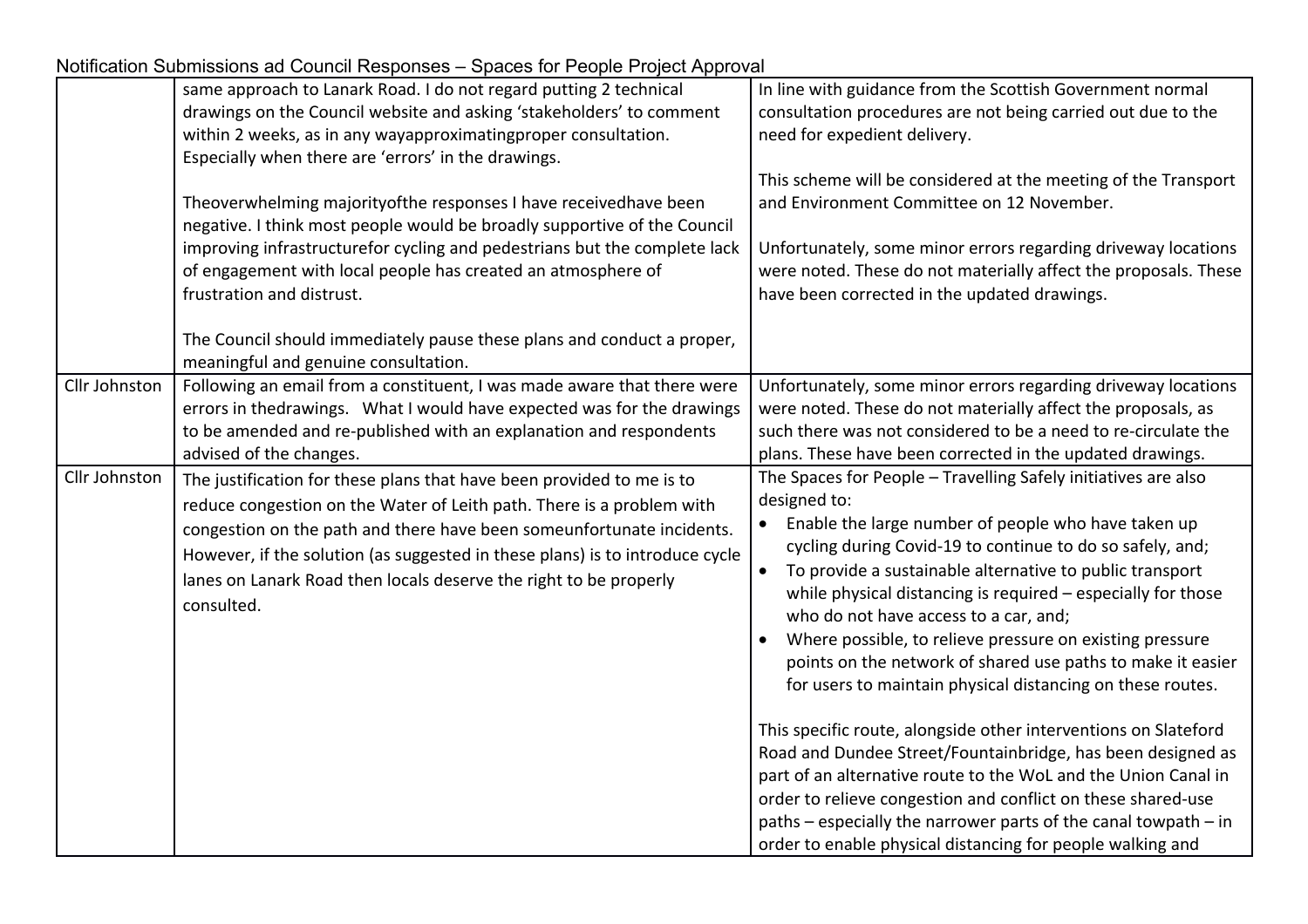|                     |                                                                                                                                                                                                                                                                                                                                                                                                                                                                                                                                                                                                                                                                | cycling.                                                                                                                                                                                                                                                                                                              |
|---------------------|----------------------------------------------------------------------------------------------------------------------------------------------------------------------------------------------------------------------------------------------------------------------------------------------------------------------------------------------------------------------------------------------------------------------------------------------------------------------------------------------------------------------------------------------------------------------------------------------------------------------------------------------------------------|-----------------------------------------------------------------------------------------------------------------------------------------------------------------------------------------------------------------------------------------------------------------------------------------------------------------------|
| <b>Cllr Corbett</b> | Please find below my feedback on the Lanark Road scheme. I have based                                                                                                                                                                                                                                                                                                                                                                                                                                                                                                                                                                                          | While some cyclists may continue to use and prefer the WoL<br>and Towpath routes, these routes are shared with pedestrians<br>and at certain points $-$ especially on the towpath $-$ are very<br>congested. Part of the benefit of this scheme is it's potential to<br>reduce conflict on parallel routes.<br>Noted. |
|                     | this on 3 sources:                                                                                                                                                                                                                                                                                                                                                                                                                                                                                                                                                                                                                                             |                                                                                                                                                                                                                                                                                                                       |
|                     | My own observations, cycling up and down Lanark Road a lot plus<br>walking through the plans in detail on 6.10.20;<br>Reflecting on feedback from residents and local business<br>A very useful session for all 3 ward councillors with the lead officer on<br>7.10.20                                                                                                                                                                                                                                                                                                                                                                                         |                                                                                                                                                                                                                                                                                                                       |
|                     | My comments relate only to the stretch of Lanark Road from Inglis Green<br>Road up to Kingsknowe Golf Club as falling within ward 9. I am equally<br>familiar with the IGR/Longstone/Murrayburn route as a cyclist but as that<br>falls into ward 7 I shall leave it except to say that the current proposed<br>development at the Booker site off IGR has within it the possibility of a<br>new foot/cycle bridge (the feasibility of which was included in the S75 for<br>Sainsbury development) and that provided would give an attractive<br>alternative to the thorny problem of both the aqueduct and the rail<br>bridge between IGR and Chesser Avenue. |                                                                                                                                                                                                                                                                                                                       |
| <b>Cllr Corbett</b> | I support the provision of a dedicated cycle way on Lanark Road. One of<br>the issues that some residents have raised has been that Lanark Road is<br>already safe for cyclists. However, the tragic death of cyclist Andrew<br>McNicoll on Lanark Road in 2012 is still very vivid to me. I've spoken this<br>week to Andrew's dad and step-mum who live in the area and they<br>support making the road safer for cyclists.                                                                                                                                                                                                                                  | Noted.                                                                                                                                                                                                                                                                                                                |
| <b>Cllr Corbett</b> | As part of the ongoing discussion about the City Mobility Plan I've raised<br>the need for SW Edinburgh to have better active travel connectivity as                                                                                                                                                                                                                                                                                                                                                                                                                                                                                                           | Noted.                                                                                                                                                                                                                                                                                                                |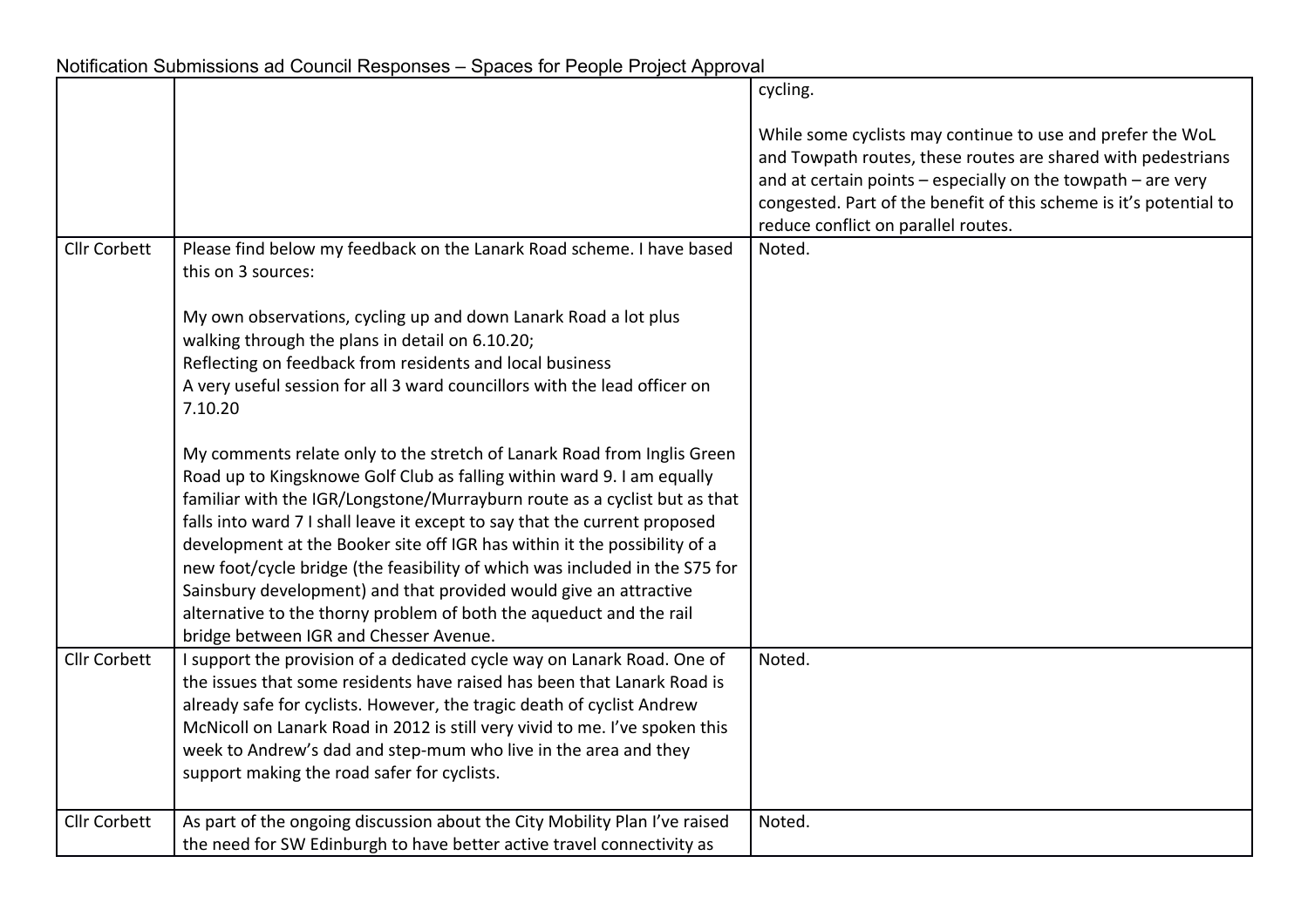|                     | <u>vullication oublissions au Couriul Responses – Opaces for Feople Froject Approval</u>                                                 |                                                                    |
|---------------------|------------------------------------------------------------------------------------------------------------------------------------------|--------------------------------------------------------------------|
|                     | part of the imperative to change the balance towards the health, air                                                                     |                                                                    |
|                     | pollution and congestion benefits of active travel.                                                                                      |                                                                    |
| <b>Cllr Corbett</b> | Some of the feedback so far has queried why on-road cycling lanes are<br>needed with the proximity of the canal towpath and the WoL path | Noted.                                                             |
|                     | (following the old rail line). However, it has been a long term imperative                                                               |                                                                    |
|                     |                                                                                                                                          |                                                                    |
|                     | to provide safe and attractive alternatives to those shared use paths. The                                                               |                                                                    |
|                     | pressure on the towpath is a constant source of complaint and this has                                                                   |                                                                    |
|                     | reached even greater heights during the pandemic with safe distancing                                                                    |                                                                    |
|                     | being almost impossible on a narrow shared path. Meanwhile the Water                                                                     |                                                                    |
|                     | of Leith path is often muddy, not lit and not over-looked. It is a very                                                                  |                                                                    |
|                     | pleasant route in prolonged dry weather and at a family pace, shared                                                                     |                                                                    |
|                     | with other users - dog-walkers, joggers and horse-riders - but it does not                                                               |                                                                    |
|                     | work as a commuting route or for other users                                                                                             |                                                                    |
| <b>Cllr Corbett</b> | It would be extremely useful for future communications about the Lanark                                                                  | Noted.                                                             |
|                     | Road scheme to illustrate how it fits into the wider plans all the way                                                                   |                                                                    |
|                     | through to Fountainbridge.                                                                                                               |                                                                    |
|                     | The phasing of the work and timescale for lining, initial wands, interim                                                                 | Noted. The project team will endeavour to keep Councillors         |
|                     | wands and bus stops should be set out. As a ward councillor I'd welcome                                                                  | updated on phasing of delivery.                                    |
|                     | being kept abreast of key phasing dates.                                                                                                 |                                                                    |
|                     |                                                                                                                                          |                                                                    |
|                     | Any errors highlighted or changes as a result of feedback should be                                                                      | These will be highlighted.                                         |
|                     | identified in final plans published                                                                                                      |                                                                    |
| <b>Cllr Corbett</b> | I recall that the case for a pedestrian crossing near Kingsknowe Park to                                                                 | It is not likely that we will be able to combine delivery of these |
|                     | provide access to the playing fields at Dovecot Park has been recognised                                                                 | two items as they are quite different and rely on very different   |
|                     | and included in the capital programme for crossings. If so, then aligning                                                                | types of contractor. However, the project team will liaise with    |
|                     | that provision with the current plans would be very helpful.                                                                             | the Road Safety team to ensure the proposals are consistent        |
|                     |                                                                                                                                          | with one another.                                                  |
| Cllr Corbett        | In my walk through I noticed a number of places where the surface close                                                                  | Patching will be considered where required.                        |
|                     | to the kerb was in poor condition - raised ironworks, with poor finishing,                                                               |                                                                    |
|                     | choked drains or deteriorated surfaces. Part of the merit of the scheme is                                                               | We are proposing to remove all unnecessary street furniture        |
|                     | that the lane width is generally more than 1.5m which allows such                                                                        | and will look into whether these barriers are required.            |
|                     | obstacles to be skirted but where improvements can be done, that would                                                                   |                                                                    |
|                     | be welcome. There is often quite a lot of debris close to the kerbs where                                                                |                                                                    |

Notification Submissions ad Council Responses – Spaces for People Project Approval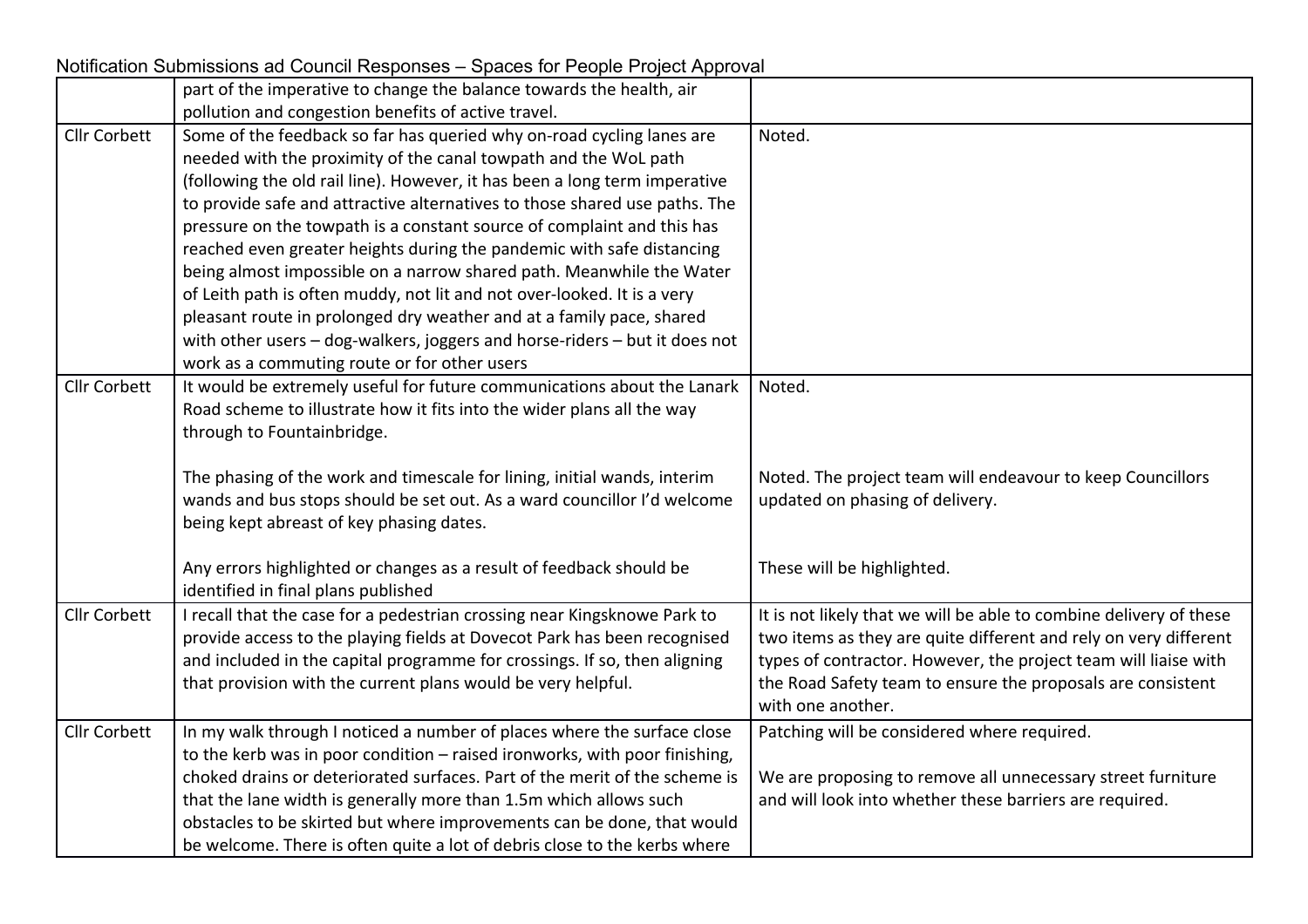|                    | compandi capimodicile da coarion reopondos - opacos for r copio r repost reprovar                                                                                                                                                                                                                                                                                                                                                                                                                                                                              |                                                                                                                                                                                                                                                                                                                                                                                                                                                                                                                                                                                                                                                                                                                                                                    |
|--------------------|----------------------------------------------------------------------------------------------------------------------------------------------------------------------------------------------------------------------------------------------------------------------------------------------------------------------------------------------------------------------------------------------------------------------------------------------------------------------------------------------------------------------------------------------------------------|--------------------------------------------------------------------------------------------------------------------------------------------------------------------------------------------------------------------------------------------------------------------------------------------------------------------------------------------------------------------------------------------------------------------------------------------------------------------------------------------------------------------------------------------------------------------------------------------------------------------------------------------------------------------------------------------------------------------------------------------------------------------|
|                    | cars are parked a lot so open bike lanes should give much easier access to<br>mechanical sweepers to clean that up. Finally, I'll note that the final<br>stretch of bus lane coming down Lanark Road to the Inglis Green Road<br>junction is fairly rough for bikes. It really needs resurfaced but not in a<br>way that holds this scheme up.<br>In the stretch of road 214-220 Lanark Road there are crash barriers. I am<br>not sure what their history is but unless there is a compelling reason for<br>them being there I assume they are being removed. |                                                                                                                                                                                                                                                                                                                                                                                                                                                                                                                                                                                                                                                                                                                                                                    |
| <b>Cllr Arthur</b> | Based on comments from the local community, I'd like to make the<br>following points:<br>1. Specifically, what is the concern that triggered the use of Covid-19<br>guidance to propose these "Emergency Response Measures".<br>2. Detailed drawings of individual Floating Bus Stop designs must be<br>shared for comment before the consultation ends.<br>3. There is concern that changes will push parking into the Hailes<br>area where it is felt the streets are already clogged with parked<br>cars.                                                   | a.i.1. The Spaces for People - Travelling Safely initiatives are -<br>among other things - designed to:<br>Enable the large number of people who have taken up<br>$\bullet$<br>cycling during Covid-19 to continue to do so safely, and;<br>To provide a sustainable alternative to public transport<br>$\bullet$<br>while physical distancing is required - especially for those<br>who do not have access to a car, and;<br>Where possible, to relieve pressure on existing pressure<br>$\bullet$<br>points on the network of shared use paths to make it easier<br>for users to maintain physical distancing on these routes.<br>This specific route, alongside other interventions on Slateford<br>Road and Dundee Street/Fountainbridge, has been designed as |
|                    | 4. Has consideration been given to where parents dropping children<br>off at Cranley Nursery will park? They currently park beyond the<br>bus stop just east of the nursery.                                                                                                                                                                                                                                                                                                                                                                                   | part of an alternative route to the Water of Leith and the Union<br>Canal in order to relieve congestion and conflict on these<br>shared-use paths - especially the narrower parts of the canal<br>towpath – in order to enable physical distancing for people<br>walking and cycling.                                                                                                                                                                                                                                                                                                                                                                                                                                                                             |
|                    | 5. A Road Safety Audit must be undertaken before work starts.                                                                                                                                                                                                                                                                                                                                                                                                                                                                                                  | a.i.2. During the first phase of delivery there will be no<br>change to the bus stops. The proposed 'Bus Stop Bypasses'                                                                                                                                                                                                                                                                                                                                                                                                                                                                                                                                                                                                                                            |
|                    | 6. A meeting with local residents must be held to address residual<br>concerns before any work gets underway.                                                                                                                                                                                                                                                                                                                                                                                                                                                  | (BSBs) will only be delivered along this route following the<br>development of a technical factsheet on temporary BSBs,<br>which will include input from concerned organisations,<br>and a Pre-construction Road Safety Audit.                                                                                                                                                                                                                                                                                                                                                                                                                                                                                                                                     |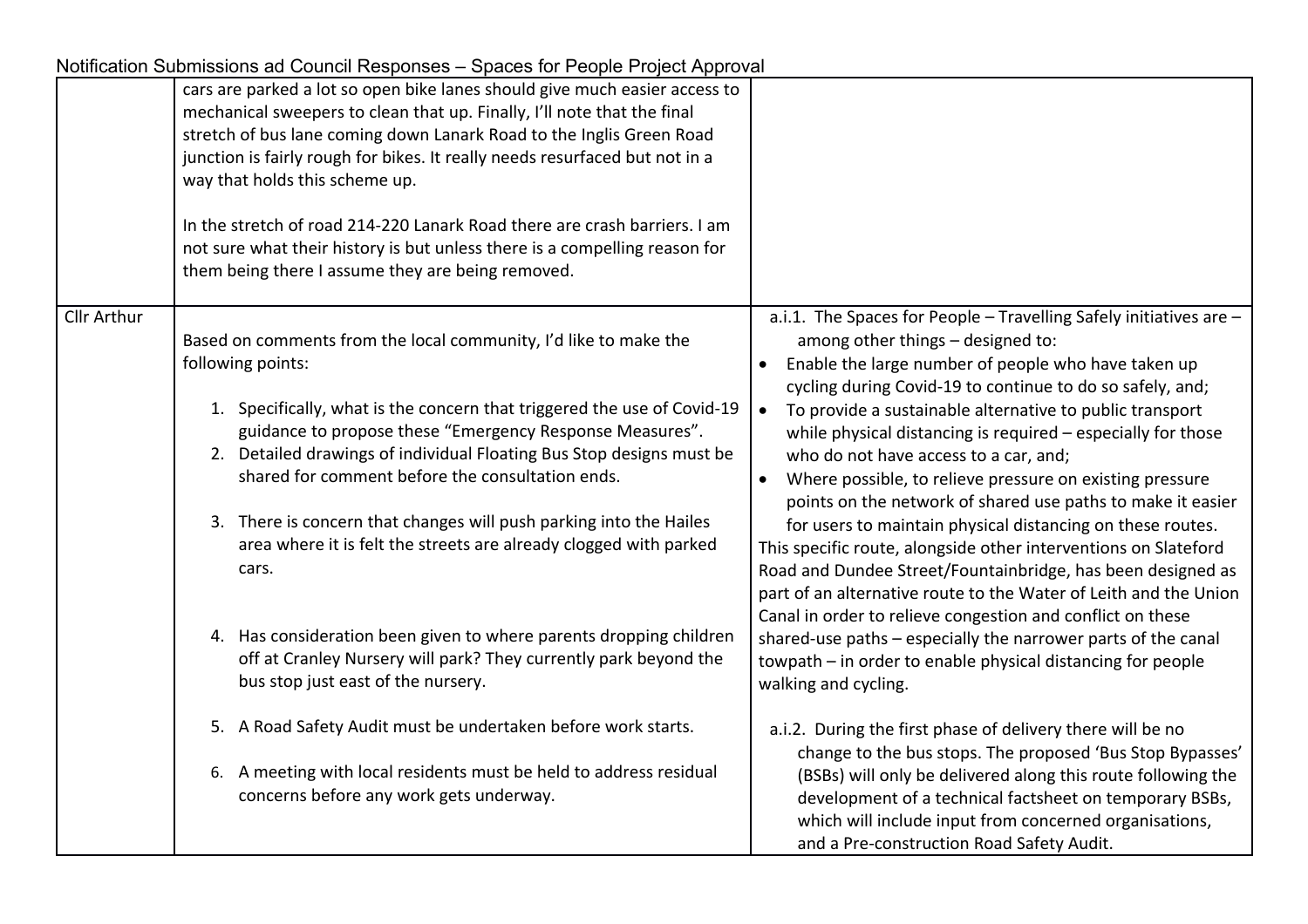|                                    |                                                                                           | Full details will be provided at such a time that we propose<br>to deliver the bus stop bypasses                                                                                                                                                                                                                                                                                                                                                                                                                                                                                                                                                                                                                                                                                                                                                                                                                                                                                                                                                                                                                                               |
|------------------------------------|-------------------------------------------------------------------------------------------|------------------------------------------------------------------------------------------------------------------------------------------------------------------------------------------------------------------------------------------------------------------------------------------------------------------------------------------------------------------------------------------------------------------------------------------------------------------------------------------------------------------------------------------------------------------------------------------------------------------------------------------------------------------------------------------------------------------------------------------------------------------------------------------------------------------------------------------------------------------------------------------------------------------------------------------------------------------------------------------------------------------------------------------------------------------------------------------------------------------------------------------------|
|                                    |                                                                                           | a.i.3. The designs have aimed to maximise availability of<br>parking on Lanark Road as far as can safely be provided.<br>a.i.4. The designs have been revised to enhance provision for<br>parking pick up / drop-off at these nurseries.<br>a.i.5. As has been carried out on all the SfP schemes, a<br>detailed Designers Risk Assessment will be carried out in<br>advance of implementation, with a Stage 3 Road Safety<br>Audit carried out immediately following implementation.<br>a.i.6. On 14 May, the Policy and Sustainability Committee<br>approved a package of suggested interventions to make it<br>easier and safer for pedestrians and cyclists to move<br>around the Capital. As well as providing extra space, the<br>proposals recognise a rise in active travel since lockdown<br>began and aim to facilitate this as the phased lifting of<br>lockdown continues. These changes are being delivered as<br>part of the Council's Spaces for People programme. In line<br>with guidance from the Scottish Government normal<br>consultation procedures are not being carried out due to<br>the need for expedient delivery. |
|                                    |                                                                                           | It is not proposed to carry out any general meetings with<br>residents in advance of delivery. However, the delivery<br>team will respond to specific concerns where these are<br>raised, and where they can be accommodated within the<br>designs, as has been done on other projects.                                                                                                                                                                                                                                                                                                                                                                                                                                                                                                                                                                                                                                                                                                                                                                                                                                                        |
| Edinburgh<br><b>Living Streets</b> | Lanark Road is very wide and fast and a very suitable road for segregated<br>cycle lanes. | Noted.                                                                                                                                                                                                                                                                                                                                                                                                                                                                                                                                                                                                                                                                                                                                                                                                                                                                                                                                                                                                                                                                                                                                         |
|                                    | Can you please describe what if any improvements for people walking                       | The scheme will include removal of redundant street furniture.                                                                                                                                                                                                                                                                                                                                                                                                                                                                                                                                                                                                                                                                                                                                                                                                                                                                                                                                                                                                                                                                                 |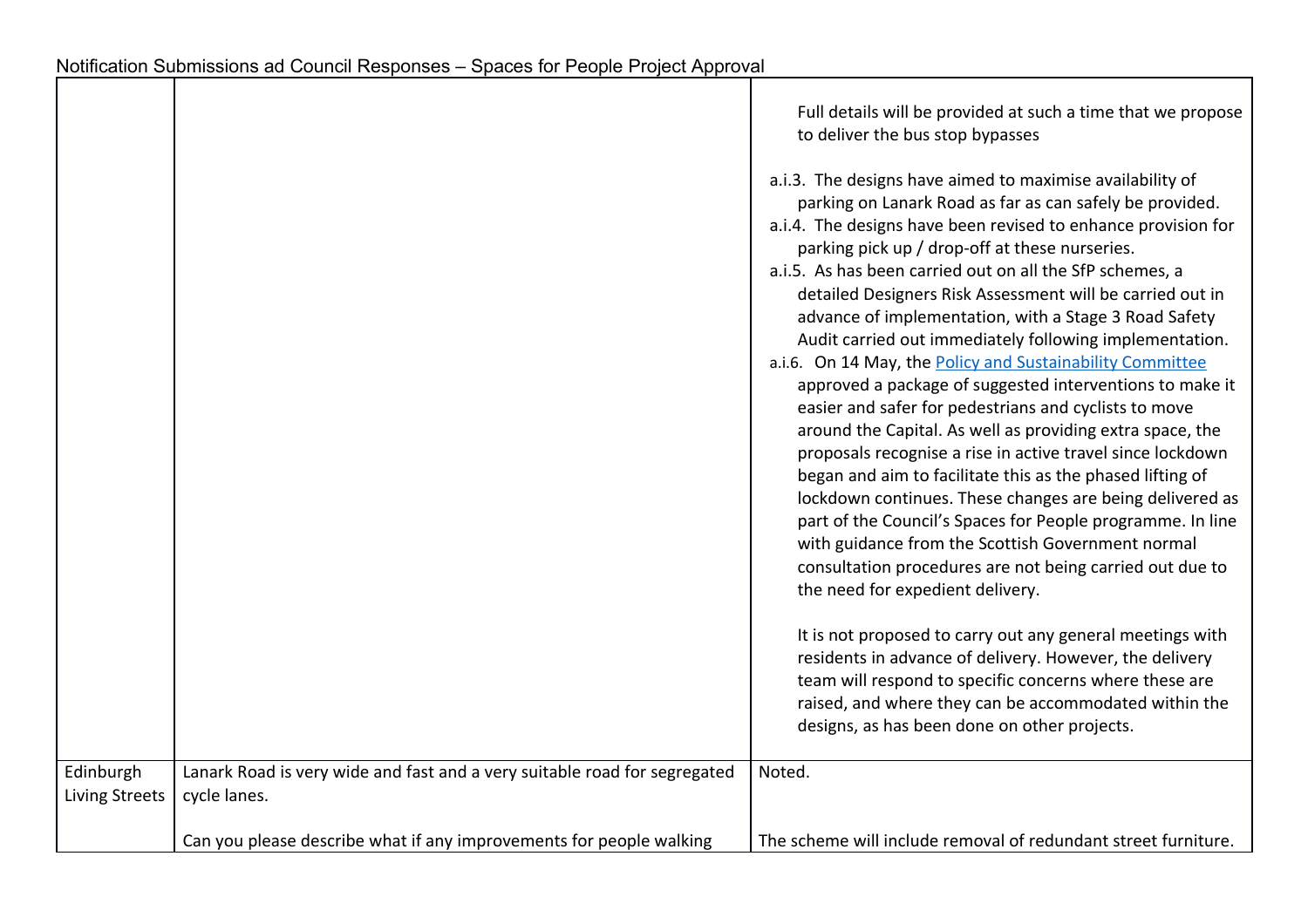| Notification Submissions ad Council Responses - Spaces for People Project Approval |
|------------------------------------------------------------------------------------|
|------------------------------------------------------------------------------------|

|                                    | will be introduced through this scheme? We would expect at the<br>minimum for street clutter such as unnecessary signage poles to be<br>removed (not solely guard rails).                                                                                                                                                                                                                                                                                                                                                             | Side road radii will also be reduced.                                                                                                                                                                                                                                                                                                                                                                                                                                                                                                                                                           |
|------------------------------------|---------------------------------------------------------------------------------------------------------------------------------------------------------------------------------------------------------------------------------------------------------------------------------------------------------------------------------------------------------------------------------------------------------------------------------------------------------------------------------------------------------------------------------------|-------------------------------------------------------------------------------------------------------------------------------------------------------------------------------------------------------------------------------------------------------------------------------------------------------------------------------------------------------------------------------------------------------------------------------------------------------------------------------------------------------------------------------------------------------------------------------------------------|
| Edinburgh<br><b>Living Streets</b> | In addition, traffic signals should be re-examined with the aim of bringing<br>the green man phase on more quickly at any pinch-points, and perhaps<br>also extending the time which pedestrians have to complete the crossing.<br>We are not clear from the drawings what arrangement is proposed at bus<br>stops and would seek assurance that it is not the 'boarder' style with<br>boarding/alighting directly from the cycleway, which was proposed and<br>then withdrawn for a number of other schemes, such as Pennywell Road. | We are not proposing any changes to traffic signals as part of<br>this scheme. However, these could be considered at a later<br>date.<br>During the first phase of delivery there will be no change to the<br>bus stops. The proposed 'Bus Stop Bypasses' (BSBs) will only be<br>delivered along this route following the development of a<br>technical factsheet on temporary BSBs, which will include input<br>from concerned organisations, and a Pre-construction Road<br>Safety Audit.<br>Full details will be provided at such a time that we propose to<br>deliver the bus stop bypasses |
| Edinburgh<br><b>Living Streets</b> | A positive aspect is the proposed 'tightening' of various junctions which<br>have excessively wide splays; this encourages fast traffic as well as<br>making people walk in the carriageway for longer. We appreciate that<br>the measures must be temporary, but we would ask that they are as<br>robust as possible and easily made permanent if it is later decided to do<br>so (as we hope). There are other side junctions with very wide splays (eg<br>on Murrayburn Road) which should also be tightened.                      | Noted.                                                                                                                                                                                                                                                                                                                                                                                                                                                                                                                                                                                          |
| Edinburgh<br><b>Access Panel</b>   | Please ensure the provision of access and parking for blue badge holders<br>in the roads affected by your proposals is at least equivalent to the<br>current provision.                                                                                                                                                                                                                                                                                                                                                               | Parking and Loading access has been retained as far as possible.                                                                                                                                                                                                                                                                                                                                                                                                                                                                                                                                |
| Edinburgh<br><b>Access Panel</b>   | While we support the tightening of radii at junctions for safety reasons,<br>it's essential that all surfaces are suitable for safe and easy access by<br>wheelchair users and others with mobility difficulties.                                                                                                                                                                                                                                                                                                                     | Noted.                                                                                                                                                                                                                                                                                                                                                                                                                                                                                                                                                                                          |
| Edinburgh<br><b>Access Panel</b>   | Having examined the new layout on Pentland Terrace, we object to your                                                                                                                                                                                                                                                                                                                                                                                                                                                                 | Such layouts present significant hazards to people cycling due<br>to the need to move in and out around parked vehicles and the                                                                                                                                                                                                                                                                                                                                                                                                                                                                 |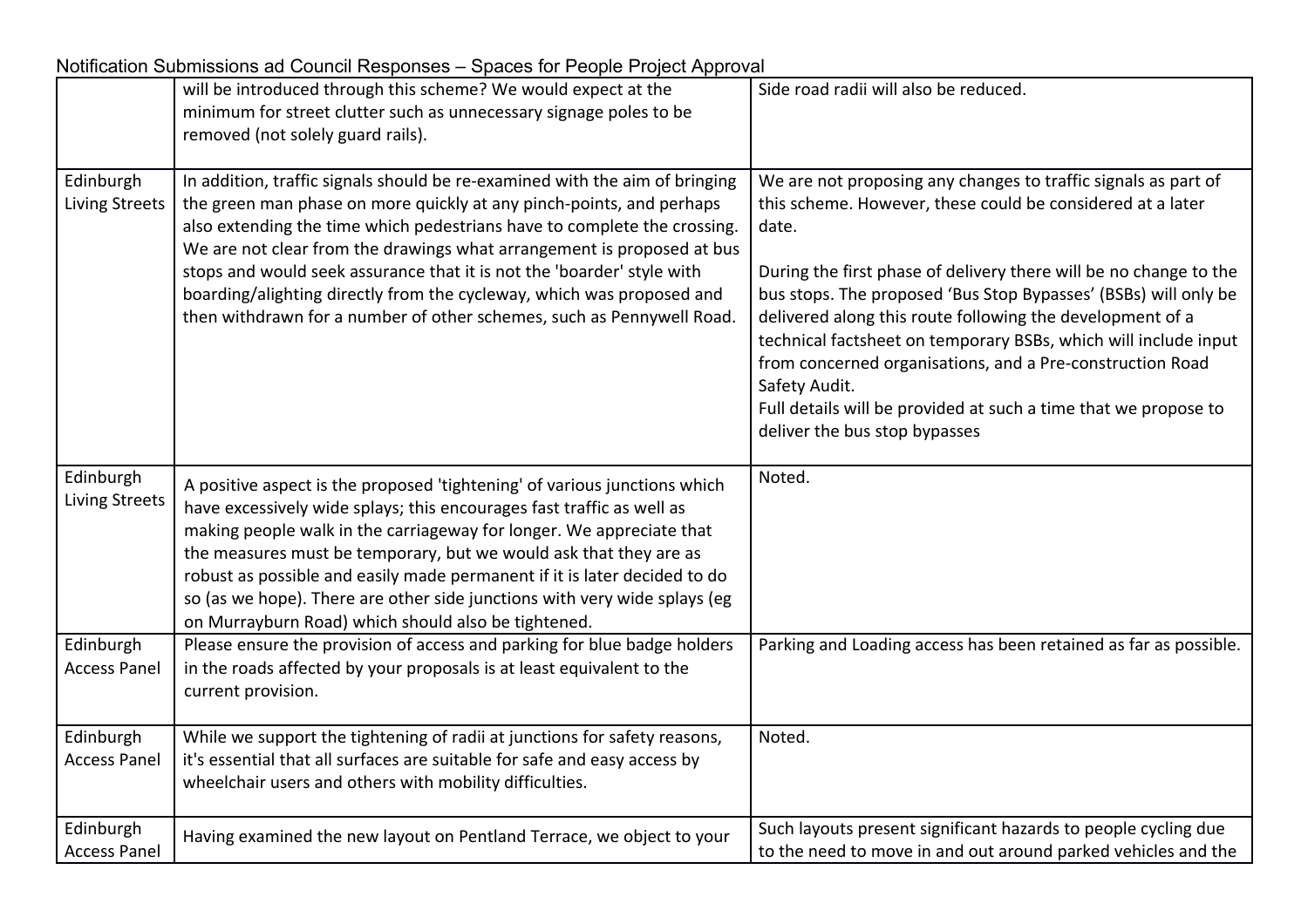|  | Notification Submissions ad Council Responses - Spaces for People Project Approval |
|--|------------------------------------------------------------------------------------|

|                                  | proposal to create mandatory cycle lanes between the pavement and the<br>parking areas. We would prefer to see parking allowed kerb-side with an<br>advisory cycle lane between the parking area and the carriageway.<br>Dundas Street shows a good example of this layout. The following bullets<br>points explain the reasons for this preference.                                                                                                                                                                                                                                                                                                                                                                                                                                                                                                                                                                                                                                                                                                                                                                                                                                                                                                                                                                                                                                           | risk of 'dooring' accidents which can be far more severe where<br>there is a risk of a cyclist being knocked into moving traffic.<br>The risk outlined is minor in comparison to the risk of cyclists<br>passing between parked and moving vehicles.                                                                                                                                                                                                                                                                                                                                                                                                                                                                                                                                          |
|----------------------------------|------------------------------------------------------------------------------------------------------------------------------------------------------------------------------------------------------------------------------------------------------------------------------------------------------------------------------------------------------------------------------------------------------------------------------------------------------------------------------------------------------------------------------------------------------------------------------------------------------------------------------------------------------------------------------------------------------------------------------------------------------------------------------------------------------------------------------------------------------------------------------------------------------------------------------------------------------------------------------------------------------------------------------------------------------------------------------------------------------------------------------------------------------------------------------------------------------------------------------------------------------------------------------------------------------------------------------------------------------------------------------------------------|-----------------------------------------------------------------------------------------------------------------------------------------------------------------------------------------------------------------------------------------------------------------------------------------------------------------------------------------------------------------------------------------------------------------------------------------------------------------------------------------------------------------------------------------------------------------------------------------------------------------------------------------------------------------------------------------------------------------------------------------------------------------------------------------------|
|                                  | Having to cross the cycle lane to get to and from their car entails a risk for<br>drivers and passengers of being hit by a cyclist.<br>Equally, cyclists risk being "doored" as they pass a vehicle - especially<br>when a near-side door is opened by a passenger who is vision impaired or<br>cognitively impaired, or at night when some cyclists don't use lights.                                                                                                                                                                                                                                                                                                                                                                                                                                                                                                                                                                                                                                                                                                                                                                                                                                                                                                                                                                                                                         | This risk is far smaller on the footway side, than on the<br>carriageway side.                                                                                                                                                                                                                                                                                                                                                                                                                                                                                                                                                                                                                                                                                                                |
| Edinburgh<br><b>Access Panel</b> | You have assured us that measures will be taken at bus boarders and<br>floating bus stops to slow cyclists down and (if appropriate) stop them.<br>What measures are you proposing to achieve this aim at the lengthy<br>parking bays that you're proposing outside mandatory cycle lanes?<br>It is unclear who has priority. Is it a cyclist on the cycle lane or a person<br>either crossing the cycle lane between the parking area and the<br>pavement or opening a door and thereby blocking the cycle lane? There<br>must be a clear indication of who has priority.<br>It takes several minutes for a wheelchair user to get into or out of a car,<br>including loading and unloading their wheelchair. Since they will usually<br>enter and exit on the near-side, the cycle lane will be obstructed for this<br>length of time and they will be exposed to the risk of being hit by an<br>impatient cyclist attempting to squeeze past.<br>The cycle lane is delimited by bollards. Judging by the significant<br>number of bollards lying in the road, on the pavement and across the<br>cycle lane at Pentland Terrace, there is a high risk that bollards will be<br>knocked over by passing vehicles and cyclists, creating a hazard for<br>drivers and cyclists and especially for pedestrians.<br>In addition, the bollards delimiting the cycle lane make it difficult to park | There will be a buffer between parked cars and the cycle lane.<br>The cycle lane will generally be of a sufficient width to avoid<br>conflict between people cycling and people crossing or<br>exiting/entering cars.<br>There will be good visibility on the approach and in a situation<br>where someone is exiting/entering their car by wheelchair<br>cyclists will be able to slow down in good time and either stop,<br>or pull out into the carriageway to pass - assuming there is not<br>enough room for them to safely pass.<br>The orange bollards are a short term installation and will be<br>replaced by more significant rubber kerbs with wands which are<br>not removable.<br>The bollards will be spaced so as to allow vehicles to stop<br>without doors being obstructed. |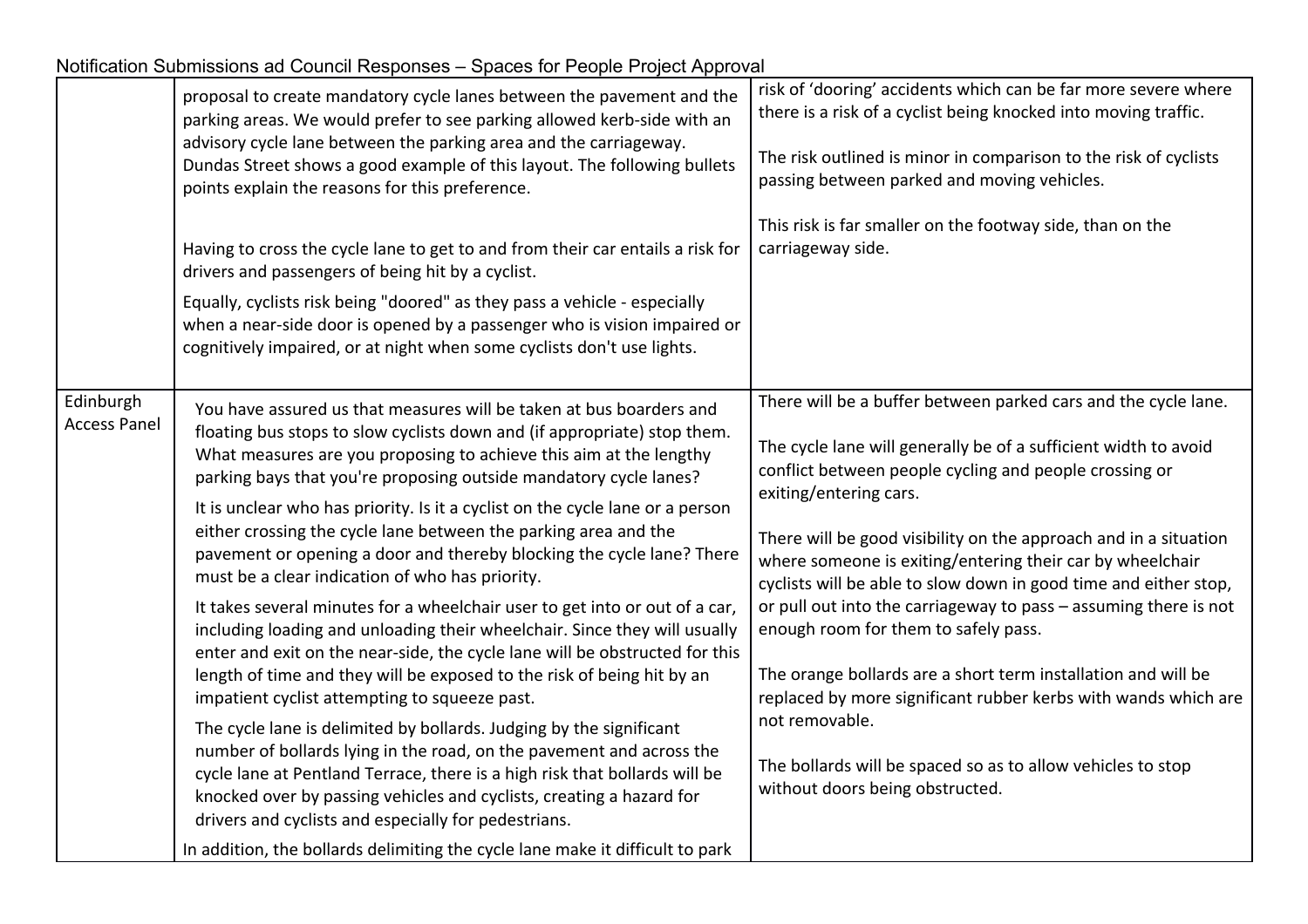|        | next to the cycle lane without at least one door being obstructed by a<br>bollard.                                                                                                                                                                                                                                                        |                                                                                                                     |
|--------|-------------------------------------------------------------------------------------------------------------------------------------------------------------------------------------------------------------------------------------------------------------------------------------------------------------------------------------------|---------------------------------------------------------------------------------------------------------------------|
| Spokes | Spokes strongly supports these proposals. They offer the chance to<br>transform an unpleasant and sadly dangerous set of roads to somewhere<br>that is far safer to cycle. We have included general comments regarding<br>the scheme as well as detailed comments relating to specific aspects.<br>These are broken down by sheet number. | Noted.                                                                                                              |
|        | General Comments: The speed limit reductions proposed are important<br>and we strongly support them.                                                                                                                                                                                                                                      | Noted.                                                                                                              |
|        | All bus lanes, both proposed and existing, should have at least 7-7-7<br>operating hours.                                                                                                                                                                                                                                                 | It is currently proposed that the bus lanes will have the same<br>times of operation as elsewhere on this corridor. |
|        | The full width of proposed cycle lanes should be continued across the<br>mouth of junctions. Examples of where this isn't done includes Lanark<br>Road/Kingsknowe Park, Lanark Road/Arnott Gardens and Lanark<br>Road/Redhall View.                                                                                                       | Noted - this will be reviewed and widened where possible.                                                           |
| Spokes | Detailed Comments: Sheet 1 of 9/SLA-12727-1100-01: We note that the<br>planters on Waverley Bridge do not include reflective elements. If they<br>are to be used as traffic calming devices, reflective elements or<br>highlighting road markings may be useful to avoid damage.                                                          | Planters are indicative. If they are installed we will consider the<br>use of reflective elements/ signage.         |
|        | Temporary kerbing should be added to support the reduced junction<br>radius and protect the new eastbound cycle lane at Parkhead                                                                                                                                                                                                          | Where possible we will use segregation units to establish<br>tighter radii.                                         |
|        | Drive/Murrayburn Road.                                                                                                                                                                                                                                                                                                                    | No movements are banned. We will revise the kerbing layout                                                          |
|        | It is not clear whether the intention is to ban right turns from Parkhead<br>Drive to Murrayburn Road and right turns from Murrayburn Road. The<br>location of the temporary kerbing appears to suggest so, but there is no<br>other road markings or signage to confirm this. This may lead to vehicles                                  | here.                                                                                                               |
|        | attempting these manoeuvres when there isn't enough space.                                                                                                                                                                                                                                                                                | We will ensure appropriate 20mph signage is delivered.                                                              |
|        | Sheet 2 of 9/SLA-12727-1100-02: New 20MPH roundels may be useful on<br>all approaches to the roundabout to reinforce the reduced limit.                                                                                                                                                                                                   |                                                                                                                     |
|        | Sheet 3 of 9/SLA-12727-1100-03: It is not clear why there is a lack of                                                                                                                                                                                                                                                                    | This will be added.                                                                                                 |
|        | cycle lane markings or symbols in the area past the bus stop laybys.                                                                                                                                                                                                                                                                      |                                                                                                                     |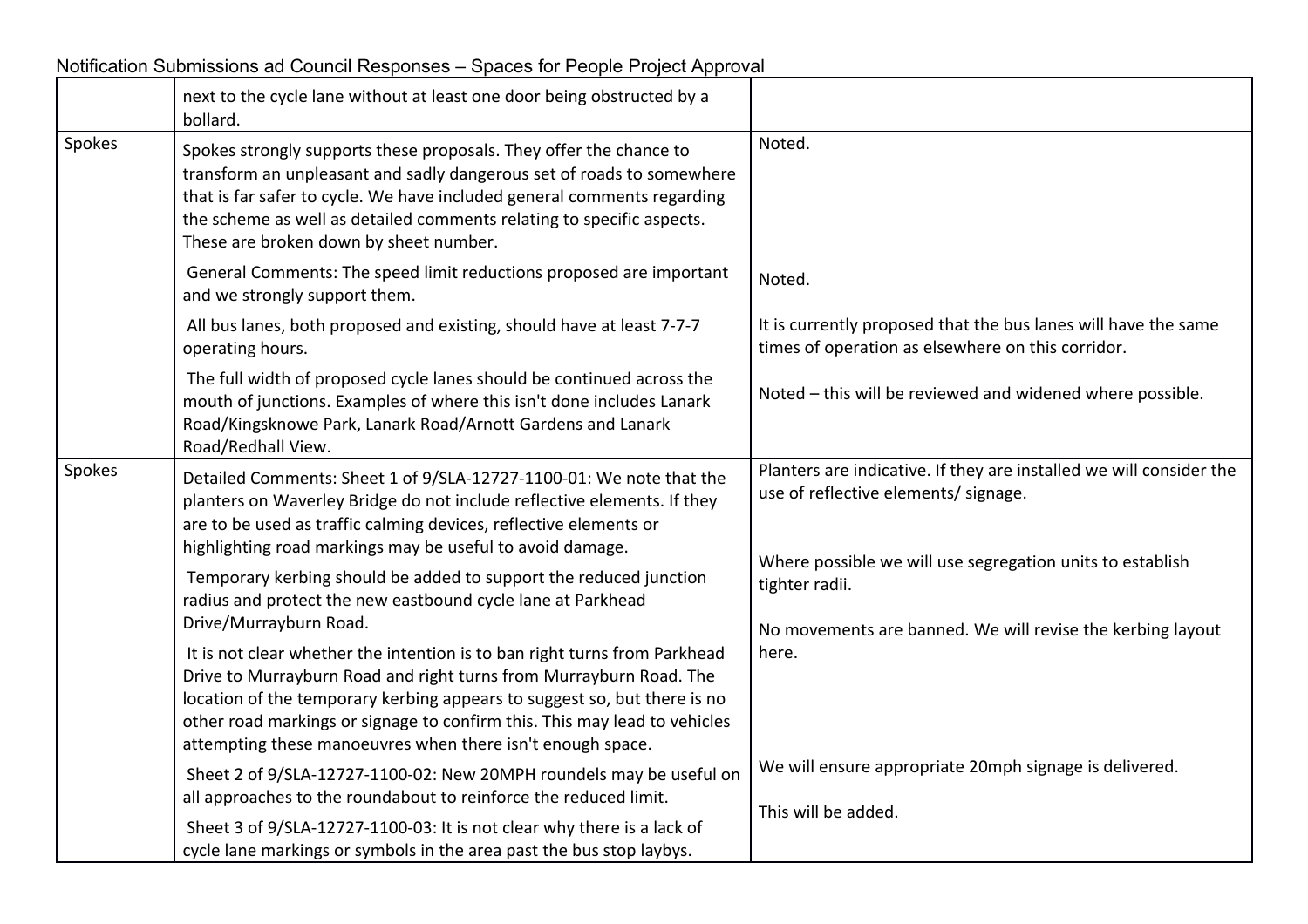| Although this area often has waiting buses, an advisory lane and/or cycle<br>symbols should still continue across to meet the continuing cycle lane on<br>either side of the bus stops.                                                                                                                                                              |                                                                                                                                                                      |
|------------------------------------------------------------------------------------------------------------------------------------------------------------------------------------------------------------------------------------------------------------------------------------------------------------------------------------------------------|----------------------------------------------------------------------------------------------------------------------------------------------------------------------|
| Where parking has been retained, there should be tapered hatching to<br>make the parking bays clear.                                                                                                                                                                                                                                                 | This is not easy on Longstone Road due to lane widths. We will<br>consider how to mark these locations.<br>There is not enough room for segregation. Instead we will |
| At least one of the cycle lanes should continue to be segregated through<br>the controlled crossing area thanks to the 8.6m lane width. It seems to<br>make the most sense for the westbound cycle lane to continue to be<br>segregated and the eastbound lane to have primary cycle symbols as<br>proposed.                                         | continue the cycle lanes to the stop line in both directions,<br>without segregation.<br>Agreed. This will be amended.                                               |
| The junction arrangement at Longstone Road/Longstone Park should be<br>considered carefully. Cyclists should still have the option to continue on<br>Longstone Road if they wish. At the very least, an additional planter is<br>needed to ensure vehicles do not cut the corner on to Longstone Road<br>from Longstone Park.                        | At some side roads this is not possible as large vehicles will<br>need to over-run the hatching.                                                                     |
| Sheet 4 of 9/SLA-12727-1100-04: Where the corner radius has been<br>reduced at Longstone Road/Graysknowe, the solid white line +<br>kerbs/orcas should continue further east to stop vehicles cutting across<br>the hatched area.                                                                                                                    | This will be amended.                                                                                                                                                |
| On Inglis Green Road, where width allows, the cycle lane should be<br>widened from 1.5m. For example, opposite Redhall Avenue, the<br>carriageway width is 7.8m but the cycle lanes remain 1.5m.                                                                                                                                                     | We will amend these designs.                                                                                                                                         |
| Near Inglis Green Gait the carriageway is taken down to 3.1m and the<br>cycle lane to just 1.2m. This is not wide enough, especially once the width<br>is further reduced by the cycle lane separators. Here a similar approach<br>should be taken to the A1 Bus Priority Scheme where the cycle lane is<br>widened and "DO NOT PASS" signage added. |                                                                                                                                                                      |
| It is not clear why BUS AND CYCLE LANE road markings are used as<br>opposed to the normal BUS LANE when taxis are also permitted to use<br>the lanes.                                                                                                                                                                                                | This is unnecessary. We will amend the designs.<br>Noted. This will be amended.                                                                                      |
| Sheet 5 of 9/SLA-12727-1100-06: The westbound approach to the                                                                                                                                                                                                                                                                                        |                                                                                                                                                                      |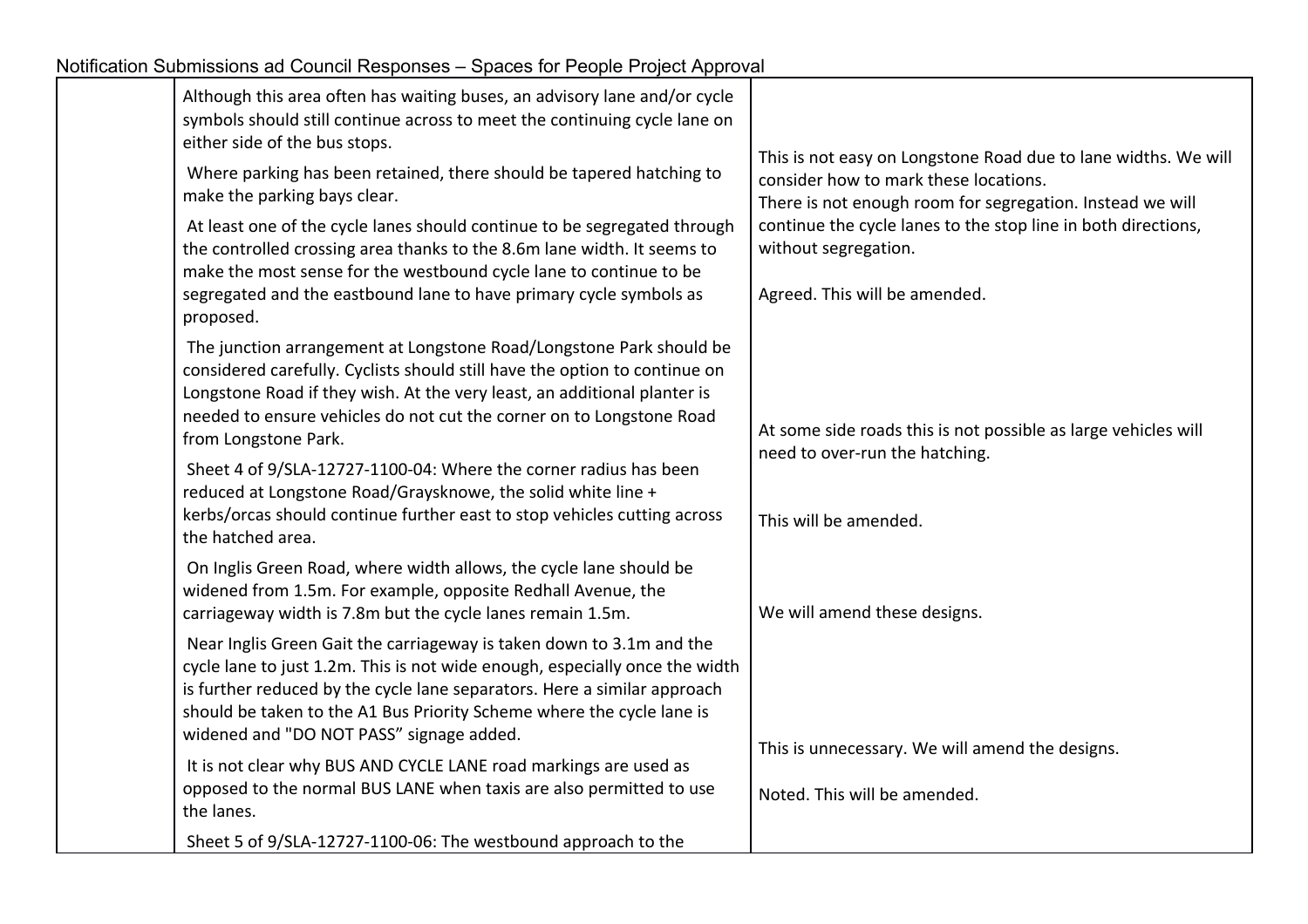| crossroads has straight ahead and right turn arrows in the left-hand lane.<br>This should be straight ahead and left turn.                                                                                                                                                                                | Lining must follow the kerbline. Drawings will be edited to<br>reflect this at all side roads. |
|-----------------------------------------------------------------------------------------------------------------------------------------------------------------------------------------------------------------------------------------------------------------------------------------------------------|------------------------------------------------------------------------------------------------|
| Double yellow/red lines follow the reduced radius of the junction at<br>Spylaw Bank Road but instead follow the kerb line at Spylaw Bank Road.<br>If this is a design choice, we would prefer the prior to be the preferred<br>option as this defines the reduced carriageway better.                     | This is a minor error in the drawings. These have been<br>corrected in the updated drawings.   |
| Sheet 6 of 9/SLA-12727-1100-06: It is not clear why the kerbing/orcas<br>are moved to the middle of the cycle lane near Lanark Road/Hailes Park<br>but this is assumed to be a mistake in the drawing (either with the road<br>markings or positioning of the kerbs/orcas).                               |                                                                                                |
| With the junction radius reduced, kerbing/orcas should continue closer<br>to the junction of Lanark Road/Kingsknowe Road South. With this, the<br>amount of red surfacing could be reduced to save costs.                                                                                                 | This space is required for bus turning manoeuvres.                                             |
| Sheet 7 of 9/SLA-12727-1100-07 Kerbs/orcas should taper to meet the<br>bus stop bypass opposite the mouth of Dovecot Park.                                                                                                                                                                                | Noted. Designs will be edited.                                                                 |
| Concerns have been raised around a lack of parking outside the nursery<br>near ~316 Lanark Road. It may be helpful to move the parking spaces<br>currently on the opposite side of the road to be next to the nursery.<br>These spaces should have tapered hatching similar to the rest of the<br>street. | This has been amended.                                                                         |
| There is a lack of double yellow lines at Lanark Road/Kingsknowe Park.<br>There does not appear to be pre-existing DYLs at this junction mouth.                                                                                                                                                           |                                                                                                |
| The bay for Lothian Buses vehicles is blocked by kerbs/orcas opposite<br>Lanark Road/Kingsknowe Park.                                                                                                                                                                                                     | This will be reviewed.                                                                         |
|                                                                                                                                                                                                                                                                                                           |                                                                                                |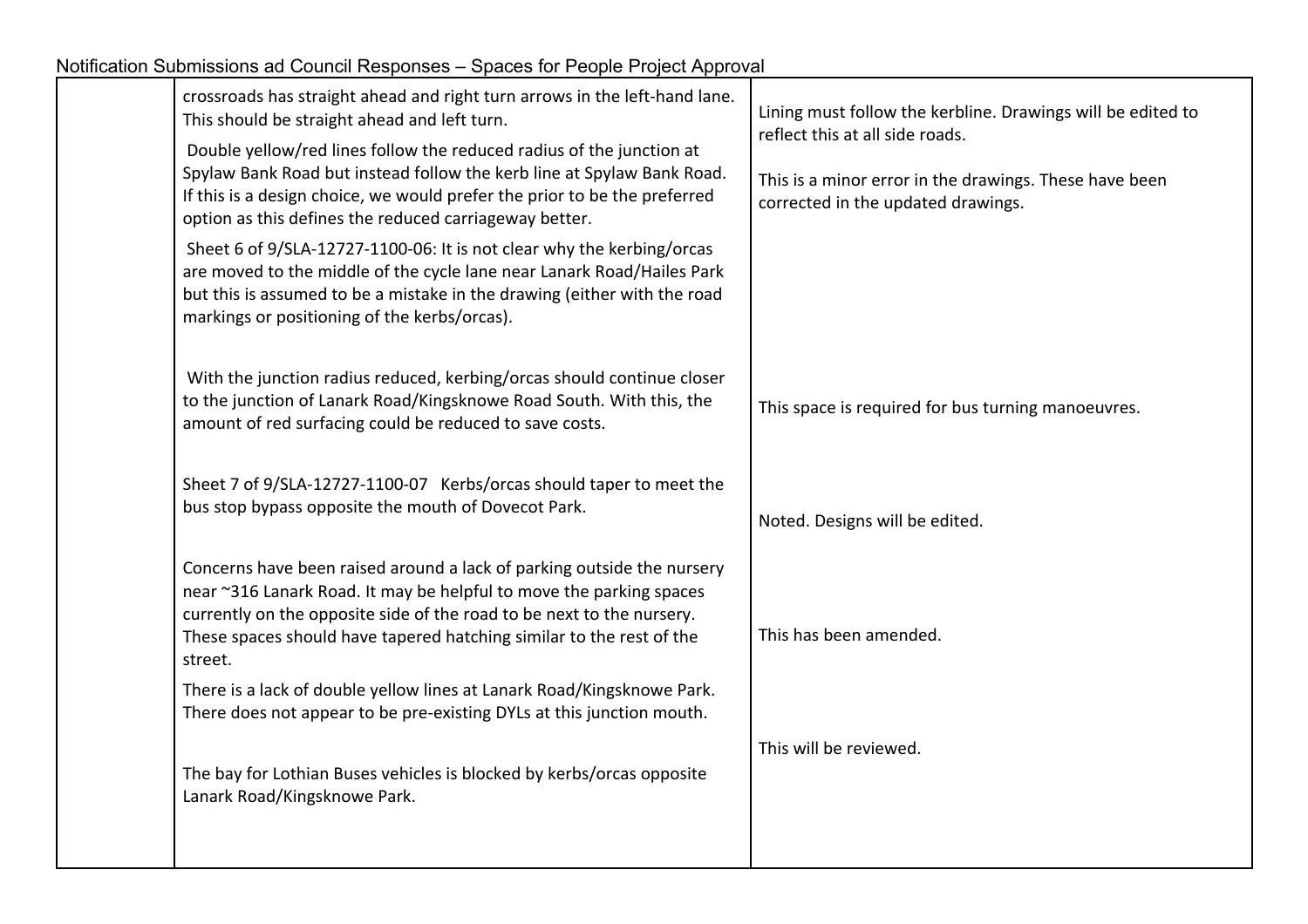|                                | Sheet 8 of 9/SLA-12727-1100-08 Kerbs/orcas should taper to meet the<br>bus stop bypass opposite the mouth of Dovecot Park.                                                                                                                                                                                                    | Noted. Designs will be edited.                                                                                                                                                                                                                                                                                                                                                                                                                                                                                                                                                                                                                     |
|--------------------------------|-------------------------------------------------------------------------------------------------------------------------------------------------------------------------------------------------------------------------------------------------------------------------------------------------------------------------------|----------------------------------------------------------------------------------------------------------------------------------------------------------------------------------------------------------------------------------------------------------------------------------------------------------------------------------------------------------------------------------------------------------------------------------------------------------------------------------------------------------------------------------------------------------------------------------------------------------------------------------------------------|
|                                | Some concerns have been raised about people attending events and<br>groups at Dovecot Grove. To alleviate these, it may be useful to consider<br>moving some/all of the provided parking to the opposite side of the road.                                                                                                    | Noted. Designs will be edited.                                                                                                                                                                                                                                                                                                                                                                                                                                                                                                                                                                                                                     |
|                                | The bay for Lothian Buses vehicles is blocked by kerbs/orcas at the bus<br>stop layby.                                                                                                                                                                                                                                        |                                                                                                                                                                                                                                                                                                                                                                                                                                                                                                                                                                                                                                                    |
|                                | Sheet 9 of 9/SLA-12727-1100-09 We would like to see a full bus stop<br>bypass introduced here, rather than a bus stop boarder ("Temporary bus                                                                                                                                                                                 | This has been amended. Additional parking will be provided.                                                                                                                                                                                                                                                                                                                                                                                                                                                                                                                                                                                        |
|                                | stop Option D"). Ideally, this would be achieved by removing the hatching<br>and right turn pocket for the minor residential access.                                                                                                                                                                                          | Noted. Designs will be edited.                                                                                                                                                                                                                                                                                                                                                                                                                                                                                                                                                                                                                     |
|                                | There is a redundant AND in Left turn AND BUSES AND CYCLES.                                                                                                                                                                                                                                                                   | This is unlikely to be deliverable without moving the bus stop<br>significantly further West which is not currently proposed.                                                                                                                                                                                                                                                                                                                                                                                                                                                                                                                      |
|                                |                                                                                                                                                                                                                                                                                                                               | This will be reviewed.                                                                                                                                                                                                                                                                                                                                                                                                                                                                                                                                                                                                                             |
| Currie<br>Community<br>Council | We are extremely disappointed by the lack of consultation and have had<br>to compose a response within the very tight timescale of 7 days when no<br>open and public meeting can take place due to ongoing Covid-19<br>restrictions. It is difficult to see how this can be considered an attempt at<br>community engagement. | On 14 May, the <b>Policy and Sustainability Committee approved a</b><br>package of suggested interventions to make it easier and safer<br>for pedestrians and cyclists to move around the Capital. As well<br>as providing extra space, the proposals recognise a rise in active<br>travel since lockdown began and aim to facilitate this as the<br>phased lifting of lockdown continues. These changes are being<br>delivered as part of the Council's Spaces for People programme.<br>In line with guidance from the Scottish Government normal<br>consultation procedures are not being carried out due to the<br>need for expedient delivery. |
| Currie<br>Community<br>Council | Lanark road is a main arterial route into Edinburgh for residents of Currie<br>which is why we would like to highlight the following concerns:<br>• Traffic Flow: Pre-lockdown traffic frequently tailed back from Gillespie                                                                                                  | The kerbside lane is rarely available for moving traffic as it is<br>sporadically parked at all times of the day. These changes are<br>unlikely to have any impact on traffic.                                                                                                                                                                                                                                                                                                                                                                                                                                                                     |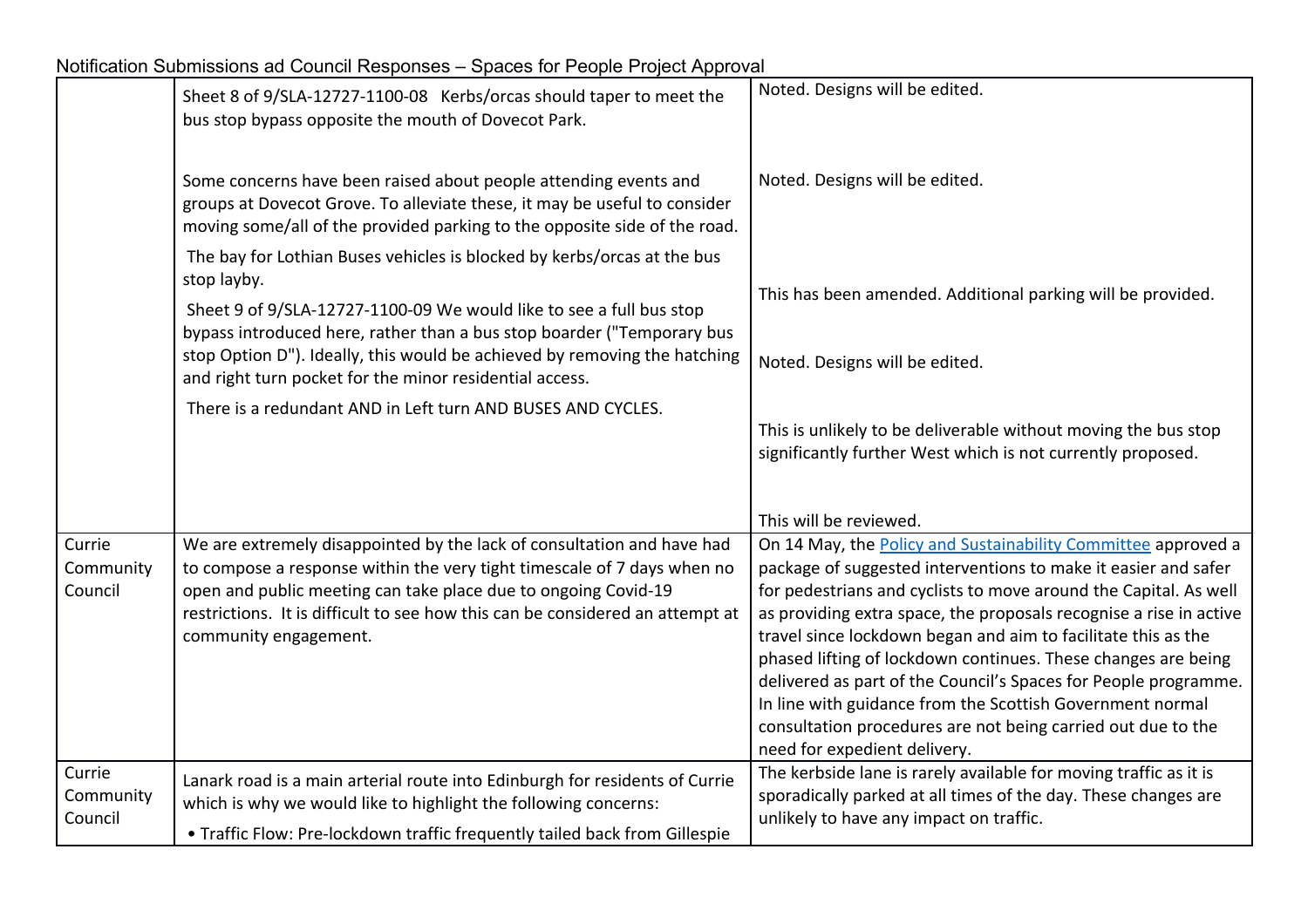|                                | Crossroads to Kingsknowe Golf Club at rush hour and that was with two<br>lanes. The proposed design has not considered this given its<br>configuration, nor is there any suggestion that traffic analysis was<br>performed. This indicates that there is no understanding of traffic flow in<br>the area. We strongly urge community engagement to gather local<br>insight rather than the imposition of these changes                                                                                                                                                                         |                                                                                                                                                                                                                                                                                                                                                                                                                                                                                                                                                                                                                                             |
|--------------------------------|------------------------------------------------------------------------------------------------------------------------------------------------------------------------------------------------------------------------------------------------------------------------------------------------------------------------------------------------------------------------------------------------------------------------------------------------------------------------------------------------------------------------------------------------------------------------------------------------|---------------------------------------------------------------------------------------------------------------------------------------------------------------------------------------------------------------------------------------------------------------------------------------------------------------------------------------------------------------------------------------------------------------------------------------------------------------------------------------------------------------------------------------------------------------------------------------------------------------------------------------------|
|                                | Traffic Re-Routing: Reducing traffic flow on this route will simply push it<br>onto different roads. In this case, there is a reasonable likelihood that it<br>will go along Calder Road (already badly congested). However, our fear is<br>that cars will use much less suitable routes such as through Wester<br>Hailes, Colinton Village or will even find new rat-runs through residential<br>areas. Once again, the 7 day consultation period is derisory to engage,<br>evaluate and conclude how traffic will reshape                                                                    | There is no predicted impact on congestion, as such there is no<br>reason why traffic would re-route.                                                                                                                                                                                                                                                                                                                                                                                                                                                                                                                                       |
| Currie<br>Community<br>Council | Currie residents use businesses that are on Lanark Road, a good example<br>of which is Lanark Road Nursery which caters for nearly 100 children.<br>The road's current configuration works well with sufficient drop off space<br>available at opening and closing times. The proposed configuration<br>removes all on-street parking at this location thus severely restricting<br>access. Unfortunately, the nursery only has a few on-site parking spaces,<br>with no turning space, forcing vehicles to reverse out. Lack of                                                               | The designs have been revised to include drop off availability at<br>the nursery and other key locations such as Dovecot Park.                                                                                                                                                                                                                                                                                                                                                                                                                                                                                                              |
|                                | survey or engagement will result in poor road design that chokes traffic<br>with unnecessary restrictions and ultimately puts cyclists and children at<br>risk                                                                                                                                                                                                                                                                                                                                                                                                                                 |                                                                                                                                                                                                                                                                                                                                                                                                                                                                                                                                                                                                                                             |
| Currie<br>Community<br>Council | Business Engagement: We have been in touch with Lanark Road Nursery<br>to ask about CEC engagement given the negative impact this will have on<br>their business. The answer was "No engagement whatsoever." Given<br>the risk and sacrifice this business made to stay open for key workers'<br>children during the height of the pandemic, we consider the fact that<br>they have been ignored to be insulting at best. In fact, it is likely to be<br>detrimental to their business as market forces mean that parents will<br>simply move children to a nursery that is safely accessible. | On 14 May, the Policy and Sustainability Committee approved a<br>package of suggested interventions to make it easier and safer<br>for pedestrians and cyclists to move around the Capital. As well<br>as providing extra space, the proposals recognise a rise in active<br>travel since lockdown began and aim to facilitate this as the<br>phased lifting of lockdown continues. These changes are being<br>delivered as part of the Council's Spaces for People programme.<br>In line with guidance from the Scottish Government normal<br>consultation procedures are not being carried out due to the<br>need for expedient delivery. |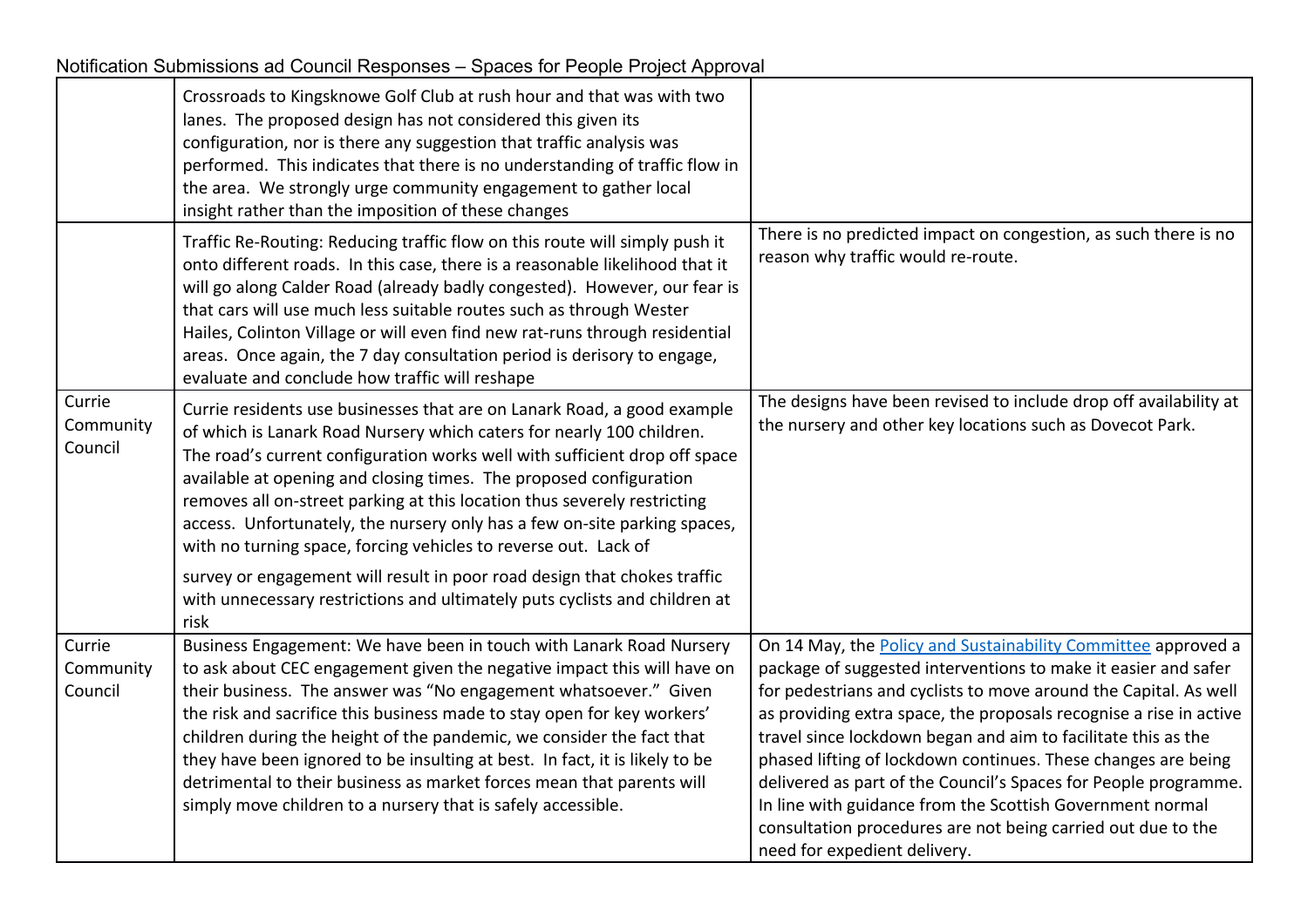|                                                                                                                                                                                                                                                                                                                 |                                                                                                                                                                                                                                                                                                                                                                                                                                                                                                                                                                                                              | The designs have been revised to include drop off availability at                                                                                                                                                                                                                                                                                                                                                                                                                                                                            |
|-----------------------------------------------------------------------------------------------------------------------------------------------------------------------------------------------------------------------------------------------------------------------------------------------------------------|--------------------------------------------------------------------------------------------------------------------------------------------------------------------------------------------------------------------------------------------------------------------------------------------------------------------------------------------------------------------------------------------------------------------------------------------------------------------------------------------------------------------------------------------------------------------------------------------------------------|----------------------------------------------------------------------------------------------------------------------------------------------------------------------------------------------------------------------------------------------------------------------------------------------------------------------------------------------------------------------------------------------------------------------------------------------------------------------------------------------------------------------------------------------|
|                                                                                                                                                                                                                                                                                                                 |                                                                                                                                                                                                                                                                                                                                                                                                                                                                                                                                                                                                              | the nursery and other key locations such as Dovecot Park.                                                                                                                                                                                                                                                                                                                                                                                                                                                                                    |
| Currie<br>Community<br>Council                                                                                                                                                                                                                                                                                  | Parking: Although a few spaces have been placed close to Dovecot Public<br>Park where Currie Star F.C. play, it is unrealistic to think that they will all<br>be free during spikes in demand. The expansion/contraction capacity of<br>the road as currently configured can cater for access to existing facilities<br>and businesses. Should the proposed changes be implemented, vehicles<br>will simply park in residential side streets. We doubt this is something<br>residents, businesses nor their customers want, and we would encourage<br>that the community's viewpoint is taken in to account. | The designs have been revised to include drop off availability at<br>the nursery and other key locations such as Dovecot Park.<br>The Spaces for People $-$ Travelling Safely initiatives are $-$ among<br>other things - designed to:<br>Enable the large number of people who have taken up<br>cycling during Covid-19 to continue to do so safely, and;<br>To provide a sustainable alternative to public transport<br>$\bullet$<br>while physical distancing is required - especially for those<br>who do not have access to a car, and; |
|                                                                                                                                                                                                                                                                                                                 | . Poor Cycle Route: Lanark road, even with cycle lanes, is unlikely to be<br>considered a viable route by any but the most confident cyclists. This is<br>almost entirely due to excellent alternatives running in parallel, such as<br>the picturesque Water of Leith or the perfectly flat Union Canal. Indeed,<br>Currie residents use both routes to take children by bike to and from<br>Lanark Road Nursery as they are fairly level and never cross a road. The<br>proposed changes will not encourage Lanark Road's use by cyclists given<br>the superior alternatives.                              | Where possible, to relieve pressure on existing pressure<br>$\bullet$<br>points on the network of shared use paths to make it easier<br>for users to maintain physical distancing on these routes.<br>This specific route, alongside other interventions on Slateford<br>Road and Dundee Street/Fountainbridge, has been designed as<br>part of an alternative route to the Water of Leith and the Union<br>Canal in order to relieve congestion and conflict on these<br>shared-use paths - especially the narrower parts of the canal      |
|                                                                                                                                                                                                                                                                                                                 | • Floating Bus Stops: The design shown on Lanark road deliberately<br>brings pedestrians, traffic, and cyclists into conflict. Firstly, pedestrians<br>need to cross cycle lanes (which would be fast running on steep<br>segments) to reach a traffic island. Secondly, the island juts out into                                                                                                                                                                                                                                                                                                            | towpath - in order to enable physical distancing for people<br>walking and cycling.<br>While some cyclists may continue to use and prefer the WoL<br>and Towpath routes, these routes are shared with pedestrians                                                                                                                                                                                                                                                                                                                            |
| traffic to provide a place to stand. It is easy to understand why those<br>with impaired mobility, hearing loss, partial sight, or travelling with<br>children would be intimidated by this design. In fact the floating bus stop<br>has been criticised by sight loss charity RNIB, which says they create "an | and at certain points $-$ especially on the towpath $-$ are very<br>congested. Part of the benefit of this scheme is it's potential to<br>reduce conflict on parallel routes.                                                                                                                                                                                                                                                                                                                                                                                                                                |                                                                                                                                                                                                                                                                                                                                                                                                                                                                                                                                              |
|                                                                                                                                                                                                                                                                                                                 | unacceptable level of risk", and by Living Streets which consider them to<br>be part of a "rushed roll-out of untested cycle infrastructure". Cycle<br>lanes should not take priority over safe universal pedestrian access to<br>public transport.                                                                                                                                                                                                                                                                                                                                                          | During the first phase of delivery there will be no change to the<br>bus stops. The proposed 'Bus Stop Bypasses' (BSBs) will only be<br>delivered along this route following the development of a                                                                                                                                                                                                                                                                                                                                            |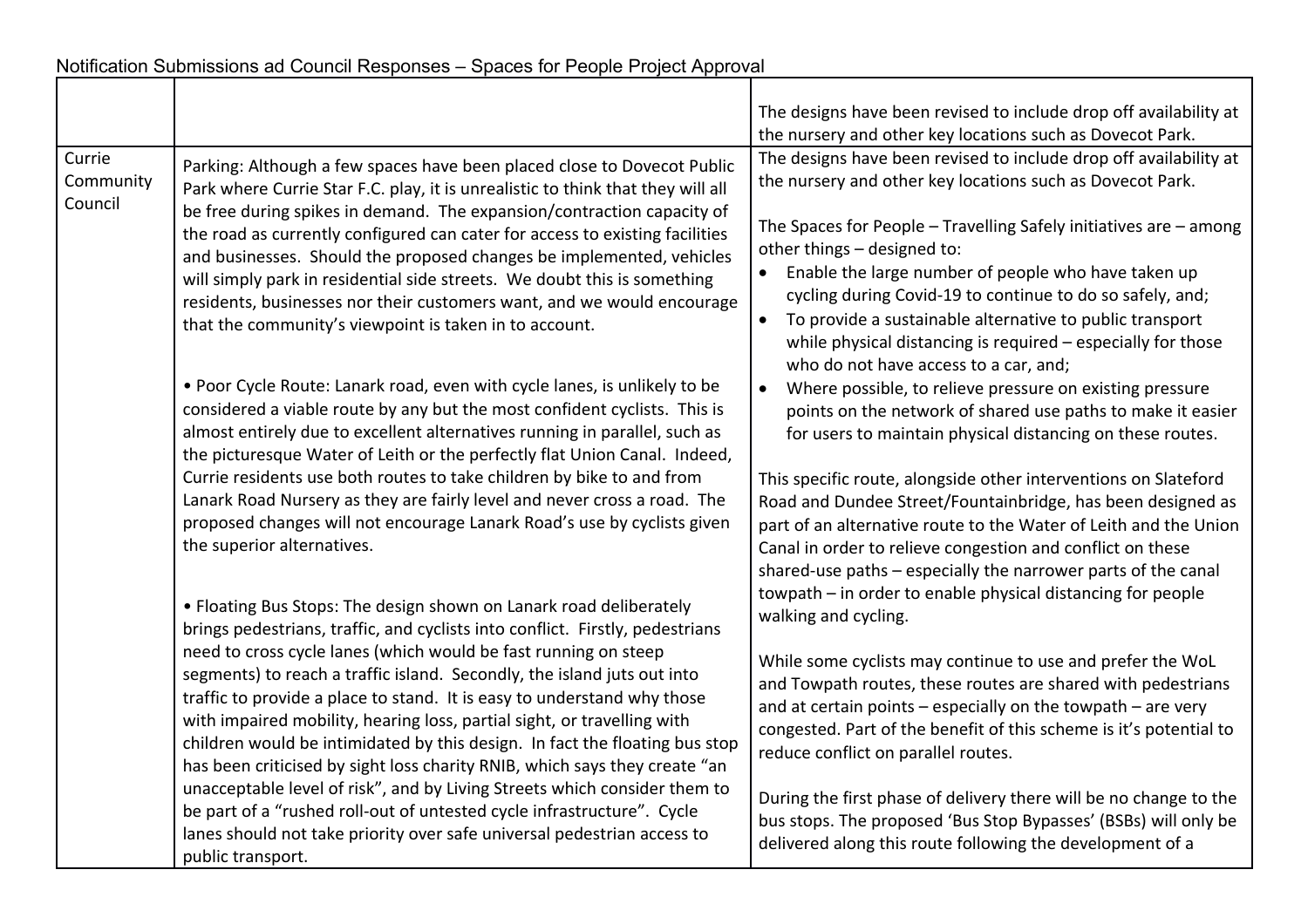|                                                                        | • Temporary Measure: The point of the temporary legislation is to<br>circumvent process to solve an immediate problem or issue. Setting<br>aside the fact that we see no immediate problems that need solving, we<br>would expect budget to be put in place to rescind measures once the<br>initial incident is over. Sadly, it appears that this is not the case, with<br>powers being used in a distinctly anarchic fashion to ride roughshod over<br>the community and implement permanent change. We would like to<br>remind CEC that the process, checks and balances used in normal times<br>are designed to create sustainable communities with their involvement<br>and prevent nothing but woe to residents. | technical factsheet on temporary BSBs, which will include input<br>from concerned organisations, and a Pre-construction Road<br>Safety Audit.<br>Full details will be provided at such a time that we propose to<br>deliver the bus stop bypasses<br>Noted. This is correct, a full Traffic Regulation Order process,<br>including statutory consultation would be required before<br>these changes could be made permanent.                                                                                                                                                                                |
|------------------------------------------------------------------------|-----------------------------------------------------------------------------------------------------------------------------------------------------------------------------------------------------------------------------------------------------------------------------------------------------------------------------------------------------------------------------------------------------------------------------------------------------------------------------------------------------------------------------------------------------------------------------------------------------------------------------------------------------------------------------------------------------------------------|-------------------------------------------------------------------------------------------------------------------------------------------------------------------------------------------------------------------------------------------------------------------------------------------------------------------------------------------------------------------------------------------------------------------------------------------------------------------------------------------------------------------------------------------------------------------------------------------------------------|
| Currie<br>Community<br>Council                                         | In conclusion, and to summarise, CCC does not support the changes to<br>Lanark Road because:<br>• The route is largely irrelevant to cyclists due to superior parallel<br>alternatives.<br>. The impact on the road network has not been examined.<br>. The plans are detrimental to community and businesses.<br>• There are unconsidered safety risks to pedestrians and cyclists.<br>• There has been no interaction with statutory consultees, councillors or<br>the community.<br>CCC is concerned that this project is being implemented without wider<br>consideration of the ramifications                                                                                                                    | Responses as above.                                                                                                                                                                                                                                                                                                                                                                                                                                                                                                                                                                                         |
| Juniper<br>Green &<br><b>Baberton</b><br>Mains<br>Community<br>Council | Confused, frustrated and angry at yet another proposal to introduce cycle<br>lanes that is being dressed up as an emergency response to COVID. This<br>will cost more than a hundred and fifty thousand pounds with negligible<br>benefit to the lives of those in Edinburgh compared to hundreds of other<br>opportunities identified by its residents.                                                                                                                                                                                                                                                                                                                                                              | On 14 May, the Policy and Sustainability Committee approved a<br>package of suggested interventions to make it easier and safer<br>for pedestrians and cyclists to move around the Capital. As well<br>as providing extra space, the proposals recognise a rise in active<br>travel since lockdown began and aim to facilitate this as the<br>phased lifting of lockdown continues. These changes are being<br>delivered as part of the Council's Spaces for People programme.<br>In line with guidance from the Scottish Government normal<br>consultation procedures are not being carried out due to the |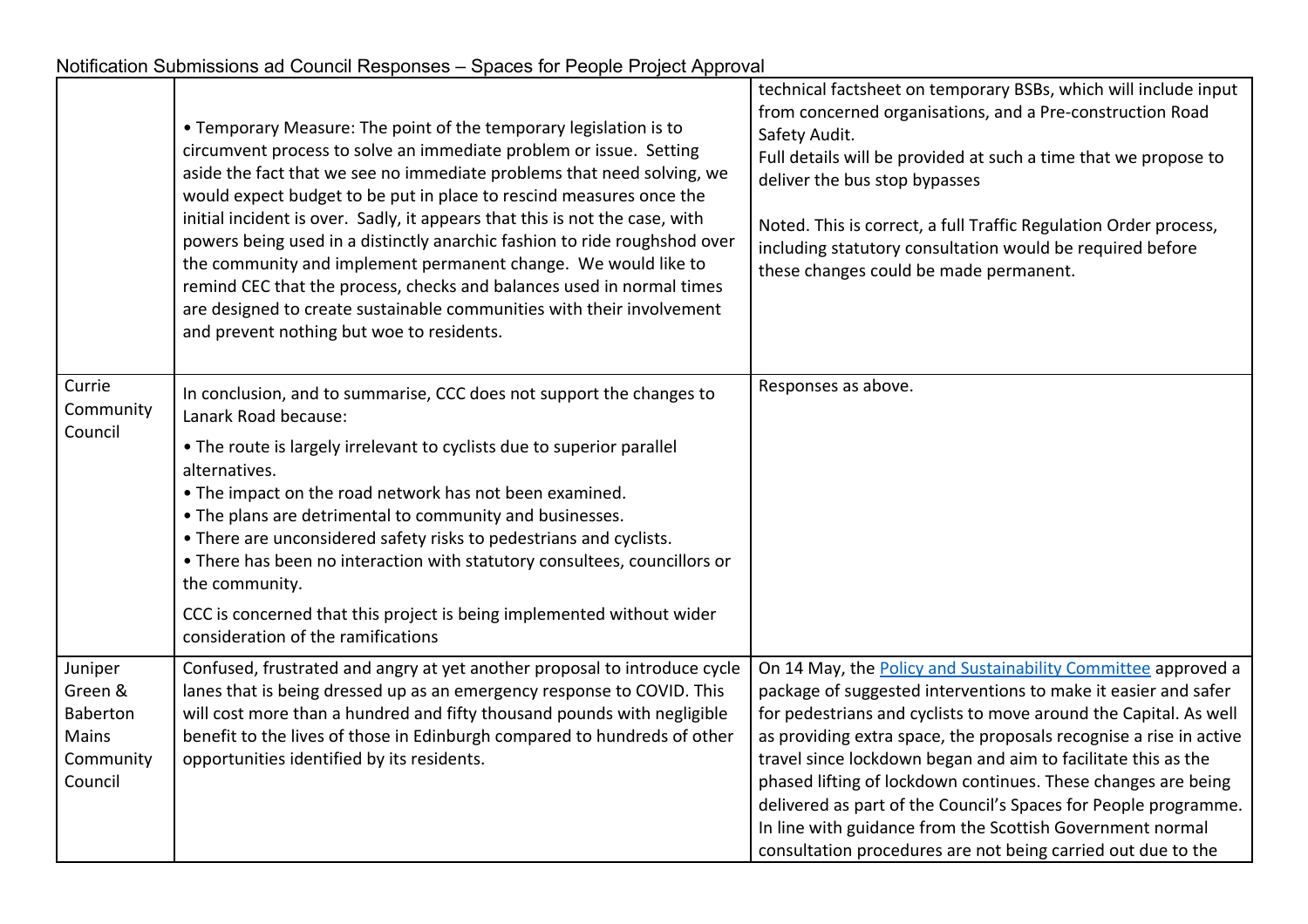|                                                                 |                                                                                                                                                                                                                                                                                                                                                                                                                                                                                                                                                                                                                                                                                                                                                                                                                                                                                             | need for expedient delivery.                                                                                                                                                                                                                                                                                                                                                                                                                                                                                                                                                                                                                                                                                                                                                                                                                                                                                                                                                                                                      |
|-----------------------------------------------------------------|---------------------------------------------------------------------------------------------------------------------------------------------------------------------------------------------------------------------------------------------------------------------------------------------------------------------------------------------------------------------------------------------------------------------------------------------------------------------------------------------------------------------------------------------------------------------------------------------------------------------------------------------------------------------------------------------------------------------------------------------------------------------------------------------------------------------------------------------------------------------------------------------|-----------------------------------------------------------------------------------------------------------------------------------------------------------------------------------------------------------------------------------------------------------------------------------------------------------------------------------------------------------------------------------------------------------------------------------------------------------------------------------------------------------------------------------------------------------------------------------------------------------------------------------------------------------------------------------------------------------------------------------------------------------------------------------------------------------------------------------------------------------------------------------------------------------------------------------------------------------------------------------------------------------------------------------|
|                                                                 |                                                                                                                                                                                                                                                                                                                                                                                                                                                                                                                                                                                                                                                                                                                                                                                                                                                                                             | The Spaces for People $-$ Travelling Safely initiatives are $-$ among<br>other things - designed to:<br>• Enable the large number of people who have taken up<br>cycling during Covid-19 to continue to do so safely, and;<br>To provide a sustainable alternative to public transport<br>while physical distancing is required - especially for those<br>who do not have access to a car, and;<br>Where possible, to relieve pressure on existing pressure<br>$\bullet$<br>points on the network of shared use paths to make it easier<br>for users to maintain physical distancing on these routes.<br>This specific route, alongside other interventions on Slateford<br>Road and Dundee Street/Fountainbridge, has been designed as<br>part of an alternative route to the Water of Leith and the Union<br>Canal in order to relieve congestion and conflict on these<br>shared-use paths - especially the narrower parts of the canal<br>towpath - in order to enable physical distancing for people<br>walking and cycling. |
| Juniper<br>Green &<br>Baberton<br>Mains<br>Community<br>Council | These are complex and wide-ranging proposals which would benefit from<br>feedback and insight from the local community and the many commuters<br>that use this arterial route. It should also be backed by data to support<br>not just this proposal but the success criteria against which it can be<br>measured against.<br>The proposals cover more than 2 miles of road and dozens of individual<br>changes. It would be much more appropriate to break these down into<br>two or three smaller elements to consider how they stack up against the<br>criteria. It is likely that some good proposals may be missed by the larger<br>negative ones.<br>This is undoubtedly safer for cyclists who are confident enough to use an<br>arterial road, but there is no improvement for the many cyclists who lack<br>that confidence nor any improvements for pedestrians who have to cross | As above re: consultation.<br>Experienced athletic cyclists are likely to be comfortable cycling<br>on Lanark Road as it is now. This intervention will enable a<br>greater number of people to cycle on this route, including less<br>confident cyclists. It is difficult to provide pedestrian crossings<br>on a temporary basis.                                                                                                                                                                                                                                                                                                                                                                                                                                                                                                                                                                                                                                                                                               |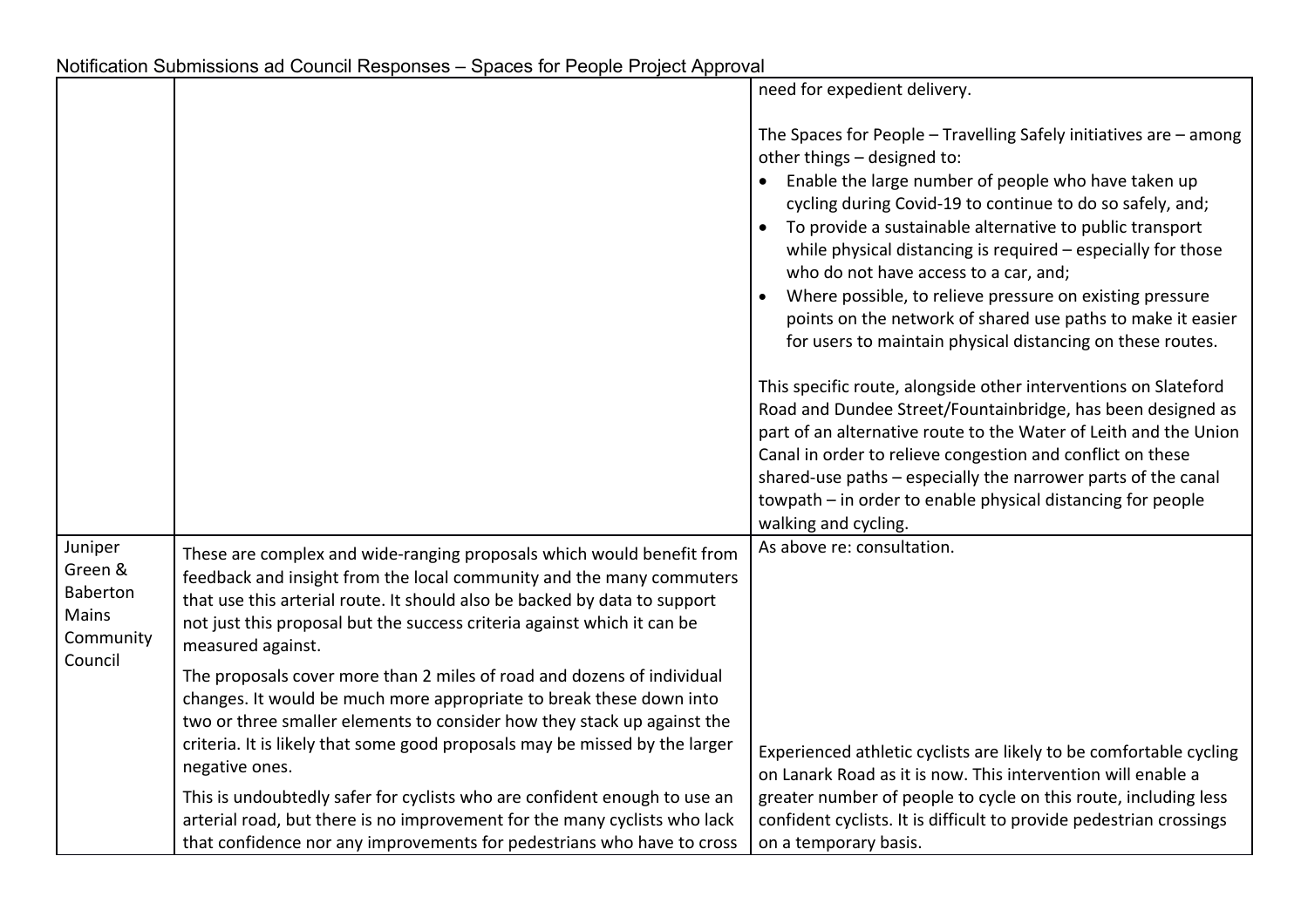| Notification Submissions ad Council Responses – Spaces for People Project Approval |  |
|------------------------------------------------------------------------------------|--|
|                                                                                    |  |

|                                                                 | the road. Was any consideration given to a pedestrian crossing near<br>Dovecot park to link the nearest car parking with Dovecot park?<br>More widely, there don't appear to be any allowances for the hundreds<br>of weekly users of Dovecot Park, many of whom are young children and<br>so by necessity are driven by private car to the park given the steepness<br>of the road.<br>Has the cost of removing the various items been estimated and has<br>money been set money aside for such a task?                                                                                                                                                                                                                                                                                                                                                                                                                                                                                                                                                                                                                                                                                                                                                                                                                                                                                                                                                        | The designs have been revised to include more parking at<br>Dovecot Park.<br>Allowance has been made for removing infrastructure where<br>required.                                                                                                                                                                                                                                                                                                                                                                                                                                                                                                                                                                                                                                                                                                                                                                                                                                                                                                                                                                   |
|-----------------------------------------------------------------|-----------------------------------------------------------------------------------------------------------------------------------------------------------------------------------------------------------------------------------------------------------------------------------------------------------------------------------------------------------------------------------------------------------------------------------------------------------------------------------------------------------------------------------------------------------------------------------------------------------------------------------------------------------------------------------------------------------------------------------------------------------------------------------------------------------------------------------------------------------------------------------------------------------------------------------------------------------------------------------------------------------------------------------------------------------------------------------------------------------------------------------------------------------------------------------------------------------------------------------------------------------------------------------------------------------------------------------------------------------------------------------------------------------------------------------------------------------------|-----------------------------------------------------------------------------------------------------------------------------------------------------------------------------------------------------------------------------------------------------------------------------------------------------------------------------------------------------------------------------------------------------------------------------------------------------------------------------------------------------------------------------------------------------------------------------------------------------------------------------------------------------------------------------------------------------------------------------------------------------------------------------------------------------------------------------------------------------------------------------------------------------------------------------------------------------------------------------------------------------------------------------------------------------------------------------------------------------------------------|
| Juniper<br>Green &<br>Baberton<br>Mains<br>Community<br>Council | Lanark Road is a main arterial road into Edinburgh. Fundamentally<br>changing the nature of the road and the speed of traffic on it will affect<br>other roads, such as Colinton Road which will post implementation offer<br>a faster route into town from South West Edinburgh. That is worthy of<br>more detailed impact assessment than a simple scoring matrix. How can<br>we be confident that those roads and junctions will be able to support<br>greater traffic volumes without grinding to a halt?<br>There doesn't appear to be any allowance made for the impact of the<br>gradient on the speeds of cyclists on this route. There is a climb/drop of<br>more than 200 feet between the Gillespie Crossroads and Inglis Green<br>Road. This greatly affects their ability to slow down at floating bus stops<br>or corners and also greatly reduces the danger of an impact at speed as<br>they go up the hill. As a result of the severity of the hill, many cyclists<br>instead use the canal and Water of Leith Walkway to cycle to and from<br>town, but it doesn't appear any consideration was given to improving<br>either of those with regards social distancing.<br>One impact for those in South West Edinburgh is that this is yet another<br>reason to visit retail outlets in West Lothian and Midlothian rather than<br>Edinburgh city centre. Is this part of the Council planning to remove<br>traffic from the city centre over? | We will review any impact that these changes have on the<br>wider network and action any changes required accordingly.<br>However, it is not anticipated that these changes will<br>significantly impact traffic on Lanark Road.<br>The gradient is one of the reasons why segregation is so<br>valuable on this route. Uphill cyclists are taken away from<br>traffic which can move faster, while downhill cycles moving at<br>speed are less likely to be hit by passing traffic should they lose<br>control. Floating Bus Stops will not be introduced during Phase<br>$\mathbf{1}$<br>This specific route, alongside other interventions on Slateford<br>Road and Dundee Street/Fountainbridge, has been designed as<br>part of an alternative route to WoL and the Union Canal in<br>order to relieve congestion and conflict on these shared-use<br>paths - especially the narrower parts of the canal towpath - in<br>order to enable physical distancing for people walking and<br>cycling.<br>It is not considered that these interventions would discourage<br>people from visiting Edinburgh City Centre. |
| Public                                                          | Over 300 emails received both in favour and against. Those in favour                                                                                                                                                                                                                                                                                                                                                                                                                                                                                                                                                                                                                                                                                                                                                                                                                                                                                                                                                                                                                                                                                                                                                                                                                                                                                                                                                                                            | Proposals will make this easier, narrowing the active<br>$\bullet$                                                                                                                                                                                                                                                                                                                                                                                                                                                                                                                                                                                                                                                                                                                                                                                                                                                                                                                                                                                                                                                    |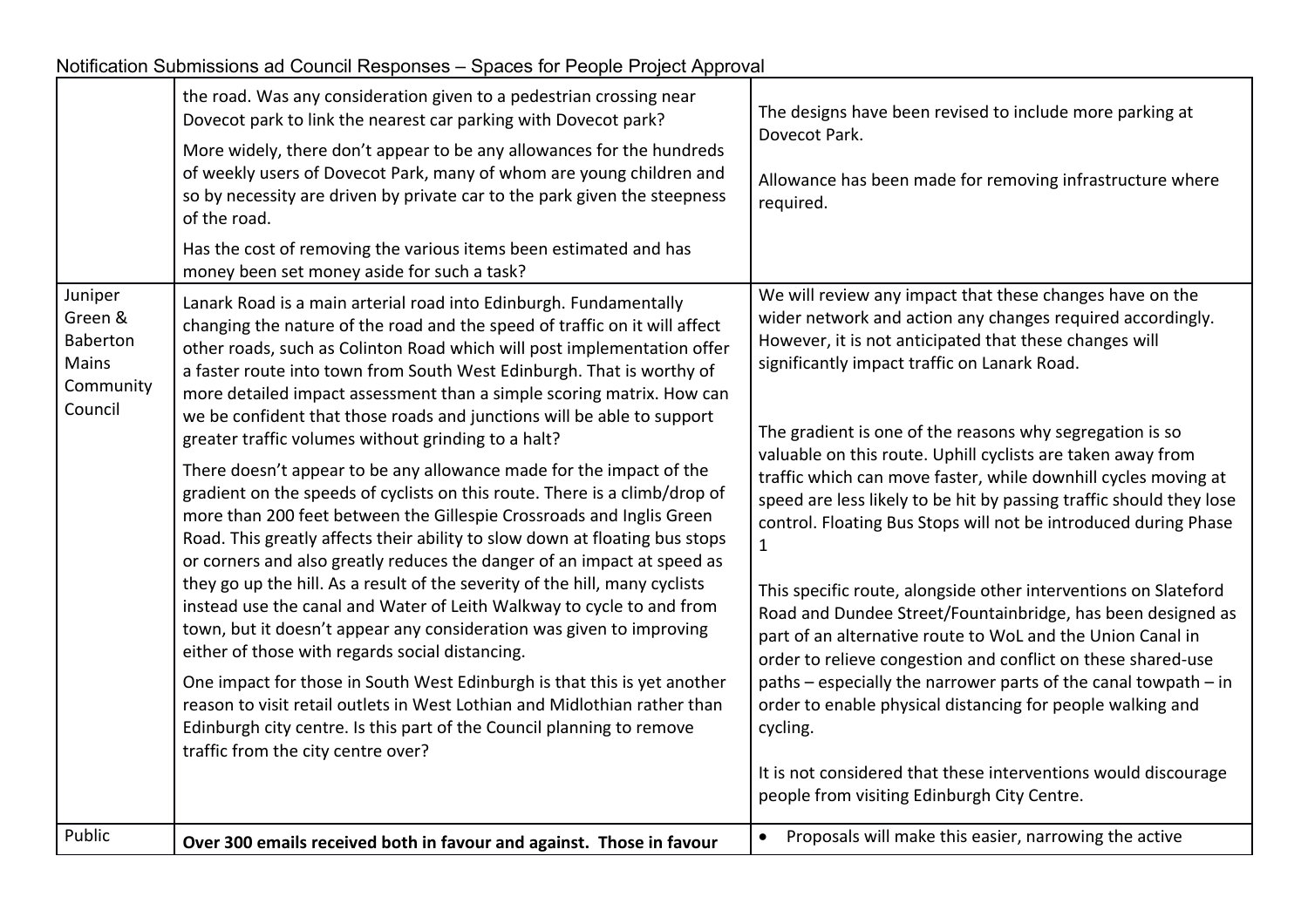| commented:<br>Safety: Road is hazardous to cross by foot<br>$\bullet$<br>Cyclist was killed on Lanark Road and there have been numerous<br>accidents<br>People will be able to enjoy a safe street and lit cyclepath<br>$\bullet$<br>Great to have a safe 'on road' option for cyclists<br>$\bullet$<br>Alternative routes (Canal/Water of Leith) are not adequate or<br>$\bullet$<br>superior to the proposed Scheme. Both routes are busy and<br>Water of Leith can also be muddy in wet weather.<br>Younger people are facing a health and obesity crisis so we should<br>$\bullet$<br>be doing everything we can to help them exercise. Currie Star<br>should be encouraging active travel as a priority. Sad to see<br>children getting driven everywhere.<br>Behaviour change: Need to change habits and make cycling more<br>$\bullet$<br>appealing, especially to those who drive, to protect the<br>environment, improve health and air quality. | carriageway and reducing speed limit.<br>The proposals will create a safer environment for cyclists<br>$\bullet$<br>Cycleway will be both overlooked and lit, unlike alternatives<br>Noted<br>$\bullet$<br>Noted<br>$\bullet$<br>Ability to travel actively to exercise facilities is a clear<br>benefit<br>Noted<br>$\bullet$<br>Alternative routes - especially as yet unsurfaced WoL less<br>attractive during wet/ dark.                                                                                                                                                                                |
|-----------------------------------------------------------------------------------------------------------------------------------------------------------------------------------------------------------------------------------------------------------------------------------------------------------------------------------------------------------------------------------------------------------------------------------------------------------------------------------------------------------------------------------------------------------------------------------------------------------------------------------------------------------------------------------------------------------------------------------------------------------------------------------------------------------------------------------------------------------------------------------------------------------------------------------------------------------|-------------------------------------------------------------------------------------------------------------------------------------------------------------------------------------------------------------------------------------------------------------------------------------------------------------------------------------------------------------------------------------------------------------------------------------------------------------------------------------------------------------------------------------------------------------------------------------------------------------|
| Proposals will allow cyclists to keep cycling through the winter<br>$\bullet$<br>months instead of driving.<br>Very strong support for the reduction of speed limits from 40mph to<br>30mph.                                                                                                                                                                                                                                                                                                                                                                                                                                                                                                                                                                                                                                                                                                                                                              | Noted.                                                                                                                                                                                                                                                                                                                                                                                                                                                                                                                                                                                                      |
| Those against commented:<br>Not necessary, road wide enough for bikes and cars, already have<br>$\bullet$<br>Water of Leith Cycle path and Canal as alternative routes<br>Floating bus stops will make the road more dangerous<br>$\bullet$<br>Displacement of parking<br>$\bullet$<br>No proper consultation process has been carried out<br>$\bullet$<br>Parking should be available outside Cranley and Lanark Road<br>$\bullet$<br>Nurseries (Removal of parking will negatively impact on safety of<br>children. People will need to take children across 2 cycle lanes and 2<br>lanes of traffic next to blind junction to reach Cranley's nursery)<br>Will cause Increases in pollution and congestion<br>$\bullet$                                                                                                                                                                                                                                | Important to provide quality alternative to allow social<br>$\bullet$<br>distancing and reduce conflict at pinch points - eg:<br>Slateford Aquaduct.<br>Floating Bus Stops will not be introduced during Phase 1.<br>$\bullet$<br>Parking has been maximised.<br>$\bullet$<br>Truncated consultation process in line with government<br>$\bullet$<br>guidelines and agreed approach.<br>Parking will be provided at these locations.<br>$\bullet$<br>No evidence will impact congestion or pollution.<br>$\bullet$<br>Parking will be provided at Dovecot Park.<br>$\bullet$<br>Parking has been maximised. |
| Against removal of parking outside Dovecot Park where Currie Star                                                                                                                                                                                                                                                                                                                                                                                                                                                                                                                                                                                                                                                                                                                                                                                                                                                                                         | Access to driveways from running lane not uncommon.<br>$\bullet$                                                                                                                                                                                                                                                                                                                                                                                                                                                                                                                                            |